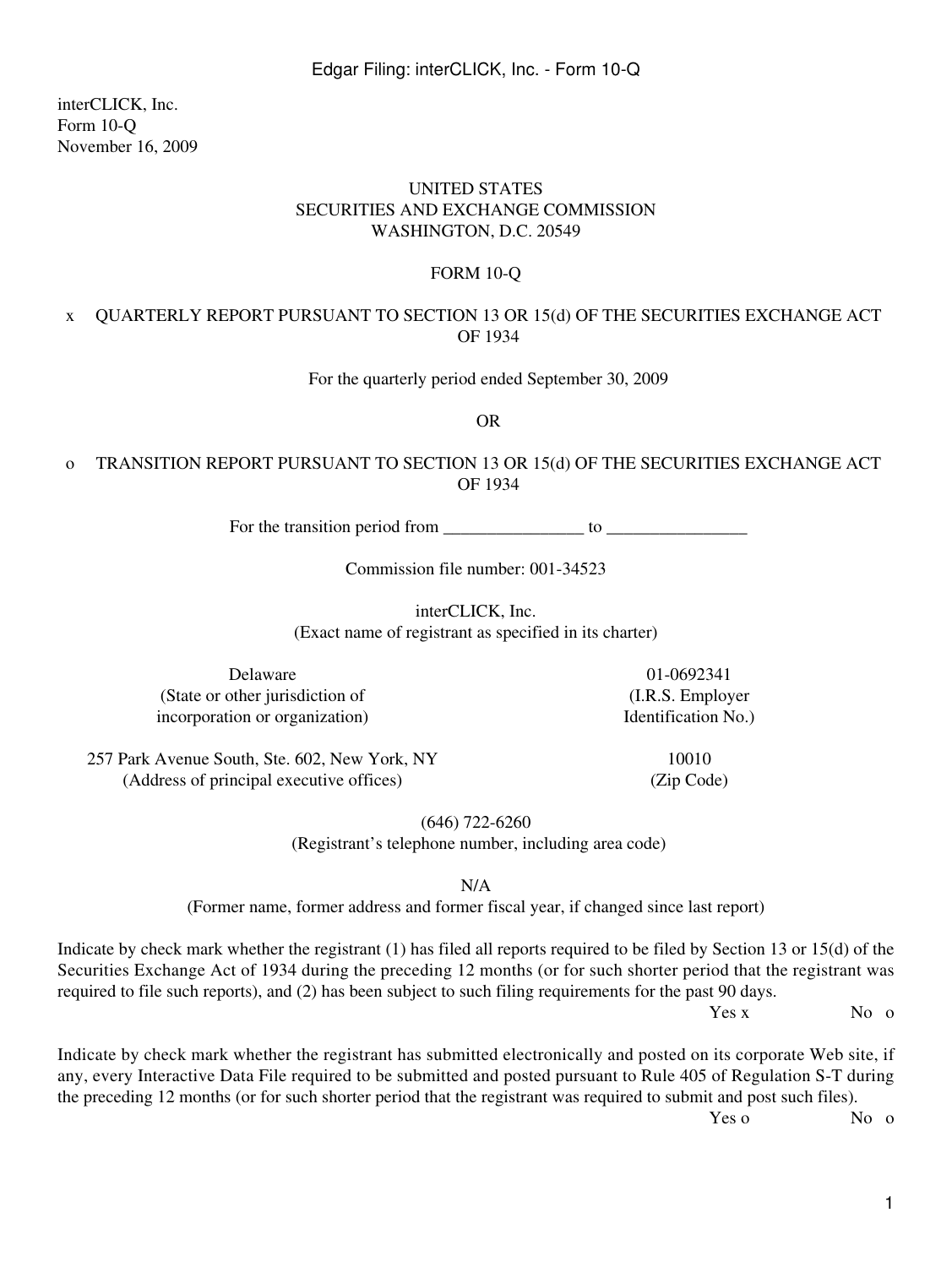Indicate by check mark whether the registrant is a large accelerated filer, an accelerated filer, a non-accelerated filer or a smaller reporting company. See the definitions of "large accelerated filer," "accelerated filer" and "smaller reporting company" in Rule 12b-2 of the Exchange Act.

| Large accelerated filer o |                                                                                                                                  | Accelerated filer o         |
|---------------------------|----------------------------------------------------------------------------------------------------------------------------------|-----------------------------|
|                           | Non-accelerated filer o (Do not check if a smaller reporting company)                                                            | Smaller reporting company x |
| Yes o                     | Indicate by check mark whether the registrant is a shell company (as defined in Rule 12b-2 of the Exchange Act).<br>No $\bar{x}$ |                             |

Indicate the number of shares outstanding of each of the issuer's classes of common stock, as of the latest practicable date.

Common Stock, \$0.001 par value per share 20,667,707 shares

Class Outstanding at November 10, 2009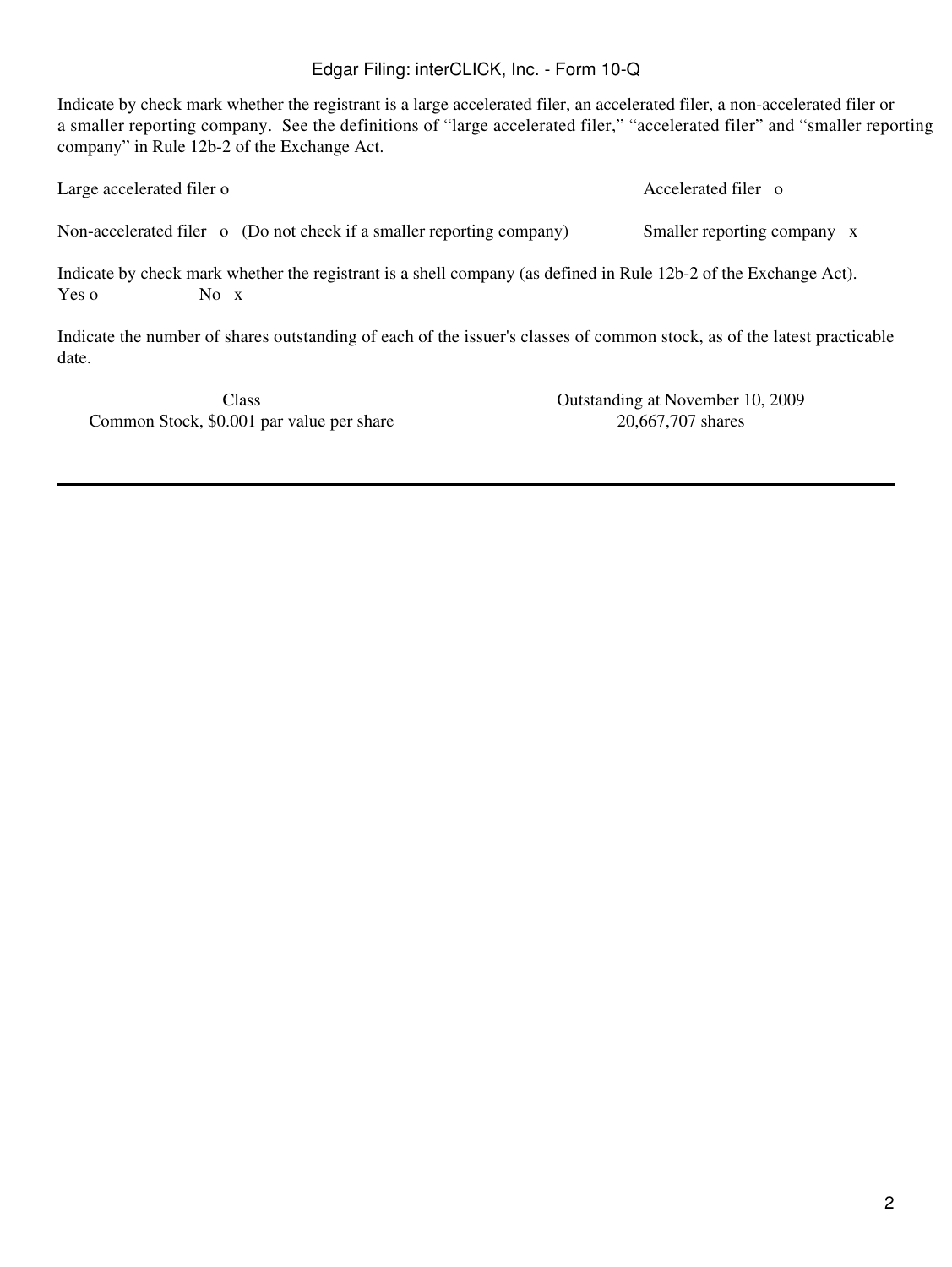# TABLE OF CONTENTS

|                                       |                                                                                                 | Page  |
|---------------------------------------|-------------------------------------------------------------------------------------------------|-------|
| <b>PART I - FINANCIAL INFORMATION</b> |                                                                                                 |       |
| Item 1.                               | <b>Condensed Consolidated Financial Statements (unaudited)</b>                                  | $F-1$ |
|                                       | <b>Condensed Consolidated Balance Sheets (unaudited)</b>                                        | $F-2$ |
|                                       | <b>Condensed Consolidated Statements of Operations (unaudited)</b>                              | $F-3$ |
|                                       | Condensed Consolidated Statements of Changes in Stockholders' Equity<br>(unaudited)             | $F-4$ |
|                                       | Condensed Consolidated Statements of Cash Flows (unaudited)                                     | $F-5$ |
|                                       | Notes to Condensed Consolidated Financial Statements (unaudited)                                | $F-7$ |
| Item 2.                               | Management's Discussion and Analysis of Financial Condition and<br><b>Results of Operations</b> | 3     |
| Item 3.                               | Qualitative and Quantitative Disclosures about Market Risk                                      | 11    |
| Item 4.                               | <b>Controls and Procedures</b>                                                                  | 11    |
| Item 4T.                              | <b>Controls and Procedures</b>                                                                  | 11    |
| <b>PART II - OTHER INFORMATION</b>    |                                                                                                 |       |
| Item 1.                               | <b>Legal Proceedings</b>                                                                        | 12    |
| Item 1A.                              | <b>Risk Factors</b>                                                                             | 12    |
| Item 2.                               | Unregistered Sales of Equity Securities and Use of Proceeds                                     | 19    |
| Item 3.                               | <b>Defaults Upon Senior Securities</b>                                                          | 19    |
| Item 4.                               | Submission of Matters to a Vote of Security Holders                                             | 19    |
| Item 5.                               | <b>Other Information</b>                                                                        | 19    |
| Item 6.                               | <b>Exhibits</b>                                                                                 | 19    |
| <b>SIGNATURES</b>                     |                                                                                                 | 21    |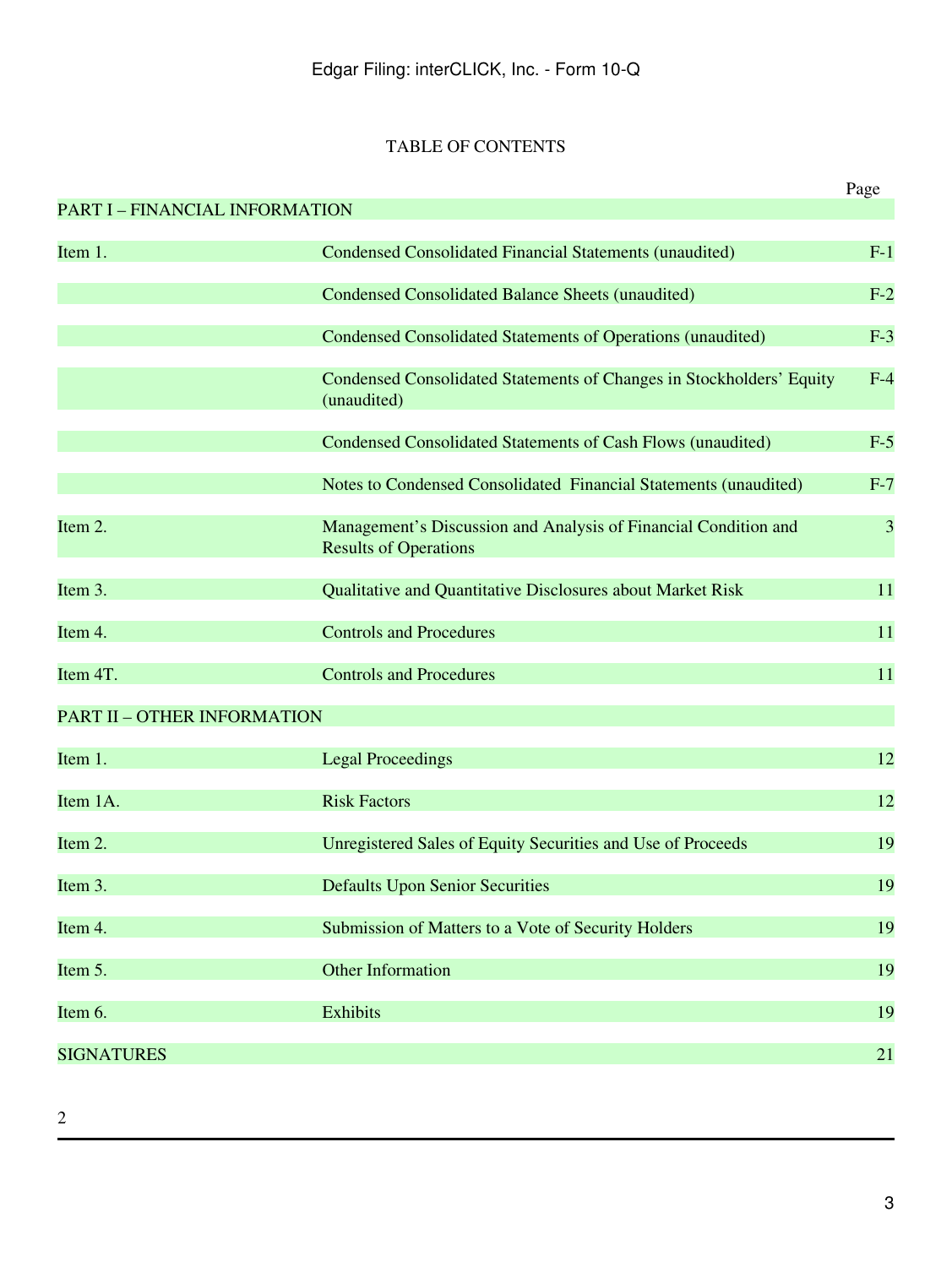## PART I – FINANCIAL INFORMATION

### Item 1. Financial Statements.

InterCLICK, Inc. (Formerly Customer Acquisition Network Holdings, Inc.) Index to Condensed Consolidated Financial Statements

|                             |                                                                        | Page  |
|-----------------------------|------------------------------------------------------------------------|-------|
| <b>Financial Statements</b> |                                                                        |       |
|                             |                                                                        |       |
|                             | Condensed Consolidated Balance Sheets – September 30, 2009             |       |
|                             | (unaudited) and December 31, 2008                                      | $F-2$ |
|                             | Condensed Consolidated Statements of Operations for the three and nine |       |
|                             | months ended September 30, 2009 and 2008 (unaudited)                   | $F-3$ |
|                             | Condensed Consolidated Statement of Changes in Stockholders' Equity    |       |
|                             | for the nine months ended September 30, 2009 (unaudited)               | $F-4$ |
|                             | Condensed Consolidated Statements of Cash Flows for the nine months    |       |
|                             | ended September 30, 2009 and 2008 (unaudited)                          | $F-5$ |
|                             | Notes to Condensed Consolidated Financial Statements (unaudited)       | $F-7$ |
|                             |                                                                        |       |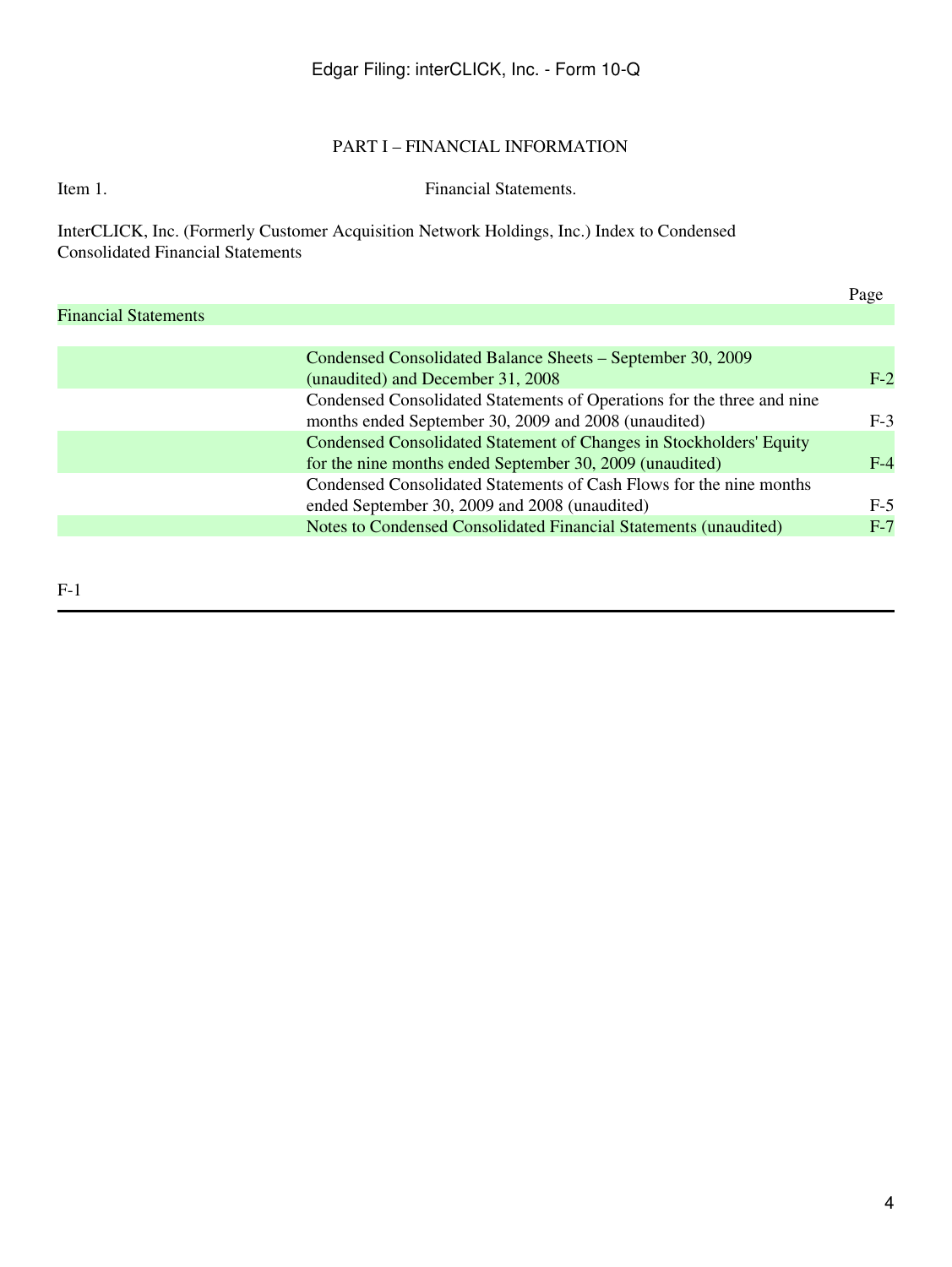## INTERCLICK, INC. (FORMERLY CUSTOMER ACQUISITION NETWORK HOLDINGS, INC.) AND SUBSIDIARY CONDENSED CONSOLIDATED BALANCE SHEETS

|                                                                            |       | September 30, 2009 December 31, 2008<br>(Unaudited) |               | (See Note 1) |
|----------------------------------------------------------------------------|-------|-----------------------------------------------------|---------------|--------------|
| <b>Assets</b>                                                              |       |                                                     |               |              |
|                                                                            |       |                                                     |               |              |
| <b>Current assets:</b>                                                     |       |                                                     |               |              |
| Cash and cash equivalents                                                  | \$    | 1,929,094                                           | \$            | 183,871      |
| Accounts receivable, net of allowance of \$258,100 and \$425,000,          |       |                                                     |               |              |
| respectively                                                               |       | 14,476,271                                          |               | 7,120,311    |
| Due from factor                                                            |       | 1,114,698                                           |               | 637,705      |
| Prepaid expenses and other current assets                                  |       | 373,505                                             |               | 94,164       |
| Total current assets                                                       |       | 17,893,568                                          |               | 8,036,051    |
|                                                                            |       |                                                     |               |              |
| Property and equipment, net of accumulated depreciation of \$507,771 and   |       |                                                     |               |              |
| $$282,490$ , respectively                                                  |       | 458,483                                             |               | 596,913      |
| Intangible assets, net of accumulated amortization of \$869,850 and        |       |                                                     |               |              |
| $$720,570$ , respectively                                                  |       | 460,833                                             |               | 610,113      |
| Goodwill                                                                   |       | 7,909,571                                           |               | 7,909,571    |
| Investment in available-for-sale marketable securities                     |       | 728,572                                             |               | 1,650,000    |
| Deferred debt issue costs, net of accumulated amortization of \$31,639 and |       |                                                     |               |              |
| \$6,667, respectively                                                      |       | 8,361                                               |               | 33,333       |
| Other assets                                                               |       | 192,179                                             |               | 191,664      |
| <b>Total assets</b>                                                        | $\$\$ | 27,651,567                                          | $\mathcal{S}$ | 19,027,645   |
| Liabilities and Stockholders' Equity                                       |       |                                                     |               |              |
|                                                                            |       |                                                     |               |              |
| <b>Current liabilities:</b>                                                |       |                                                     |               |              |
| Accounts payable                                                           | \$    | 7,508,531                                           | \$            | 5,288,807    |
| Due to factor                                                              |       | 5,559,011                                           |               | 3,188,425    |
| Accrued expenses (includes accrued compensation of \$1,346,484 and \$0,    |       |                                                     |               |              |
| respectively)                                                              |       | 1,688,013                                           |               | 310,685      |
| Warrant derivative liability                                               |       | 267,789                                             |               |              |
| Deferred revenue                                                           |       | 151,465                                             |               | 9,972        |
| Obligations under capital leases, current portion                          |       | 10,239                                              |               | 10,615       |
| Accrued interest                                                           |       | 6,296                                               |               | 16,948       |
| Deferred rent, current portion                                             |       | 3,207                                               |               |              |
| Senior secured note payable - related party                                |       |                                                     |               | 400,000      |
| Payable and promissory note settlement liability                           |       |                                                     |               | 248,780      |
| Total current liabilities                                                  |       | 15,194,551                                          |               | 9,474,232    |
|                                                                            |       |                                                     |               |              |
| Obligations under capital leases, net of current portion                   |       | 1,763                                               |               | 9,495        |
| Deferred rent                                                              |       | 83,062                                              |               | 72,696       |
| <b>Total liabilities</b>                                                   |       | 15,279,376                                          |               | 9,556,423    |
|                                                                            |       |                                                     |               |              |

Commitments and contingencies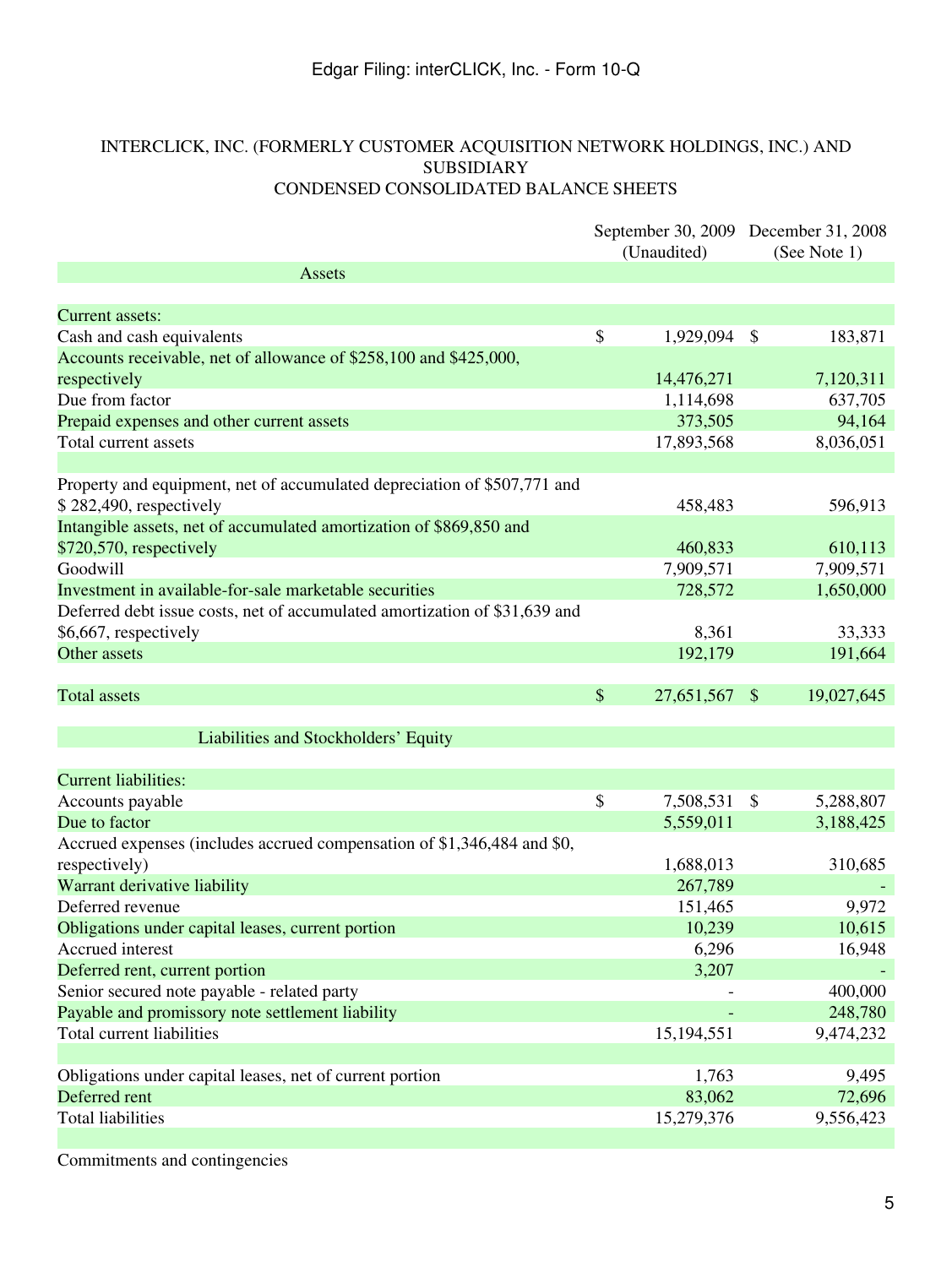| Stockholders' equity:                                             |                  |              |
|-------------------------------------------------------------------|------------------|--------------|
| Preferred stock, \$0.001 par value; 10,000,000 shares authorized, |                  |              |
| zero shares issued and outstanding                                |                  |              |
| Common stock, \$0.001 par value; 140,000,000 shares authorized,   |                  |              |
| 20,644,856 and 18,922,596 issued and outstanding, respectively    | 20,645           | 18,923       |
| Additional paid-in capital                                        | 28,076,682       | 24,908,509   |
| Accumulated other comprehensive loss                              | (1,061,354)      | (197,704)    |
| <b>Accumulated deficit</b>                                        | (14,663,782)     | (15,258,506) |
| Total stockholders' equity                                        | 12,372,191       | 9,471,222    |
|                                                                   |                  |              |
| Total liabilities and stockholders' equity                        | \$<br>27,651,567 | 19,027,645   |

The accompanying notes are an integral part of these unaudited condensed consolidated financial statements.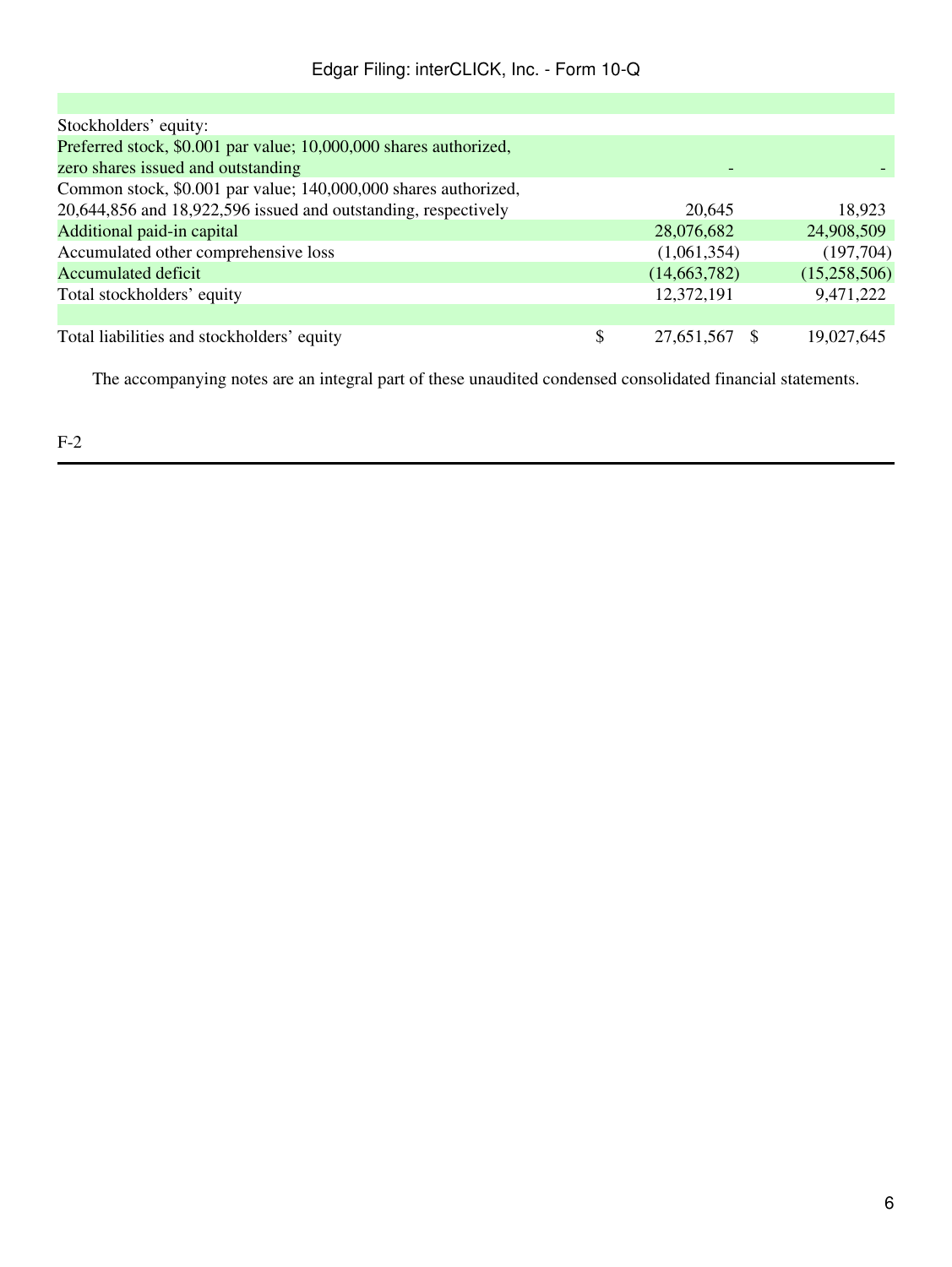# INTERCLICK, INC. (FORMERLY CUSTOMER ACQUISITION NETWORK HOLDINGS, INC.) AND SUBSIDIARY CONDENSED CONSOLIDATED STATEMENTS OF OPERATIONS (Unaudited)

|                                          | For the Three       | For the Three                                                             | For the Nine          | For the Nine<br>Months Ended             |  |
|------------------------------------------|---------------------|---------------------------------------------------------------------------|-----------------------|------------------------------------------|--|
|                                          | Months Ended        | Months Ended                                                              | Months Ended          |                                          |  |
|                                          |                     | September 30, 200 September 30, 200 September 30, 200 September 30, 200 8 |                       |                                          |  |
|                                          |                     |                                                                           |                       |                                          |  |
| Revenues                                 | \$<br>14,395,236 \$ | 5,756,707                                                                 | 33,467,213<br>$\sqrt$ | 13,992,303<br>$\boldsymbol{\mathcal{S}}$ |  |
| Cost of revenues                         | 7,141,926           | 4,011,020                                                                 | 17,498,860            | 10,330,018                               |  |
| Gross profit                             | 7,253,310           | 1,745,687                                                                 | 15,968,353            | 3,662,285                                |  |
| Operating expenses:                      |                     |                                                                           |                       |                                          |  |
| General and administrative               | 3,383,752           | 1,881,513                                                                 | 8,021,106             | 6,113,362                                |  |
| Sales and marketing                      | 2,317,245           | 886,511                                                                   | 5,468,122             | 2,443,776                                |  |
| Technology support                       | 830,626             | 294,558                                                                   | 2,149,103             | 839,579                                  |  |
| Amortization of intangible assets        | 49,760              | 104,571                                                                   | 149,280               | 313,938                                  |  |
| Total operating expenses                 | 6,581,383           | 3,167,153                                                                 | 15,787,611            | 9,710,655                                |  |
| Operating income (loss) from             |                     |                                                                           |                       |                                          |  |
| continuing operations                    | 671,927             | (1,421,466)                                                               | 180,742               | (6,048,370)                              |  |
|                                          |                     |                                                                           |                       |                                          |  |
| Other income (expense):                  |                     |                                                                           |                       |                                          |  |
| Interest income                          |                     | 8,140                                                                     | 12                    | 14,903                                   |  |
| Interest expense                         | (245, 854)          | (189, 382)                                                                | (486, 127)            | (1,422,885)                              |  |
| Loss on disposal of property and         |                     |                                                                           |                       |                                          |  |
| equipment                                |                     | (15,385)                                                                  |                       | (15,385)                                 |  |
| Loss on settlement of debt               |                     |                                                                           |                       | (20, 121)                                |  |
| Warrant derivative liability expense     | (274, 725)          |                                                                           | (506, 786)            |                                          |  |
| Loss on sale of available-for-sale       |                     |                                                                           |                       |                                          |  |
| securities                               |                     | (116, 454)                                                                | (36,349)              | (116, 454)                               |  |
| Total other income (expense)             | (520, 579)          | (313,081)                                                                 | (1,029,250)           | (1,559,942)                              |  |
| Income (loss) from continuing            |                     |                                                                           |                       |                                          |  |
| operations before equity investment      | 151,348             | (1,734,547)                                                               | (848,508)             | (7,608,312)                              |  |
|                                          |                     |                                                                           |                       |                                          |  |
| Equity in investee's loss, net of income |                     |                                                                           |                       |                                          |  |
| taxes                                    |                     | (404, 103)                                                                |                       | (653, 231)                               |  |
| Income (loss) from continuing            |                     |                                                                           |                       |                                          |  |
| operations                               | 151,348             | (2,138,650)                                                               | (848,508)             | (8,261,543)                              |  |
| Discontinued operations:                 |                     |                                                                           |                       |                                          |  |
| Loss from discontinued operations, net   |                     |                                                                           |                       |                                          |  |
| of income taxes                          |                     | (1,053,059)                                                               |                       | (1,988,232)                              |  |
| Loss on sale of discontinued operations, |                     |                                                                           |                       |                                          |  |
| net of income taxes                      |                     | (498, 554)                                                                | (1,220)               | (1,123,535)                              |  |
| Loss from discontinued operations, net   |                     | (1,551,613)                                                               | (1,220)               | (3, 111, 767)                            |  |
|                                          |                     |                                                                           |                       |                                          |  |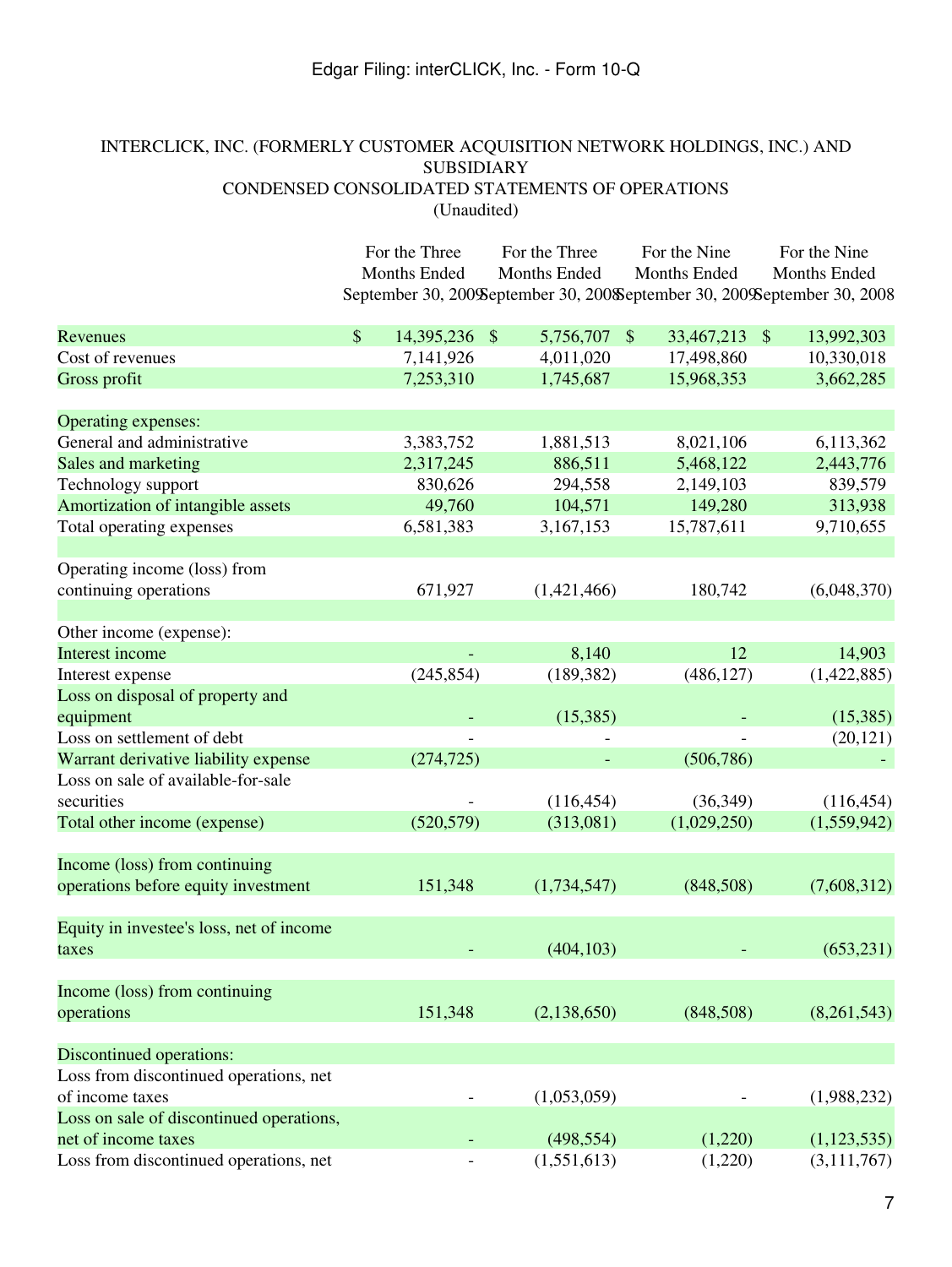| Net income (loss)                                                                                                                                                                         |               | 151,348            | (3,690,263)      | (849, 728)       | (11,373,310) |
|-------------------------------------------------------------------------------------------------------------------------------------------------------------------------------------------|---------------|--------------------|------------------|------------------|--------------|
|                                                                                                                                                                                           |               |                    |                  |                  |              |
| Other comprehensive loss:                                                                                                                                                                 |               |                    |                  |                  |              |
| Unrealized loss on available-for-sale                                                                                                                                                     |               |                    |                  |                  |              |
| securities                                                                                                                                                                                |               |                    | (314, 158)       | (899,999)        | (314, 158)   |
| Reclassification adjustments for losses                                                                                                                                                   |               |                    |                  |                  |              |
| included in net income (loss)                                                                                                                                                             |               |                    | 116,454          | 36,349           | 116,454      |
| Total other comprehensive loss                                                                                                                                                            |               |                    | (197,704)        | (863, 650)       | (197,704)    |
|                                                                                                                                                                                           |               |                    |                  |                  |              |
| Comprehensive income (loss)                                                                                                                                                               | $\mathcal{S}$ | 151,348 \$         | $(3,887,967)$ \$ | $(1,713,378)$ \$ | (11,571,014) |
|                                                                                                                                                                                           |               |                    |                  |                  |              |
| Earnings (loss) per share from                                                                                                                                                            |               |                    |                  |                  |              |
| continuing operations - basic and diluted \$                                                                                                                                              |               | $0.01 \text{ }$ \$ | $(0.12)$ \$      | $(0.04)$ \$      | (0.45)       |
|                                                                                                                                                                                           |               |                    |                  |                  |              |
|                                                                                                                                                                                           |               |                    | (0.08)           |                  |              |
|                                                                                                                                                                                           |               |                    |                  |                  |              |
| diluted                                                                                                                                                                                   | \$            | $0.01 \text{ }$ \$ | $(0.20)$ \$      | $(0.04)$ \$      | (0.62)       |
|                                                                                                                                                                                           |               |                    |                  |                  |              |
|                                                                                                                                                                                           |               |                    |                  |                  |              |
| shares - basic                                                                                                                                                                            |               | 20,628,042         | 18,904,118       | 19,578,110       | 18,450,209   |
|                                                                                                                                                                                           |               |                    |                  |                  |              |
| shares - diluted                                                                                                                                                                          |               | 22,399,847         | 18,904,118       | 19,578,110       | 18,450,209   |
| Loss per share from discontinued<br>operations - basic and diluted<br>Net earnings (loss) per share - basic and<br>Weighted average number of common<br>Weighted average number of common |               |                    |                  |                  | (0.17)       |

The accompanying notes are an integral part of these unaudited condensed consolidated financial statements.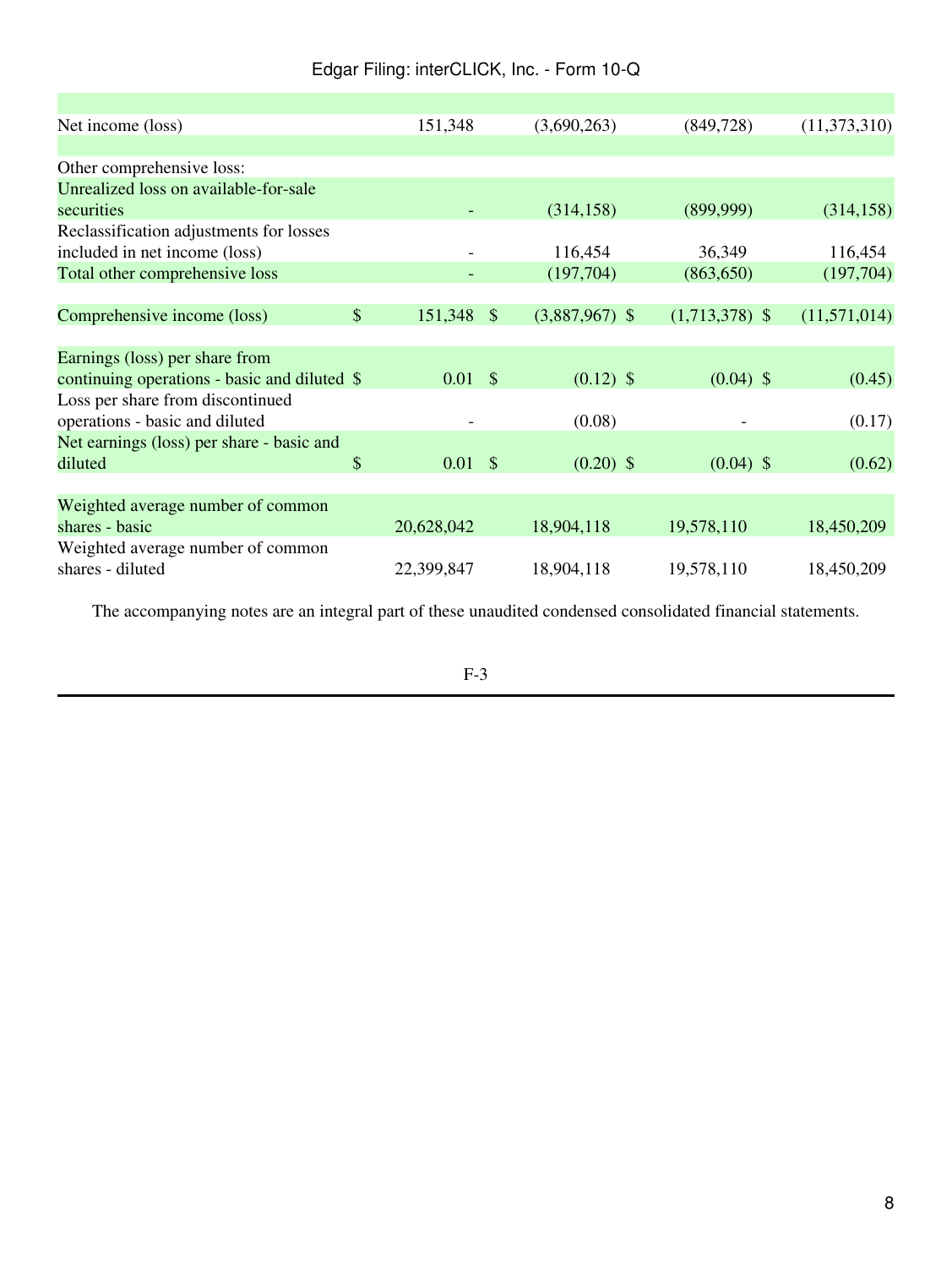# INTERCLICK, INC. (FORMERLY CUSTOMER ACQUISITION NETWORK HOLDINGS, INC.) AND SUBSIDIARY CONDENSED CONSOLIDATED STATEMENT OF CHANGES IN STOCKHOLDERS' EQUITY (Unaudited)

|                                                                                              | <b>Common Stock</b><br><b>Shares</b> | Amount                     | Additional<br>Paid-In<br>Capital | Accumulated<br>Other<br>Comprehensive<br>Loss | Accumulated<br>Deficit           | Total<br>Stockholders'<br>Equity |
|----------------------------------------------------------------------------------------------|--------------------------------------|----------------------------|----------------------------------|-----------------------------------------------|----------------------------------|----------------------------------|
| <b>Balance</b> , December<br>31, 2008                                                        | 18,922,596                           | 18,923 \$<br>$\frac{1}{2}$ | 24,908,509 \$                    |                                               | $(197,704)$ \$ $(15,258,506)$ \$ | 9,471,222                        |
| Cumulative effect of<br>change in accounting<br>principle                                    |                                      |                            | (1,864,466)                      |                                               | 1,444,452                        | (420, 014)                       |
| Stock - based<br>compensation                                                                | 5,274                                | 5                          | 1,891,879                        |                                               |                                  | 1,891,884                        |
| <b>Common stock issued</b><br>to eliminate or modify<br>price protection for<br>warrants     | 352,500                              | 352                        | 658,659                          |                                               |                                  | 659,011                          |
| Common stock issued<br>for services rendered<br>and to be rendered                           | 75,000                               | 75                         | 185,925                          |                                               |                                  | 186,000                          |
| Common stock and<br>warrants issued under<br>private placement, net<br>of placement fees     | 1,250,000                            | 1,250                      | 2,255,750                        |                                               |                                  | 2,257,000                        |
| Common stock issued<br>to extend debt<br>maturity date                                       | 5,000                                | 5                          | 11,995                           |                                               |                                  | 12,000                           |
| Common stock issued<br>in lieu of cash to pay<br>accrued interest                            | 5,528                                | 6                          | 13,260                           |                                               |                                  | 13,266                           |
| <b>Unrealized</b> loss on<br>available for sale<br>securities                                |                                      |                            |                                  | (899,999)                                     |                                  | (899,999)                        |
| Reclassification<br>adjustment for losses<br>on available-for-sale<br>securities included in |                                      |                            |                                  | 36,349                                        |                                  | 36,349                           |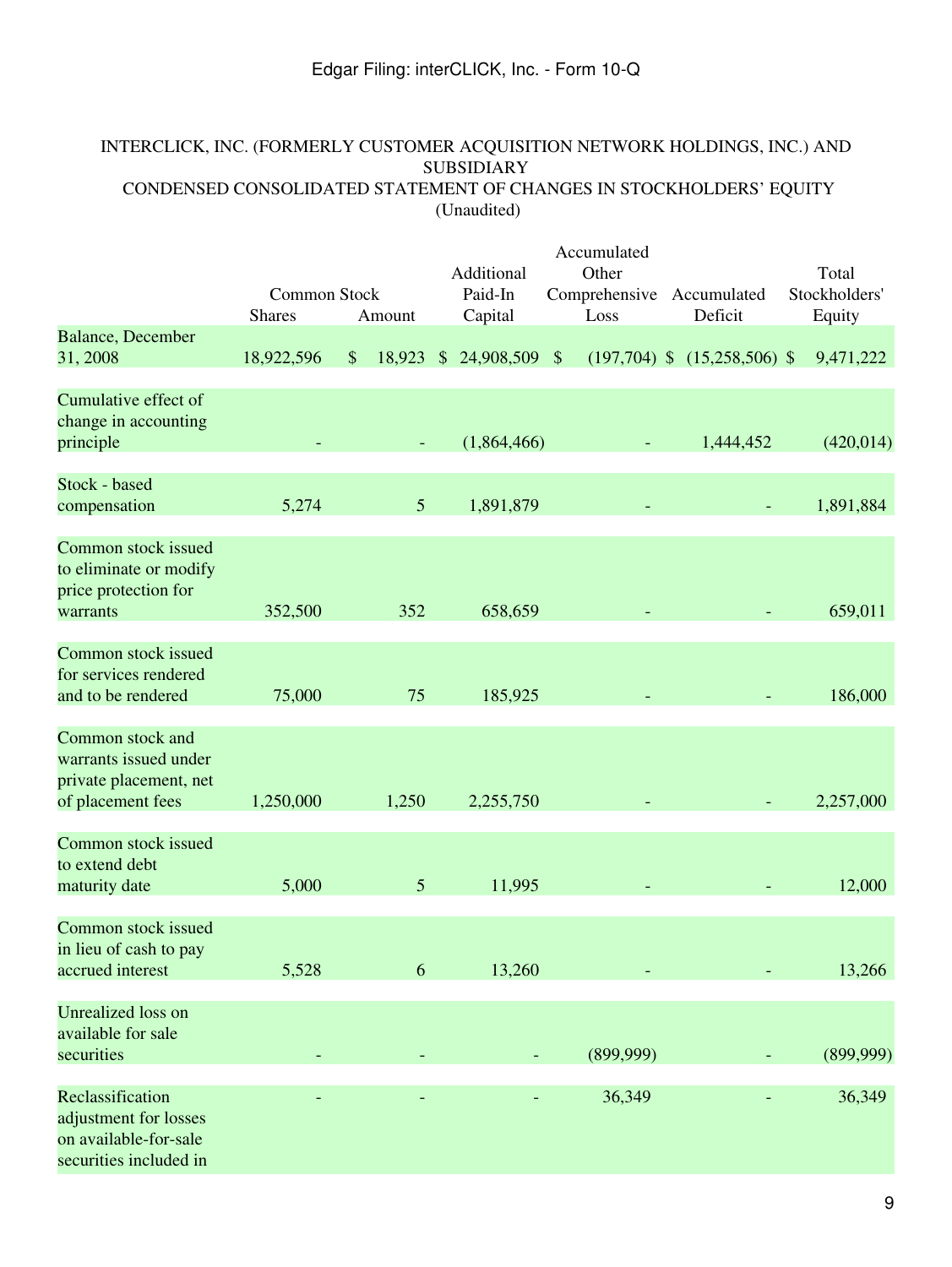| net income(loss)     |                          |              |                          |                              |                          |                                                                   |            |
|----------------------|--------------------------|--------------|--------------------------|------------------------------|--------------------------|-------------------------------------------------------------------|------------|
| <b>Stock options</b> |                          |              |                          |                              |                          |                                                                   |            |
| exercised            | 28,958                   |              | 29                       | 15,171                       | $\overline{\phantom{0}}$ | $\overline{\phantom{a}}$                                          | 15,200     |
|                      |                          |              |                          |                              |                          |                                                                   |            |
| Net loss             | $\overline{\phantom{0}}$ |              | $\overline{\phantom{a}}$ | $\qquad \qquad \blacksquare$ | -                        | (849, 728)                                                        | (849, 728) |
|                      |                          |              |                          |                              |                          |                                                                   |            |
| Balance, September   |                          |              |                          |                              |                          |                                                                   |            |
| 30, 2009             | 20,644,856               | $\mathbb{S}$ |                          |                              |                          | 20,645 \$ 28,076,682 \$ (1,061,354) \$ (14,663,782) \$ 12,372,191 |            |
|                      |                          |              |                          |                              |                          |                                                                   |            |

The accompanying notes are an integral part of these unaudited condensed consolidated financial statements.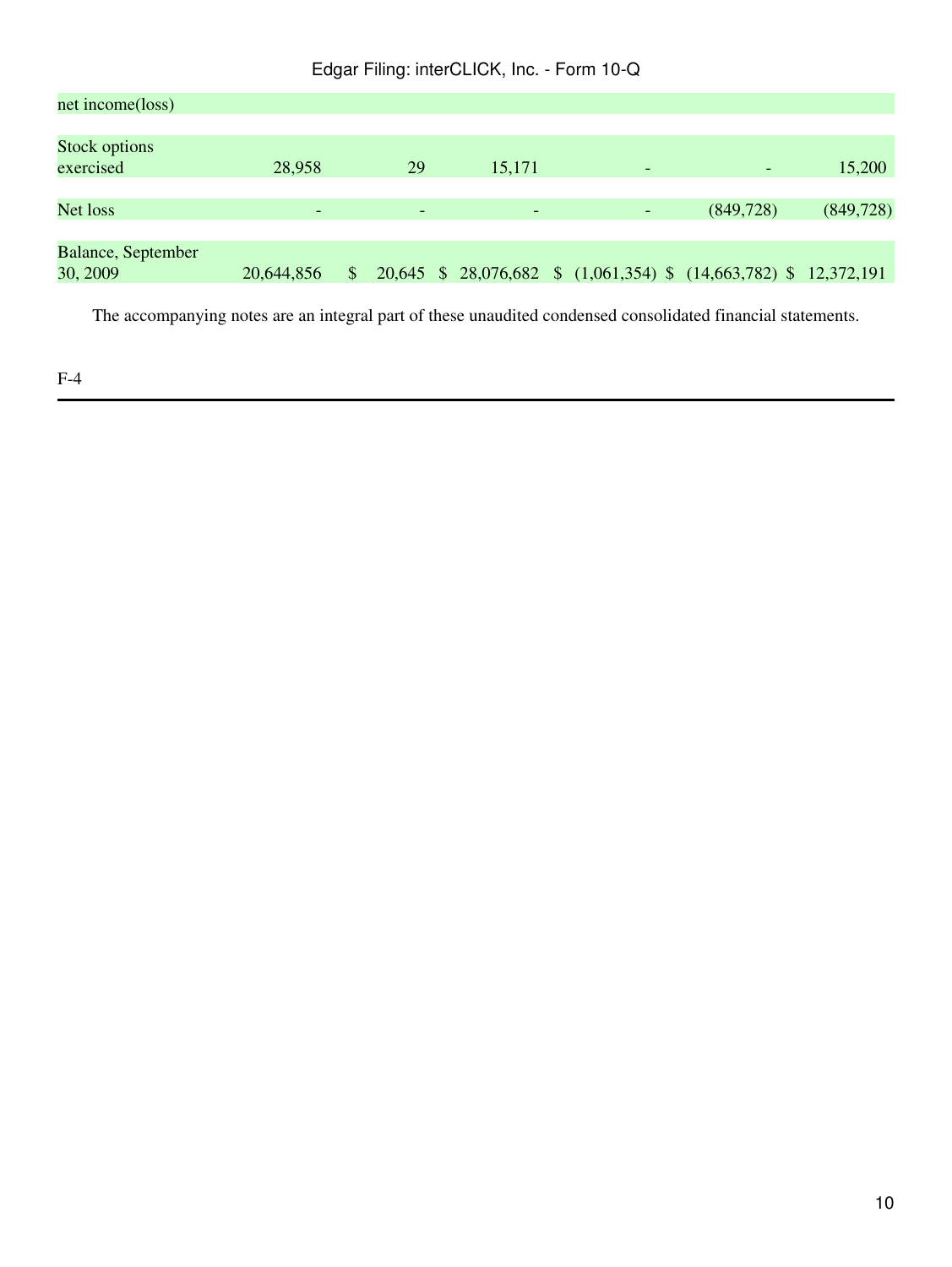# INTERCLICK, INC. (FORMERLY CUSTOMER ACQUISITION NETWORK HOLDINGS, INC.) AND SUBSIDIARY CONDENSED CONSOLIDATED STATEMENTS OF CASH FLOWS (Unaudited)

|                                                         | For the Nine |                     | For the Nine        |  |
|---------------------------------------------------------|--------------|---------------------|---------------------|--|
|                                                         |              | <b>Months Ended</b> | <b>Months Ended</b> |  |
|                                                         |              | September 30, 2009  | September 30, 2008  |  |
| Cash flows from operating activities:                   |              |                     |                     |  |
| Net loss                                                | \$           | $(849,728)$ \$      | (11,373,310)        |  |
| Add back loss from discontinued operations, net         |              | 1,220               | 3,111,767           |  |
| Loss from continuing operations                         |              | (848,508)           | (8,261,543)         |  |
| Adjustments to reconcile net loss from continuing       |              |                     |                     |  |
| operations to net cash used in operating activities:    |              |                     |                     |  |
| Stock-based compensation                                |              | 1,953,884           | 1,441,240           |  |
| Warrant derivative liability expense                    |              | 506,786             |                     |  |
| Depreciation                                            |              | 225,281             | 172,671             |  |
| Amortization of intangible assets                       |              | 149,280             | 313,938             |  |
| Loss on sale of available-for-sale securities           |              | 36,349              | 116,454             |  |
| Amortization of debt issue costs                        |              | 24,972              | 77,505              |  |
| Amortization of debt discount                           |              | 12,000              | 1,239,061           |  |
| Equity method pick up from investment                   |              |                     | 653,231             |  |
| Write-off of deferred acquisition costs                 |              |                     | 96,954              |  |
| Loss on settlement of debt                              |              |                     | 20,121              |  |
| Loss on disposal of property and equipment              |              |                     | 15,385              |  |
| Provision for bad debts                                 |              | (87,084)            | 252,236             |  |
| Changes in operating assets and liabilities:            |              |                     |                     |  |
| Increase in accounts receivable                         |              | (7,268,876)         | (1,565,763)         |  |
| Increase in prepaid expenses and other current assets   |              | (155,341)           | (150,046)           |  |
| Increase in other assets                                |              | (515)               | (145,006)           |  |
| Increase in accounts payable                            |              | 2,219,724           | 1,492,102           |  |
| Increase (decrease) in accrued expenses                 |              | 1,377,328           | (436, 329)          |  |
| Increase (decrease) in accrued interest                 |              | 2,614               | (35, 105)           |  |
| Increase in deferred revenue                            |              | 141,493             | 100,935             |  |
| Increase in deferred rent                               |              | 13,573              |                     |  |
| Net cash used in operating activities                   |              | (1,697,040)         | (4,601,959)         |  |
|                                                         |              |                     |                     |  |
| Cash flows from investing activities:                   |              |                     |                     |  |
| Purchases of property and equipment                     |              | (86, 851)           | (322, 548)          |  |
| Proceeds from sales of property and equipment           |              |                     | 13,000              |  |
| Proceeds from sale of available-for-sale securities     |              | 21,429              | 1,034,000           |  |
| Deferred acquisition costs                              |              |                     | (10,619)            |  |
| Net cash (used in) provided by investing activities     |              | (65, 422)           | 713,833             |  |
|                                                         |              |                     |                     |  |
| Cash flows from financing activities:                   |              |                     |                     |  |
| Proceeds from common stock and warrants issued for cash |              | 2,257,000           | 2,912,500           |  |
| Proceeds from stock options exercised                   |              | 15,200              |                     |  |
| Proceeds from factor, net                               |              | 1,893,593           |                     |  |
| Proceeds from issuance of notes payable                 |              |                     | 1,300,000           |  |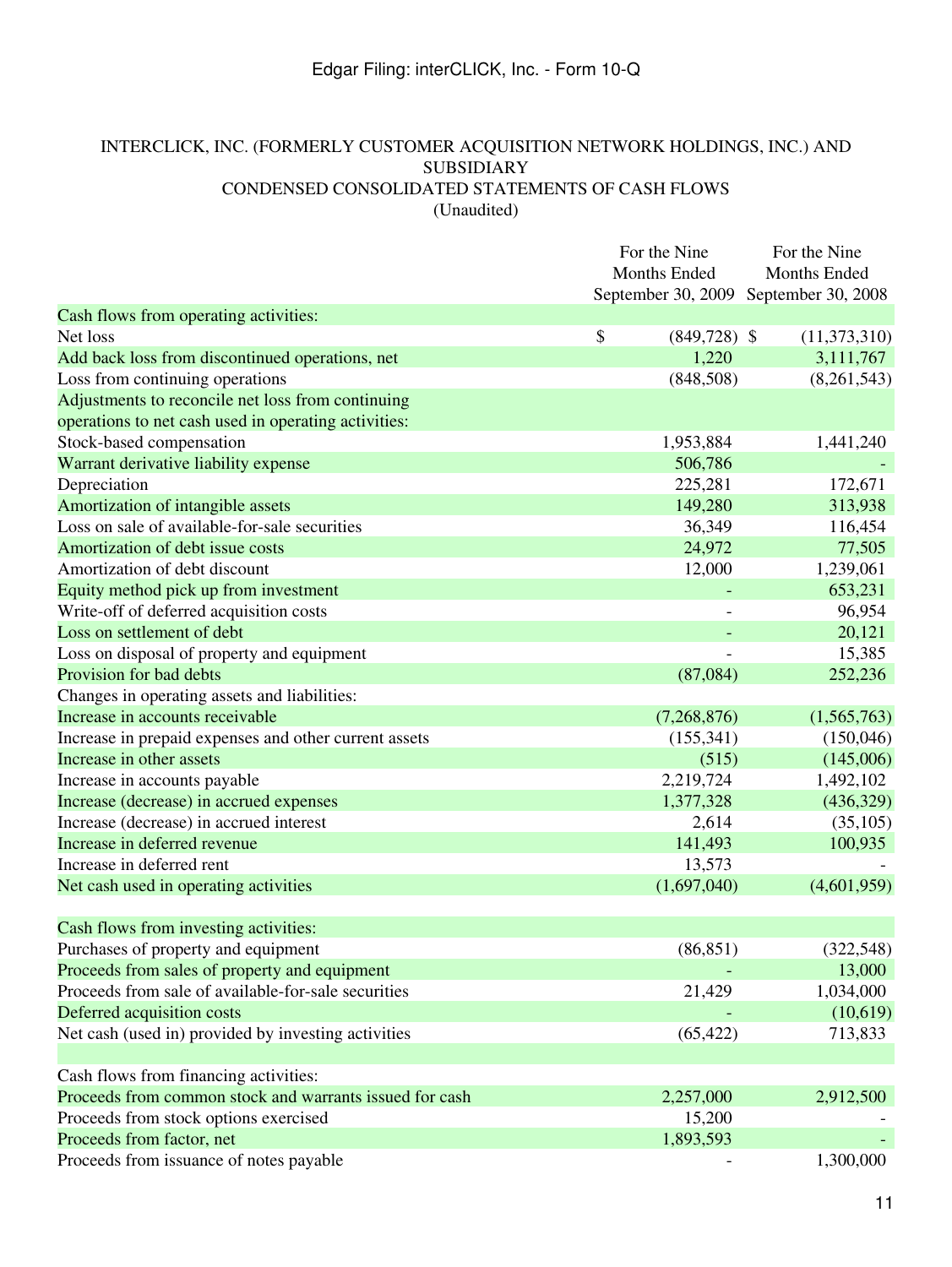| Principal payments on notes payable                    | (400,000)          | (4,523,573) |
|--------------------------------------------------------|--------------------|-------------|
| Principal payments on capital leases                   | (8,108)            | (8,002)     |
| Net cash provided by (used in) financing activities    | 3,757,685          | (319,075)   |
|                                                        |                    |             |
| Cash flows from discontinued operations:               |                    |             |
| Cash flows from operating activities                   |                    | (1,563,145) |
| Cash flows from investing activities-acquisition       |                    | (1,885,624) |
| Cash flows from investing activities-divestiture       | (250,000)          | 4,591,676   |
| Net cash (used in) provided by discontinued operations | (250,000)          | 1,142,907   |
|                                                        |                    |             |
| Net increase (decrease) in cash and cash equivalents   | 1,745,223          | (3,064,294) |
|                                                        |                    |             |
| Cash and cash equivalents at beginning of period       | 183,871            | 3,675,483   |
|                                                        |                    |             |
| Cash and cash equivalents at end of period             | \$<br>1,929,094 \$ | 611,189     |
|                                                        |                    |             |

The accompanying notes are an integral part of these unaudited condensed consolidated financial statements.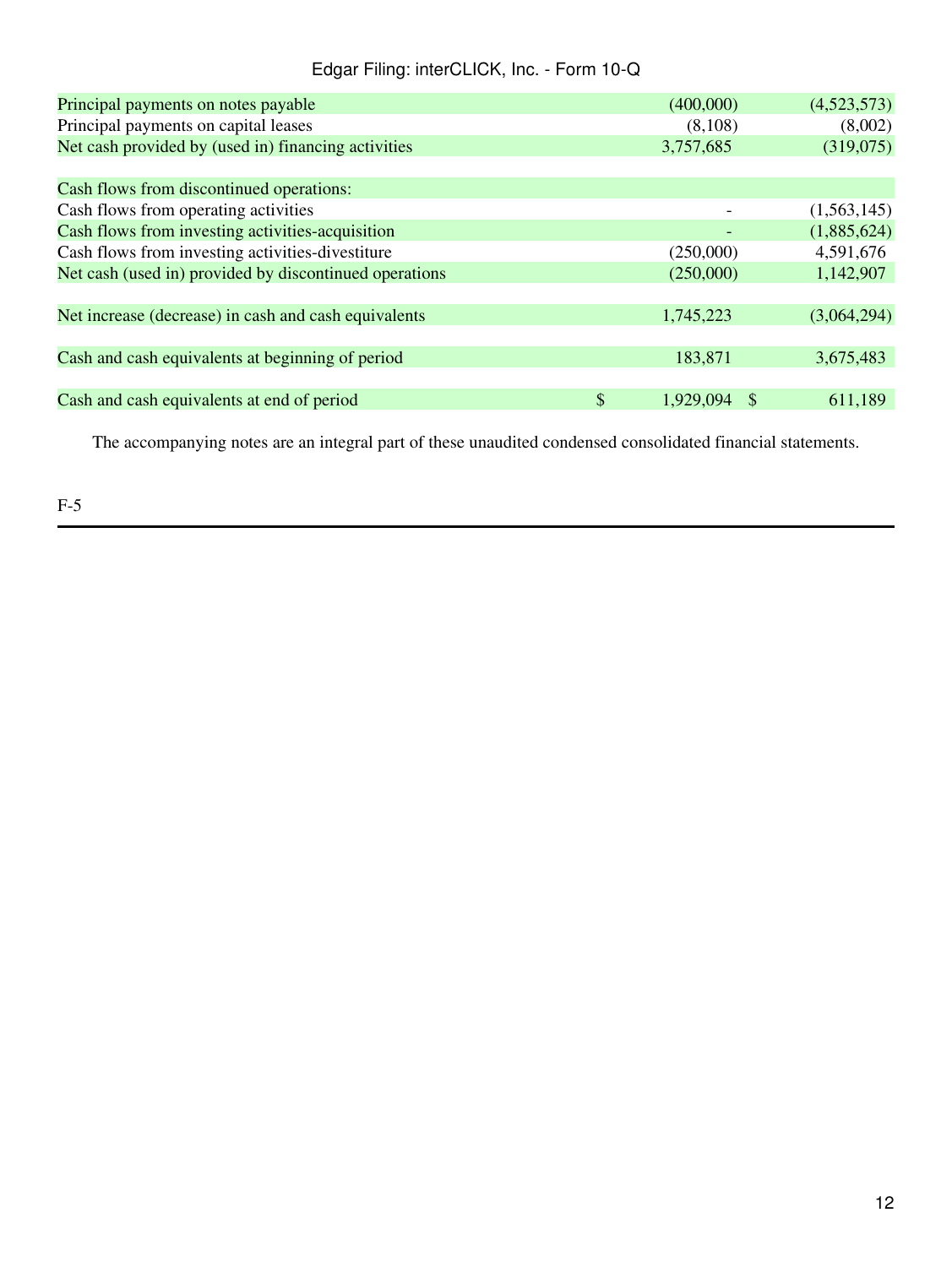## INTERCLICK, INC. (FORMERLY CUSTOMER ACQUISITION NETWORK HOLDINGS, INC.) AND SUBSIDIARY CONDENSED CONSOLIDATED STATEMENTS OF CASH FLOWS (Unaudited)

|                                                                  | For the Nine<br>Months Ended |                     | For the Nine<br>Months Ended |                                       |
|------------------------------------------------------------------|------------------------------|---------------------|------------------------------|---------------------------------------|
|                                                                  |                              |                     |                              | September 30, 2009 September 30, 2008 |
| Supplemental disclosure of cash flow information:                |                              |                     |                              |                                       |
| Interest paid                                                    | \$                           | 412,364             |                              | 261,796                               |
| Income taxes paid                                                | \$                           |                     | - \$                         |                                       |
|                                                                  |                              |                     |                              |                                       |
| Non-cash investing and financing activities:                     |                              |                     |                              |                                       |
| Unrealized loss on available-for-sale securities                 | \$                           | 863,650 \$          |                              | 197,704                               |
| Issuance of common stock to eliminate or modify price protection |                              |                     |                              |                                       |
| for warrants                                                     | \$                           | 508,497 \$          |                              |                                       |
| Issuance of common stock for services to be rendered             | \$                           | 124,000             | <sup>\$</sup>                | 189,000                               |
| Issuance of common stock to pay accrued interest payable         | S                            | 13,266 \$           |                              |                                       |
| Issuance of common stock to extend debt maturity date            | \$                           | 12,000              | S                            |                                       |
| Issuance of common stock and warrants in business combination    | S                            | $\omega_{\rm{eff}}$ | - \$                         | 5,746,442                             |
| Issuance of common stock and warrants in debt settlement         | \$                           | $-$                 | \$                           | 611,000                               |
| Issuance of shares in Options Media Group Holdings, Inc. to      |                              |                     |                              |                                       |
| settle accounts payable                                          | \$                           |                     | \$                           | 54,611                                |

The accompanying notes are an integral part of these unaudited condensed consolidated financial statements.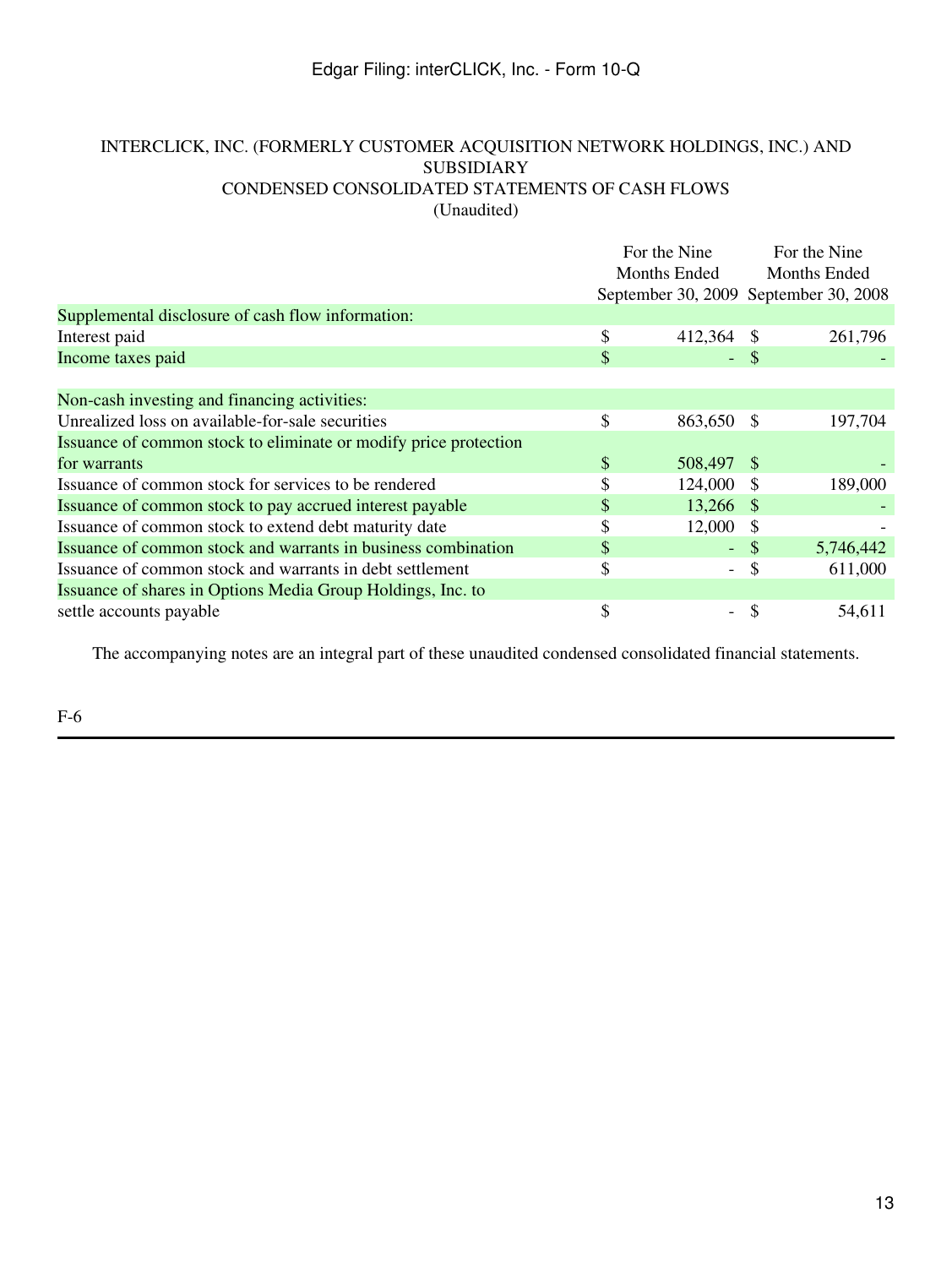### (Unaudited)

Note 1. Nature of Operations and Basis of Presentation

### **Overview**

Outsiders Entertainment, Inc. was incorporated on March 4, 2002 under the laws of the State of Delaware. On August 28, 2007, the name was changed to Customer Acquisition Network Holdings, Inc. On June 25, 2008, the name was changed to interCLICK, Inc (the "Company").

Customer Acquisition Network, Inc. ("CAN") was formed in Delaware on June 14, 2007.

On August 28, 2007, Customer Acquisition Network Holdings, Inc. ("Holdings") entered into an Agreement and Plan of Merger and Reorganization (the "CAN Merger Agreement") by and among Holdings, Customer Acquisition Network, Inc. ("CAN"), and CAN Acquisition Sub Inc., a newly formed, wholly-owned Delaware subsidiary of Holdings ("CAN Acquisition Sub"). The merger transaction contemplated under the CAN Merger Agreement (the "CAN Merger") was consummated on August 28, 2007, at which time CAN Acquisition Sub was merged with and into CAN, and CAN, as the surviving corporation, became a wholly-owned subsidiary of Holdings.

On August 31, 2007, the Company entered into and consummated an Agreement and Plan of Merger (the "Desktop Merger"), wherein the Company acquired 100% of Desktop Interactive, Inc. ("Desktop"), a privately-held Delaware corporation engaged in the Internet advertising business.

On January 4, 2008, Holdings consummated an Agreement and Plan of Merger (the "Options Merger"), wherein Holdings formed, Options Acquisition Sub, Inc. ("Options Acquisition"), and Options Newsletter, Inc. ("Options Newsletter" or "Options") was merged with and into Options Acquisition, which was the surviving corporation and a wholly-owned subsidiary of Holdings. On June 23, 2008, Options Acquisition was sold to Options Media Group Holdings, Inc ("OPMG").

## Basis of Presentation

The interim condensed consolidated financial statements included herein have been prepared by the Company, without audit, pursuant to the rules and regulations of the Securities and Exchange Commission (the "SEC"). In the opinion of the Company's management, all adjustments (consisting of normal recurring adjustments and reclassifications and non-recurring adjustments) necessary to present fairly our results of operations and cash flows for the three and nine months ended September 30, 2009 and 2008 and our financial position as of September 30, 2009 have been made. The results of operations for such interim periods are not necessarily indicative of the operating results to be expected for the full year.

Certain information and disclosures normally included in the notes to the annual consolidated financial statements have been condensed or omitted from these interim consolidated financial statements. Accordingly, these interim condensed consolidated financial statements should be read in conjunction with the consolidated financial statements and notes thereto included in our Annual Report on Form 10-K for the fiscal year ended December 31, 2008, as filed with the SEC on March 31, 2009. The December 31, 2008 balance sheet is derived from those statements.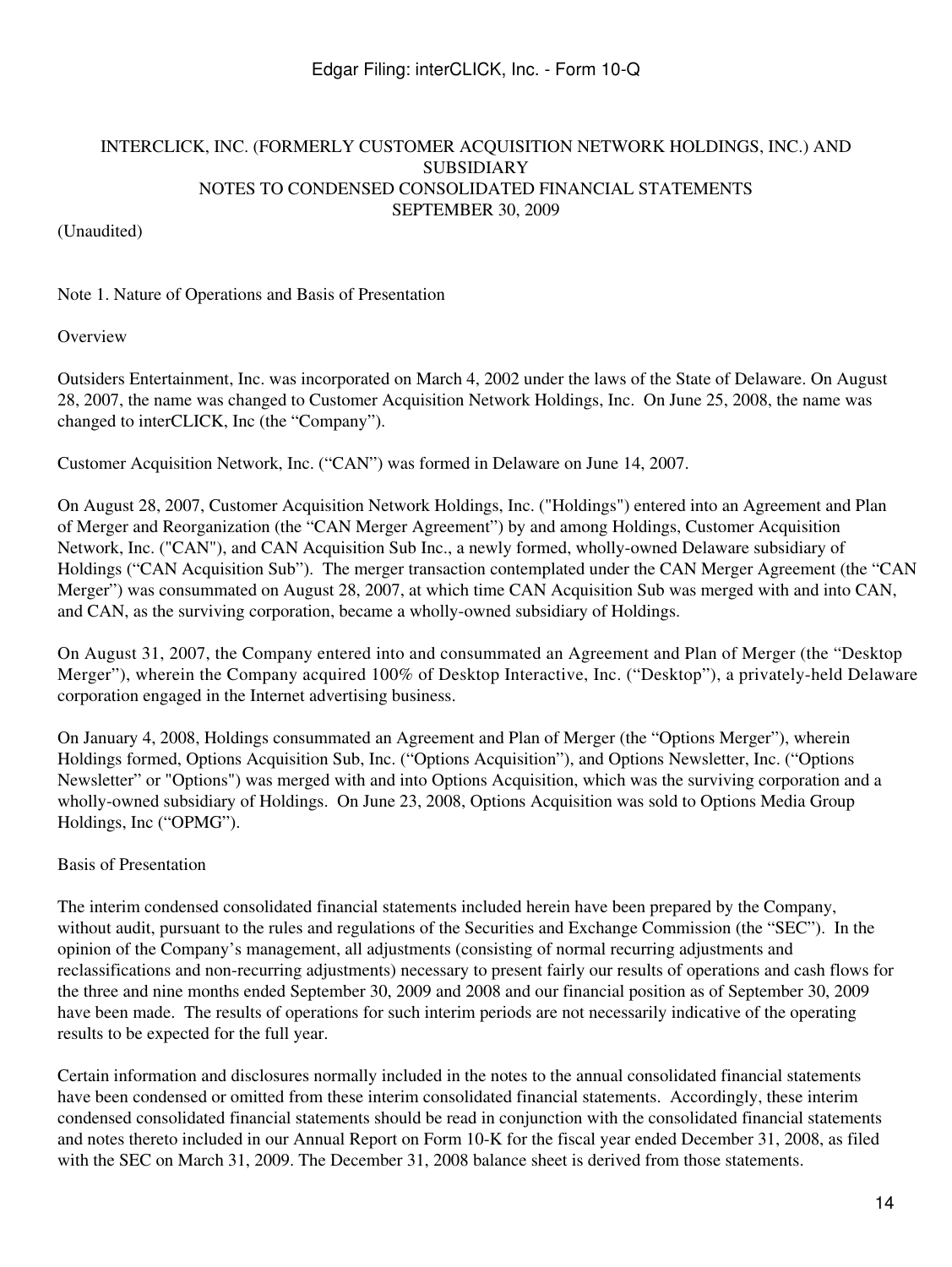All references to outstanding shares, options, warrants and per share information have been adjusted to give effect to the one-for-two reverse stock split effective October 23, 2009.

Note 2. Liquidity

Although the Company has had historical net losses and net cash used in operations through September 30, 2009, the Company's revenues and gross margins have experienced positive trends. In June 2009, the Company completed a private placement resulting in net proceeds of \$2,257,000. At September 30, 2009, the Company had cash of \$1,929,094 and positive working capital of \$2,699,017. The Company also has a factoring agreement (Crestmark Commercial Capital Lending, LLC ("Crestmark"). The unused amount under the line of credit was \$2,555,687 at September 30, 2009 and allows the Company to convert up to 80% of eligible accounts receivable quickly to cash. For all of these reasons, the Company expects that it has sufficient cash and borrowing capacity to meet its working capital needs for at least the next 12 months.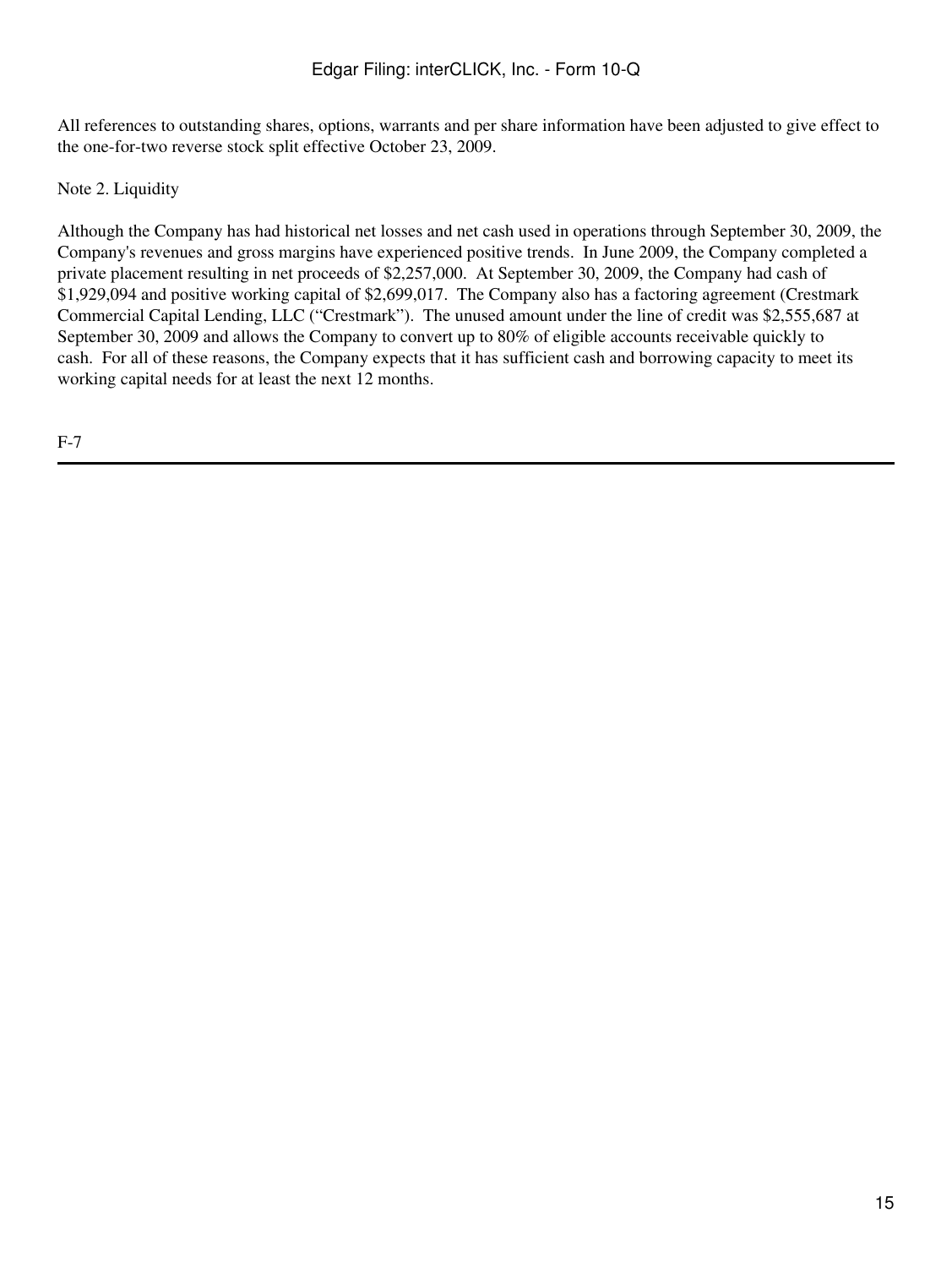#### (Unaudited)

Note 3. Significant Accounting Policies

#### Use of Estimates

Our unaudited condensed consolidated financial statements are prepared in accordance with accounting principles generally accepted in the United States ("GAAP"). These accounting principles require us to make certain estimates, judgments and assumptions. We believe that the estimates, judgments and assumptions upon which we rely are reasonable based upon information available to us at the time that these estimates, judgments and assumptions are made. These estimates, judgments and assumptions can affect the reported amounts of assets and liabilities as of the date of our unaudited condensed consolidated financial statements as well as the reported amounts of revenues and expenses during the periods presented. Our unaudited condensed consolidated financial statements would be affected to the extent there are material differences between these estimates and actual results. In many cases, the accounting treatment of a particular transaction is specifically dictated by GAAP and does not require management's judgment in its application. There are also areas in which management's judgment in selecting any available alternative would not produce a materially different result. Significant estimates include the valuation of accounts receivable and allowance for doubtful accounts, purchase price fair value allocation for business combinations, estimates of depreciable lives and valuation of property and equipment, valuation and amortization periods of intangible assets and deferred costs, valuation of goodwill, valuation of discounts on debt, valuation of derivatives, valuation of investment in available-for-sale securities, valuation of common shares, options and warrants granted for services or recorded as debt discounts or other non-cash purposes including business combinations, the valuation allowance on deferred tax assets, estimates of the tax effects of business combinations and sale of subsidiary, and estimates in equity investee's losses.

### Principles of Consolidation

The consolidated financial statements include the accounts of interCLICK, Inc. and its wholly-owned subsidiary and Options Acquisition through its sale date. All significant inter-company balances and transactions have been eliminated in the consolidation. As a result of the Options Divestiture, the results of Options Acquisition are reported as "Discontinued Operations".

### Fair Value Measurements

On January 1, 2008, the Company adopted the provisions of the predecessor to Accounting Standards Codification ("ASC") Topic 820 "Fair Value Measurements and Disclosures". All references to Topic 820 include the predecessor. ASC Topic 820 defines fair value as used in numerous accounting pronouncements, establishes a framework for measuring fair value and expands disclosure of fair value measurements. In February 2008, ASC Topic 820 was amended in order to delay the effective date of ASC Topic 820 for one year for certain nonfinancial assets and nonfinancial liabilities, except those that are recognized or disclosed at fair value in the financial statements on a recurring basis (at least annually). Excluded from the scope of ASC Topic 820 are certain leasing transactions accounted for under ASC Topic 840, "Leases." The exclusion does not apply to fair value measurements of assets and liabilities recorded as a result of a lease transaction but measured pursuant to other pronouncements within the scope of ASC Topic 820.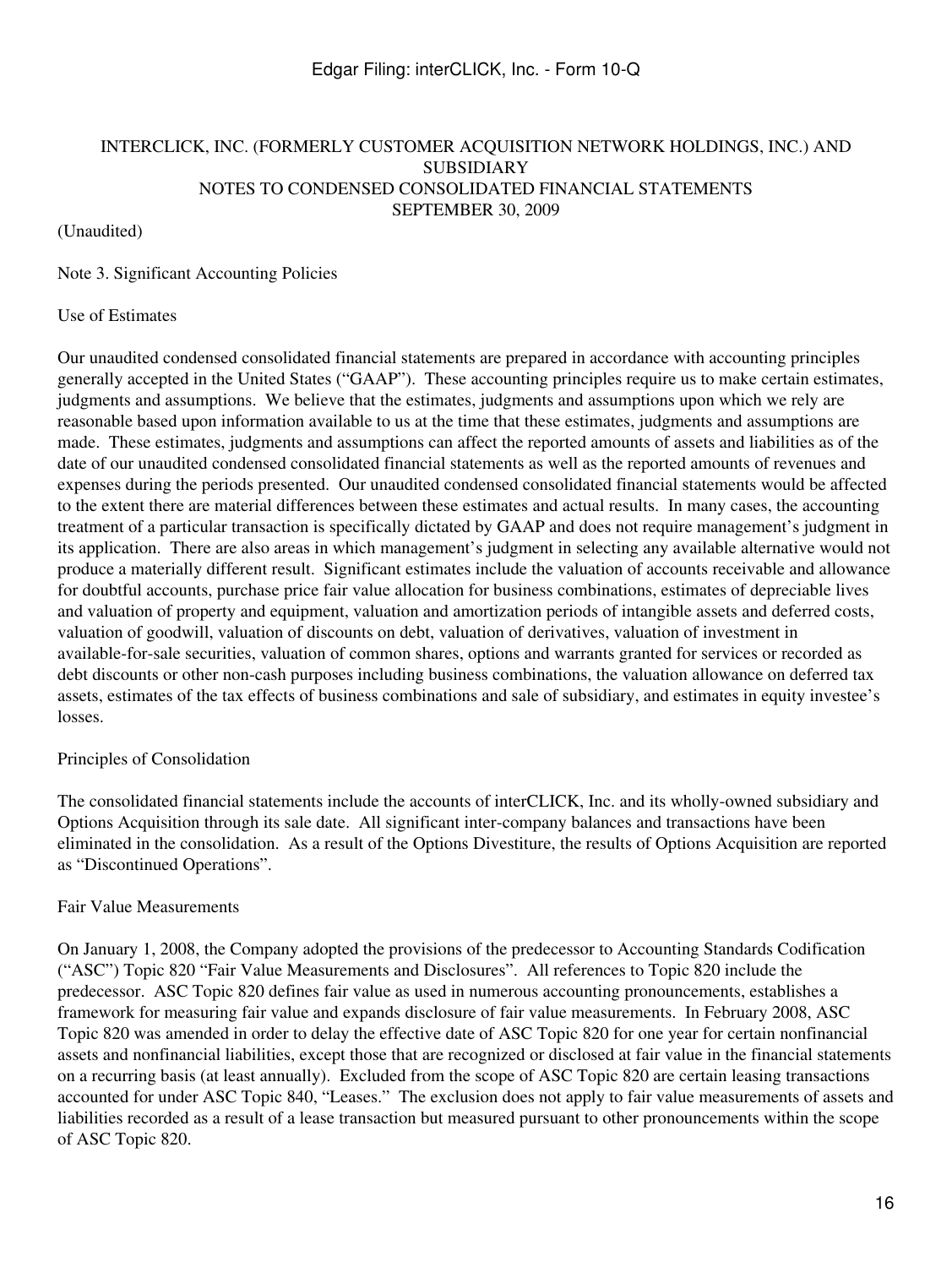## Reclassifications

Certain amounts in the accompanying 2008 financial statements and those previously issued for the three and six months ended June 30, 2009 have been reclassified at September 30, 2009. In particular, bad debt expense is now included in general and administrative expenses. Merger, acquisition, divestiture and investor relations costs are now included in general and administrative expenses. Ad serving costs have been reclassified from general and administrative costs to cost of revenues. Whereas all compensation costs (including stock-based compensation) had been included in general and administrative expenses, a portion of these costs have been allocated to both sales and marketing expenses and technology support expenses.

# Discontinued Operations

On June 23, 2008, the Company completed the sale of its Options Acquisition subsidiary pursuant to an Agreement of Merger and Plan of Reorganization. The amounts associated with the sale of this subsidiary are reported as discontinued operations in the accompanying unaudited condensed consolidated financial statements, in accordance with ASC 820-20-45. In addition, certain allocable corporate expenses pertaining to Options Acquisition are also included in discontinued operations.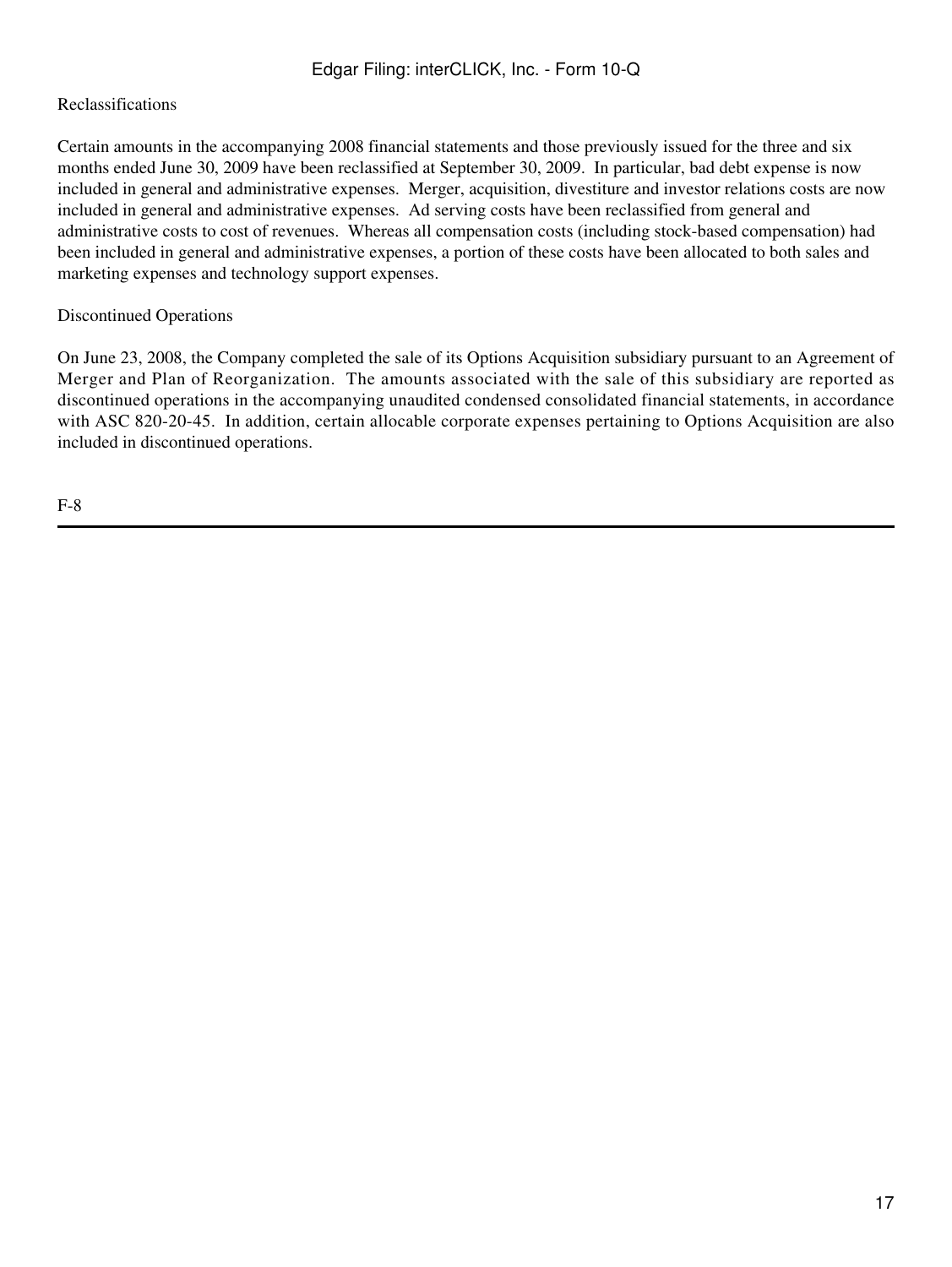(Unaudited)

Note 3. Significant Accounting Policies (Continued)

### Accounting for Derivatives

The Company evaluates its options, warrants or other contracts to determine if those contracts or embedded components of those contracts qualify as derivatives to be separately accounted for under ASC Topic 815, "Derivatives and Hedging". The result of this accounting treatment is that the fair value of the derivative is marked-to-market each balance sheet date and recorded as a liability. In the event that the fair value is recorded as a liability, the change in fair value is recorded in the statement of operations as other income (expense). Upon conversion or exercise of a derivative instrument, the instrument is marked to fair value at the conversion date and then that fair value is reclassified to equity. Equity instruments that are initially classified as equity that become subject to reclassification under ASC Topic 815 are reclassified to liability at the fair value of the instrument on the reclassification date.

### Cumulative Effect of Change in Accounting Principle

On January 1, 2009, the Company determined that certain of its warrants previously issued contain round-down protection (price protection) and such instruments are not considered indexed to a company's own stock because neither the occurrence of a sale of common shares by the Company at market nor the issuance of another equity-linked instrument with a lower strike price is an input to the fair value of a fixed-for-fixed option on equity shares. Accordingly, the warrants with price protection qualify as derivatives and need to be separately accounted for as a liability under ASC Topic 815. In accordance with ASC Topic 815, the cumulative effect of the change in accounting principle has been applied retrospectively and has been recognized as an adjustment to the opening balance of equity. The cumulative-effect adjustment amounts recognized in the statement of financial position as a result of the initial adoption of this policy were determined based on the amounts that would have been recognized if the policy had been applied from the issuance date of the instrument. As a result of the accounting change, the accumulated deficit as of January 1, 2009 decreased from \$15,258,506, as originally reported, to \$13,814,054 and additional paid-in capital decreased from \$24,908,509, as originally reported, to \$23,044,043.

### Recently Issued Accounting Standards

In May 2009, the Financial Accounting Standards Board ("FASB") issued an accounting standard that became part of ASC Topic 855, "Subsequent Events". ASC Topic 855 establishes general standards of accounting for and disclosure of events that occur after the balance sheet date but before financial statements are issued or are available to be issued. ASC Topic 855 sets forth (1) the period after the balance sheet date during which management of a reporting entity should evaluate events or transactions that may occur for potential recognition or disclosure in the financial statements, (2) the circumstances under which an entity should recognize events or transactions occurring after the balance sheet date in its financial statements and (3) the disclosures that an entity should make about events or transactions that occurred after the balance sheet date. ASC Topic 855 is effective for interim or annual financial periods ending after June 15, 2009. The adoption of ASC Topic 855 did not have a material effect on the Company's financial statements.

In June 2009, the FASB issued an accounting standard whereby the FASB Accounting Standards Codification ("Codification") will be the single source of authoritative nongovernmental U.S. generally accepted accounting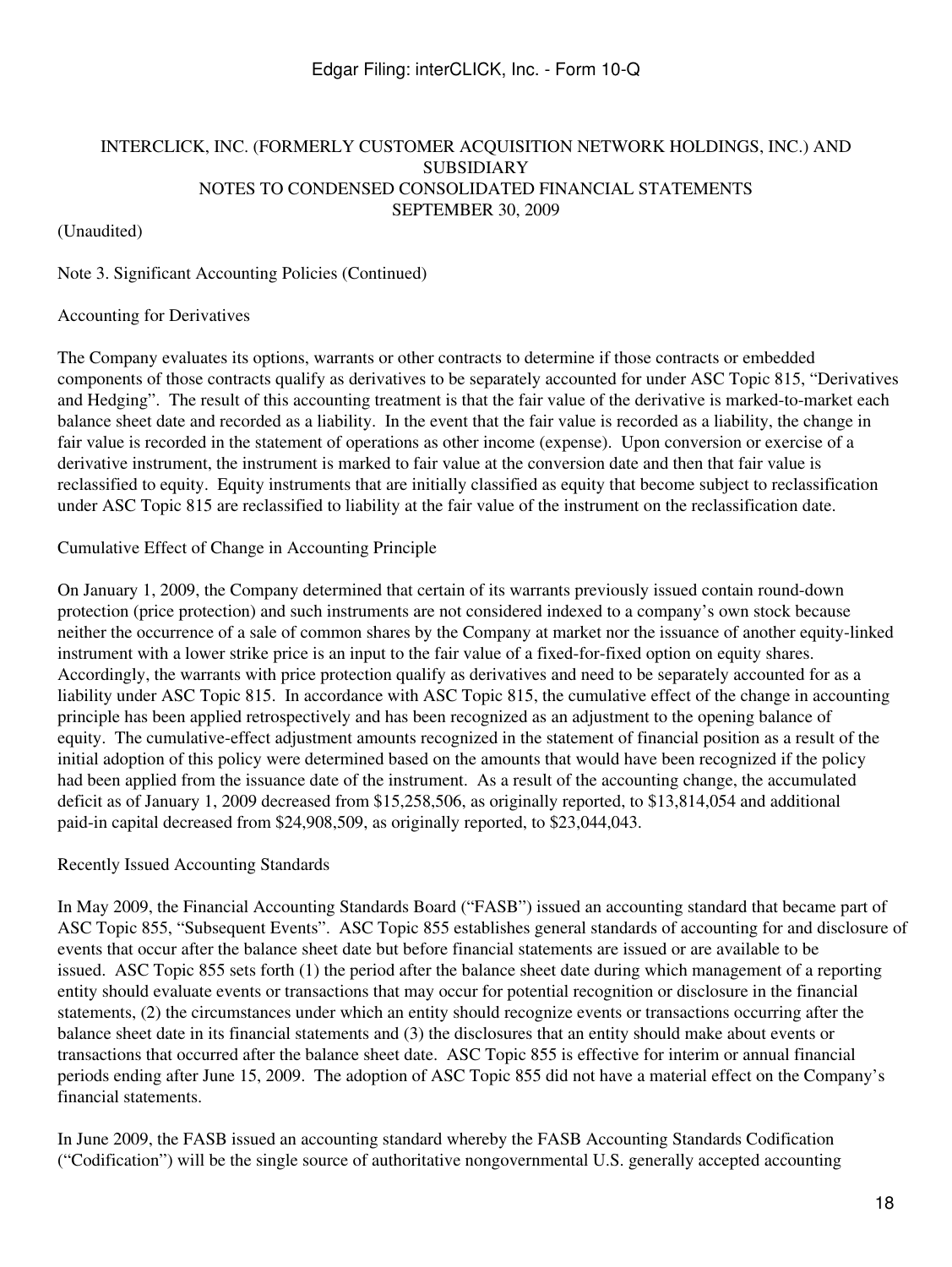principles. Rules and interpretive releases of the SEC under authority of federal securities laws are also sources of authoritative GAAP for SEC registrants. ASC Topic 105 is effective for interim and annual periods ending after September 15, 2009. All existing accounting standards are superseded as described in ASC Topic 105. All other accounting literature not included in the Codification is non-authoritative. The Codification is not expected to have a significant impact on the Company's financial statements.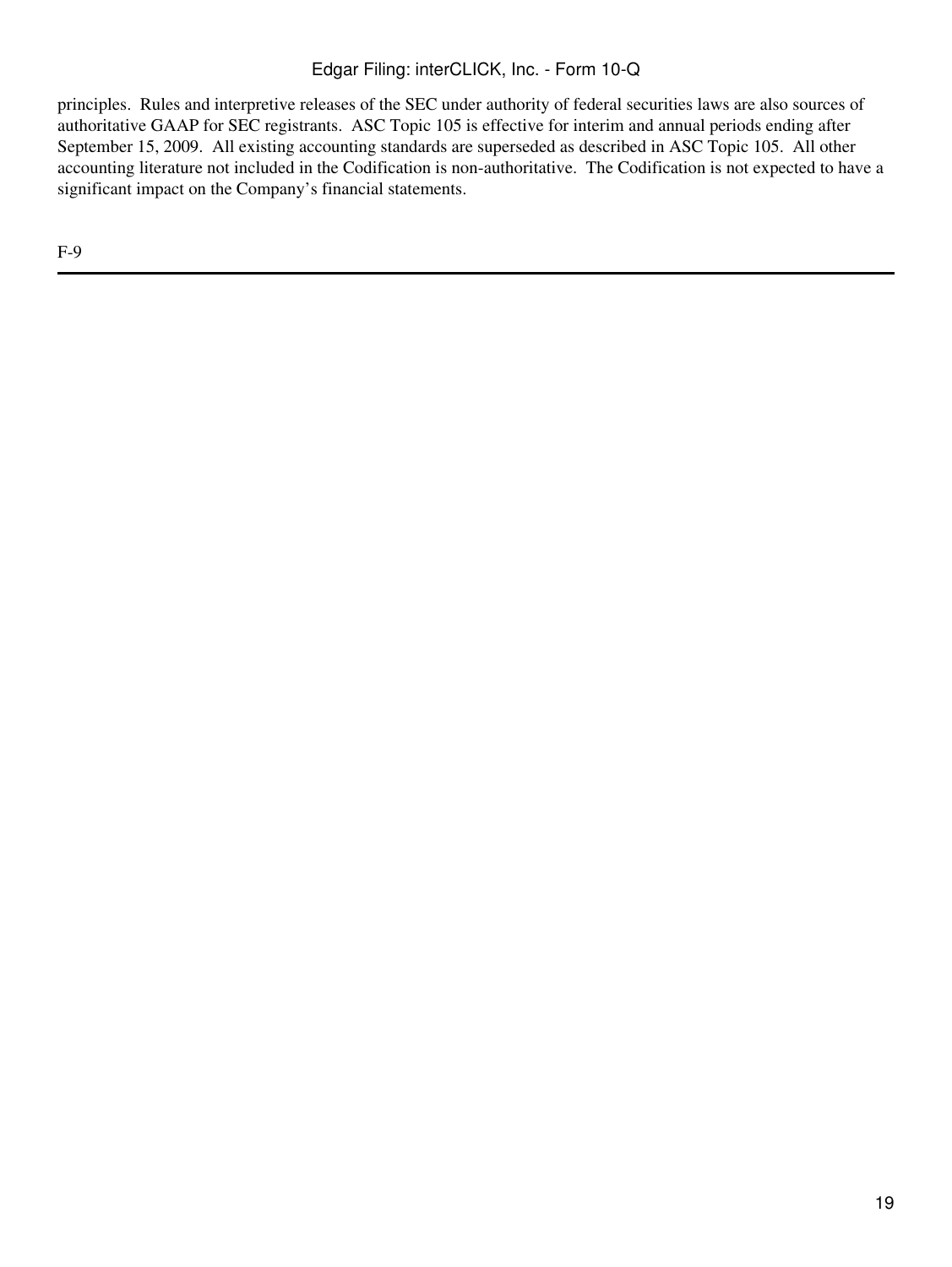### (Unaudited)

### Note 4. Intangible Assets

Intangible assets, which were all acquired from the Desktop business combination, consisted of the following at September 30, 2009 and December 31, 2008:

|                               |    | September 30, 200 December 31, 2008 |            |
|-------------------------------|----|-------------------------------------|------------|
| <b>Customer relationships</b> | \$ | 540,000 \$                          | 540,000    |
| Developed technology          |    | 790,000                             | 790,000    |
| Domain name                   |    | 683                                 | 683        |
|                               |    | 1,330,683                           | 1,330,683  |
| Accumulated amortization      |    | (869, 850)                          | (720, 570) |
| Intangible assets, net        | S  | 460,833                             | 610,113    |

Customer relationships are fully amortized as of September 30, 2009 and were amortized based upon the estimated percentage of annual or period projected cash flows generated by such relationships, to the total cash flows generated over the estimated three-year life of the customer relationships. Accordingly, this resulted in accelerated amortization in which the majority of costs were amortized during the two-year period following the acquisition date of the intangible.

Developed technology is being amortized on a straight-line basis over five years.

The domain name is fully amortized as of September 30, 2009 and was amortized over its remaining life of six months following the acquisition date of the intangible.

The following is a schedule of estimated future amortization expense of intangible assets as of September 30, 2009:

| Year Ending December 31, |    |         |
|--------------------------|----|---------|
| 2009                     | \$ | 39,500  |
| 2010                     |    | 158,000 |
| 2010                     |    | 158,000 |
| 2011                     |    | 105,333 |
| Total                    | S  | 460,833 |

Note 5. Investment in Available-For-Sale Marketable Securities

The following represents information about available-for sale securities held at September 30, 2009:

| Securities in loss positions<br>more than 12 months     | Cost         | Aggregate<br>Unrealized losses | Aggregate<br>Fair Value |
|---------------------------------------------------------|--------------|--------------------------------|-------------------------|
| <b>Options Media Group Holdings,</b><br>Inc. $("OPMG")$ | 1,789,926 \$ | $1,061,354$ \$                 | 728,572                 |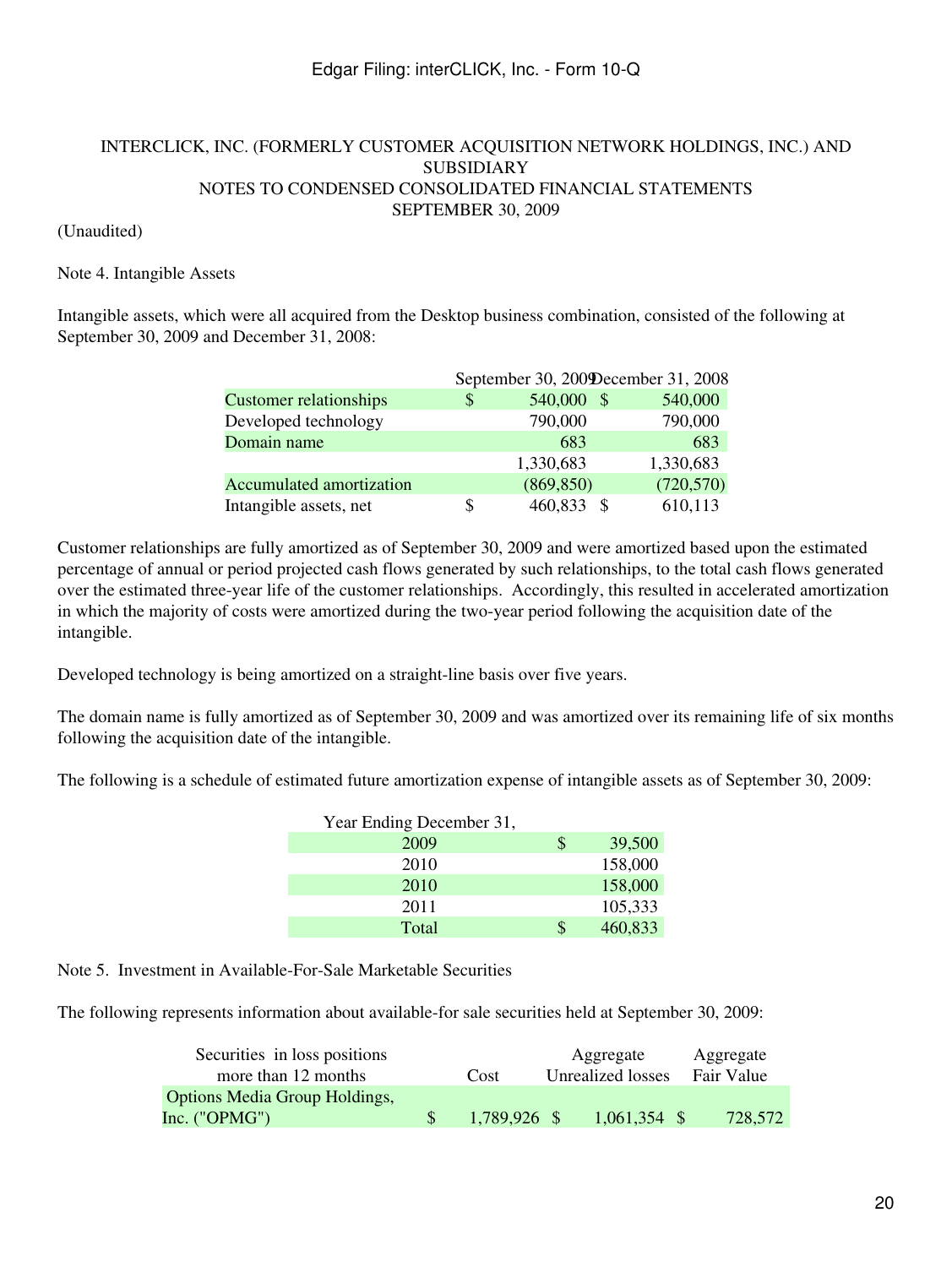At the closing of the Options Divestiture on June 23, 2008, the Company, as Options Acquisition's sole stockholder, received as part of the divestiture 12,500,000 shares of OPMG's common stock. The OPMG shares were valued at \$3,750,000 using a price of \$0.30 per share, which was based on a private placement for OPMG shares that was occurring at the same time of the Options Divestiture. From June 23, 2008 forward, the Company accounted for the investment in OPMG under the equity method until September 18, 2008, at which time the Company's ownership percentage fell to below 20% and the Company lost significant influence and control over the investee. From June 23, 2008 through September 18, 2008, the Company recognized an aggregate of \$653,231 of its proportionate share of the investee losses. During that same period, the Company sold an aggregate of 4.7 million OPMG shares having a basis of \$1,180,496 for proceeds of \$1,034,000, resulting in a loss of \$146,496. On September 30, 2008, the Company gave 100,000 OPMG shares having a basis of \$24,568 in order to settle \$54,611 of accounts payable, resulting in a gain of \$30,042.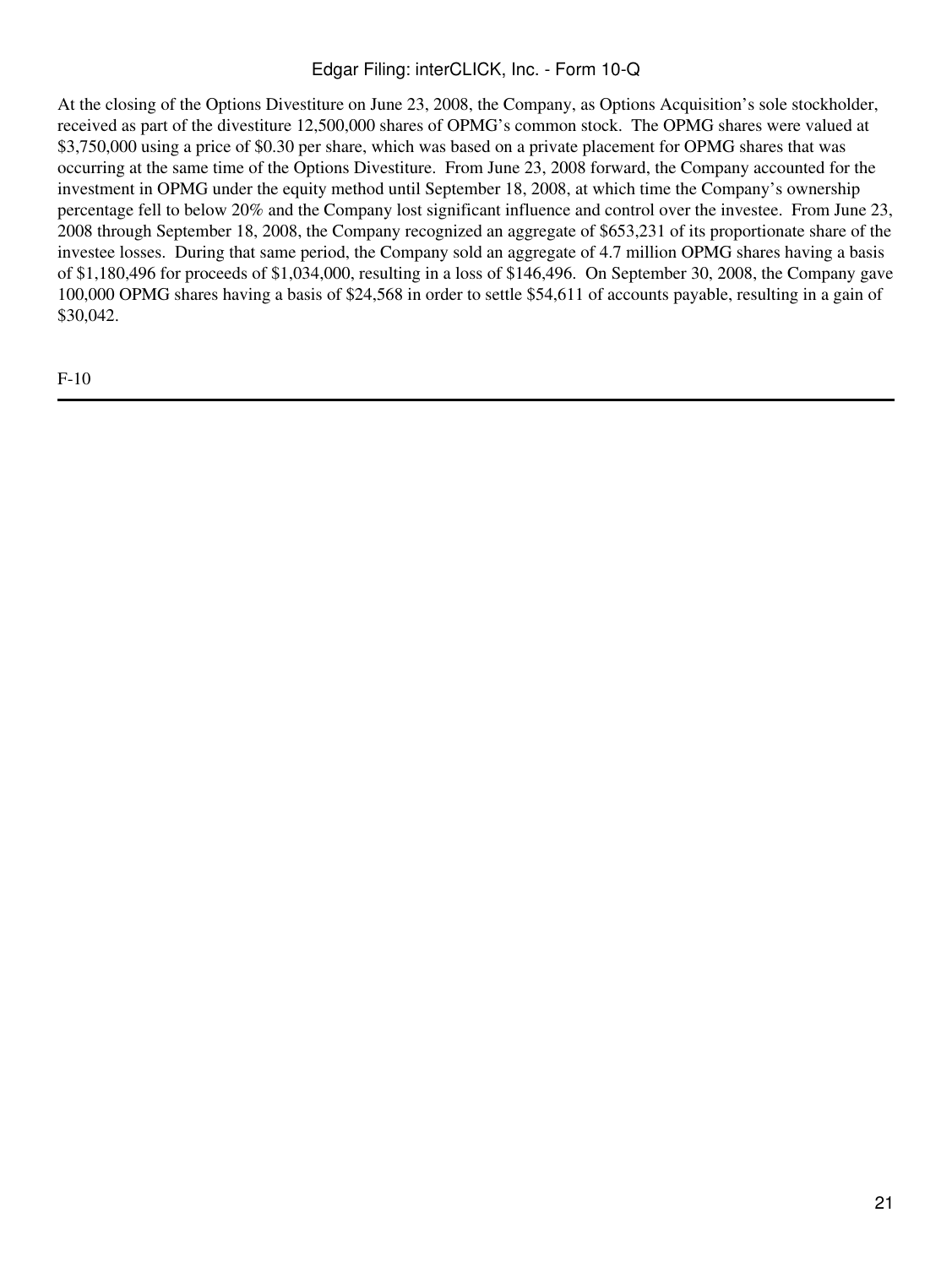### INTERCLICK, INC. (FORMERLY CUSTOMER ACQUISITION NETWORK HOLDINGS, INC.) AND SUBSIDIARY NOTES TO CONDENSED CONSOLIDATED FINANCIAL STATEMENTS SEPTEMBER 30, 2009

### (Unaudited)

Note 5. Investment in Available-For-Sale Marketable Securities (Continued)

While the OPMG closing stock price on September 30, 2009 was \$0.13 per share, management has deemed the market for OPMG shares to be inactive in nature due to the extremely low average volume of shares traded. In May 2009, the Company sold some of its shares of OPMG to an unrelated third party for \$0.10 per share. Accordingly, the Company has utilized the \$0.10 per share price from the May 2009 sale to value its remaining 7.3 million OPMG shares resulting in a fair value of \$728,572 as of September 30, 2009. As a result of the valuation, the Company maintains a \$1,061,354 unrealized loss on available-for-sale equity securities in the stockholders' section of the accompanying condensed consolidated balance sheet. The Company has determined that the decline in the fair value of its investment in OPMG below its cost basis is not other than temporary as of September 30, 2009, based on the extent and length of time over which the market value has been less than cost; a due diligence inquiry the Company made relating to OPMG's prospects; an understanding that OPMG is taking steps to raise additional capital; and because the Company has both the ability and the intent to keep its investment in OPMG for a period sufficient to allow for an anticipated recovery in market value. Our co-chairmen are OPMG's largest debt holders.

Note 6. Notes Payable – Related Party, Factor Agreement and Other Obligations

Notes Payable – Related Party

Notes payable – related party consisted of the following at September 30, 2009 and December 31, 2008:

|                                   |      |     | September 30, December 31, |
|-----------------------------------|------|-----|----------------------------|
|                                   | 2009 |     | 2008                       |
| 6% Senior secured promissory note |      |     |                            |
| payable - related party           |      | - S | 400,000                    |
| Less: Current maturities          |      |     | (400,000)                  |
| Amount due after one year         |      | - S |                            |

On June 5, 2009, the Company and the noteholder, one of our co-chairmen, agreed to extend the maturity date for \$100,000 of the notes payable from June 30, 2009 to December 31, 2009. In exchange, this portion of the notes payable was converted to a 6% unsecured convertible note, convertible at the rate of \$4.00 per share. The modification of this debt instrument was substantial and, therefore under GAAP, the debt was deemed to be extinguished and replaced with new debt. The conversion feature was the only consideration given to the noteholder for the maturity date extension. As the conversion feature's exercise price exceeded the quoted trade price of the underlying stock at the date of the modification, it did not have any intrinsic value. Accordingly, the Company did not record any entries pertaining to the aforementioned replacement of the noteholder's debt. On September 29, 2009, the entire principal amount of the convertible note payable of \$100,000 was repaid.

On June 22, 2009, the Company repaid \$100,000 of the remaining \$300,000 of senior secured promissory note payable. In addition, the Company and the noteholder agree to extend the maturity date for the remaining \$200,000 of the notes payable from June 30, 2009 to December 31, 2009. In exchange, the noteholder received 5,000 common shares having a fair value of \$12,000, which was treated as debt discount and was being amortized over the remaining term of the debt. Additionally, the Company issued 5,528 common shares in lieu of cash as payment for \$13,266 of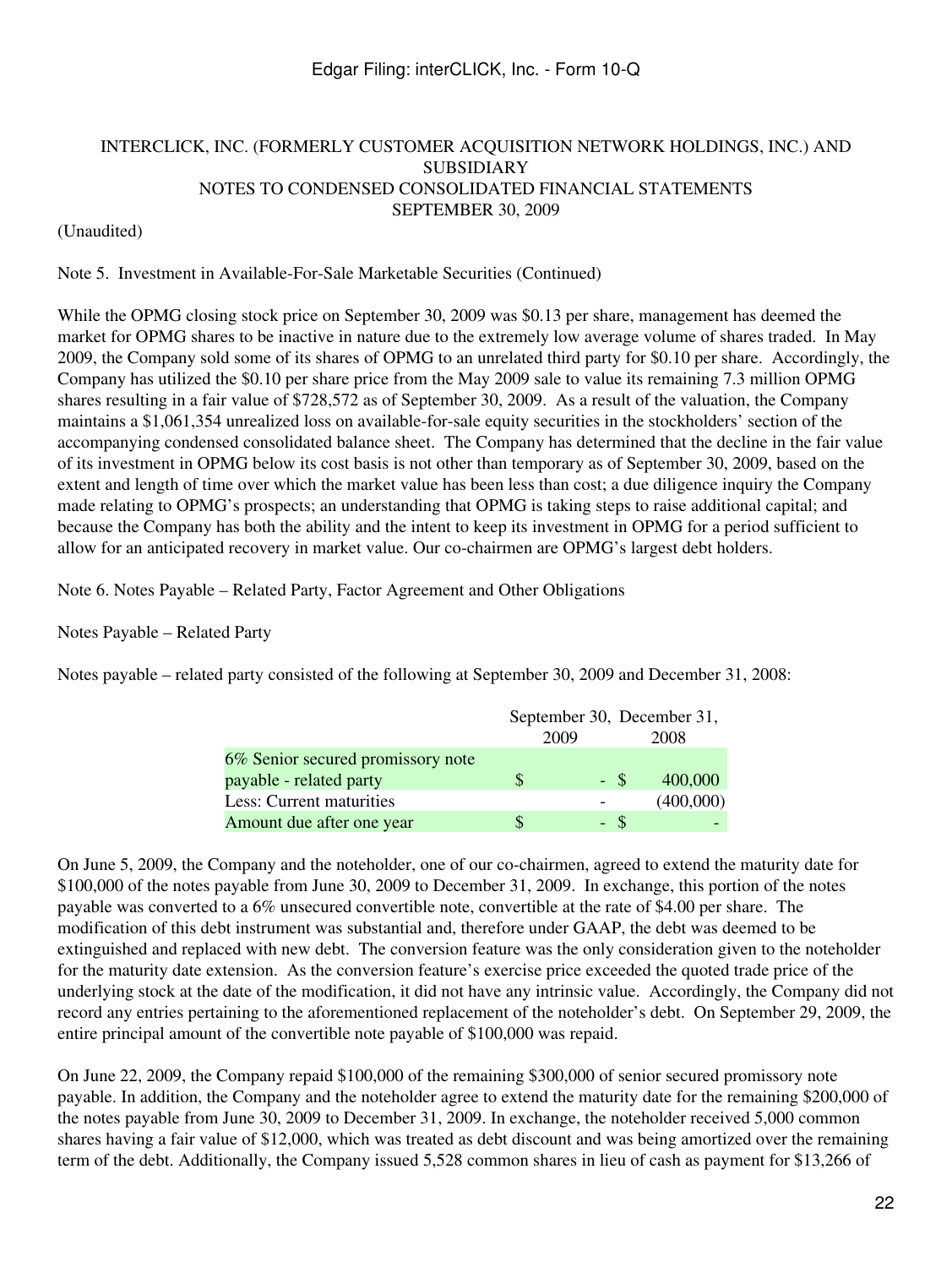accrued interest related to the notes payable. On August 19, 2009, the entire principal amount of the senior secured note payable of \$200,000 was repaid along with a portion of the accrued interest of \$1,874. Accordingly, the remaining unamortized portion of the debt discount of \$11,500 was recognized as interest expense during the three months ended September 30, 2009.

Accrued interest related to above notes at September 30, 2009 and December 31, 2008 was \$6,296 and \$16,948, respectively.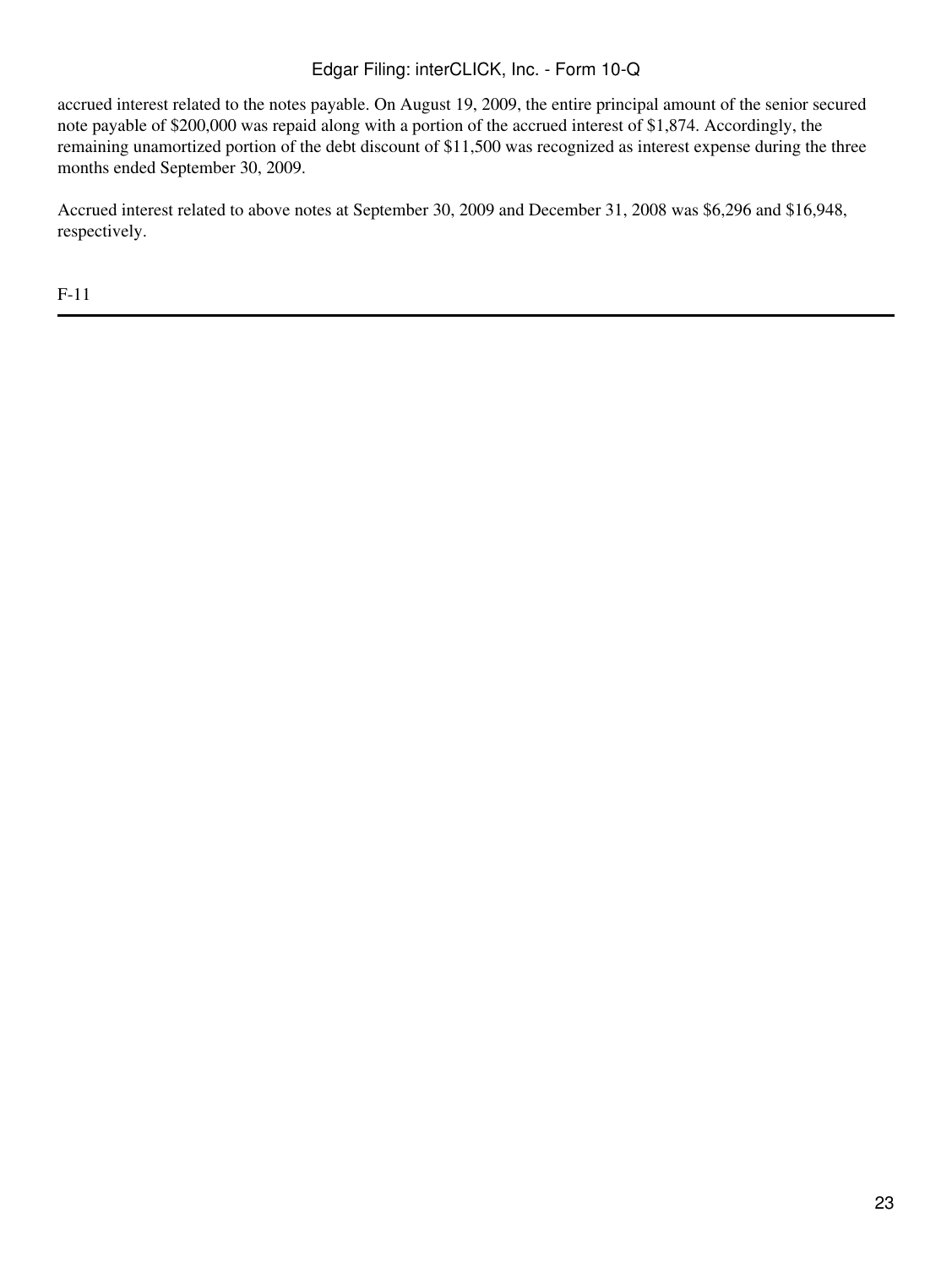### (Unaudited)

Note 6. Notes Payable – Related Party, Factor Agreement and Other Obligations (Continued)

#### Factor Agreement

On November 13, 2008, the Company entered into a revolving credit facility, in the form of an Accounts Receivable Financing Agreement (the "Agreement"), with Crestmark to finance certain eligible accounts receivable of the Company, as defined in the Agreement, up to a maximum credit line of \$3.5 million (subsequently increased to \$4.5 million on February 3, 2009, \$5.5 million on April 30, 2009, and to \$7.0 million on September 2, 2009), which would represent gross factored accounts receivable less a 20% reserve holdback by Crestmark. The Crestmark credit facility has an interest rate equal to prime plus 1.0% (overall interest rate of 4.25% at September 30, 2009) and is secured by all of the Company's assets except property and equipment financed elsewhere and the Company's investment in OPMG shares, which had been pledged to secure the 6% senior secured promissory note payable – related party. In addition, the Company pays 0.575% (decreased to 0.375% on September 2, 2009) per 30 days on each invoice amount until the invoice is paid. The Crestmark credit facility was for an initial term of six months expiring May 12, 2009 (extended on March 3, 2009 for one year to May 12, 2010) and renews automatically unless terminated by either party not less than 30 days and not more than 90 days prior to the next anniversary date. The balance due on the Crestmark credit facility at September 30, 2009 was \$4,444,313, which is net of the 20% reserve of \$1,114,698 that is presented as Due from factor, a current asset. The unused amount under the line of credit available to the Company at September 30, 2009 was \$2,555,687.

The following is a summary of accounts receivable factored as well as factor fees incurred for the three and nine months ended September 30, 2009:

|                            | For the Three |              |  | For the Nine                          |  |  |  |
|----------------------------|---------------|--------------|--|---------------------------------------|--|--|--|
|                            | Months Ended  |              |  | <b>Months Ended</b>                   |  |  |  |
|                            |               |              |  | September 30, 2009 September 30, 2009 |  |  |  |
| <b>Accounts receivable</b> |               |              |  |                                       |  |  |  |
| factored                   | S.            | 8,790,480 \$ |  | 24,498,489                            |  |  |  |
|                            |               |              |  |                                       |  |  |  |
| <b>Factoring fees</b>      |               |              |  |                                       |  |  |  |
| incurred                   | S             | 200,188 \$   |  | 447,675                               |  |  |  |

#### Note 7. Net Earnings (Loss) per Share

Basic earnings (loss) per share are computed using the weighted average number of common shares outstanding during the period. Diluted earnings (loss) per share are computed using the weighted average number of common and potentially dilutive securities outstanding during the period. Potentially dilutive securities consist of the incremental common shares issuable upon exercise of stock options and warrants (using the treasury stock method) as well as nonvested common shares and convertible debt. Potentially dilutive securities are excluded from the computation if their effect is anti-dilutive. Accordingly, potentially dilutive securities for the nine months ended September 30, 2009 and for the three and nine months ended September 30, 2008 have not been included in the calculation of the diluted net loss per share as such effect would have been anti-dilutive. As a result, the basic and diluted loss per share amounts for the nine months ended September 30, 2009 and for the three and nine months ended September 30, 2008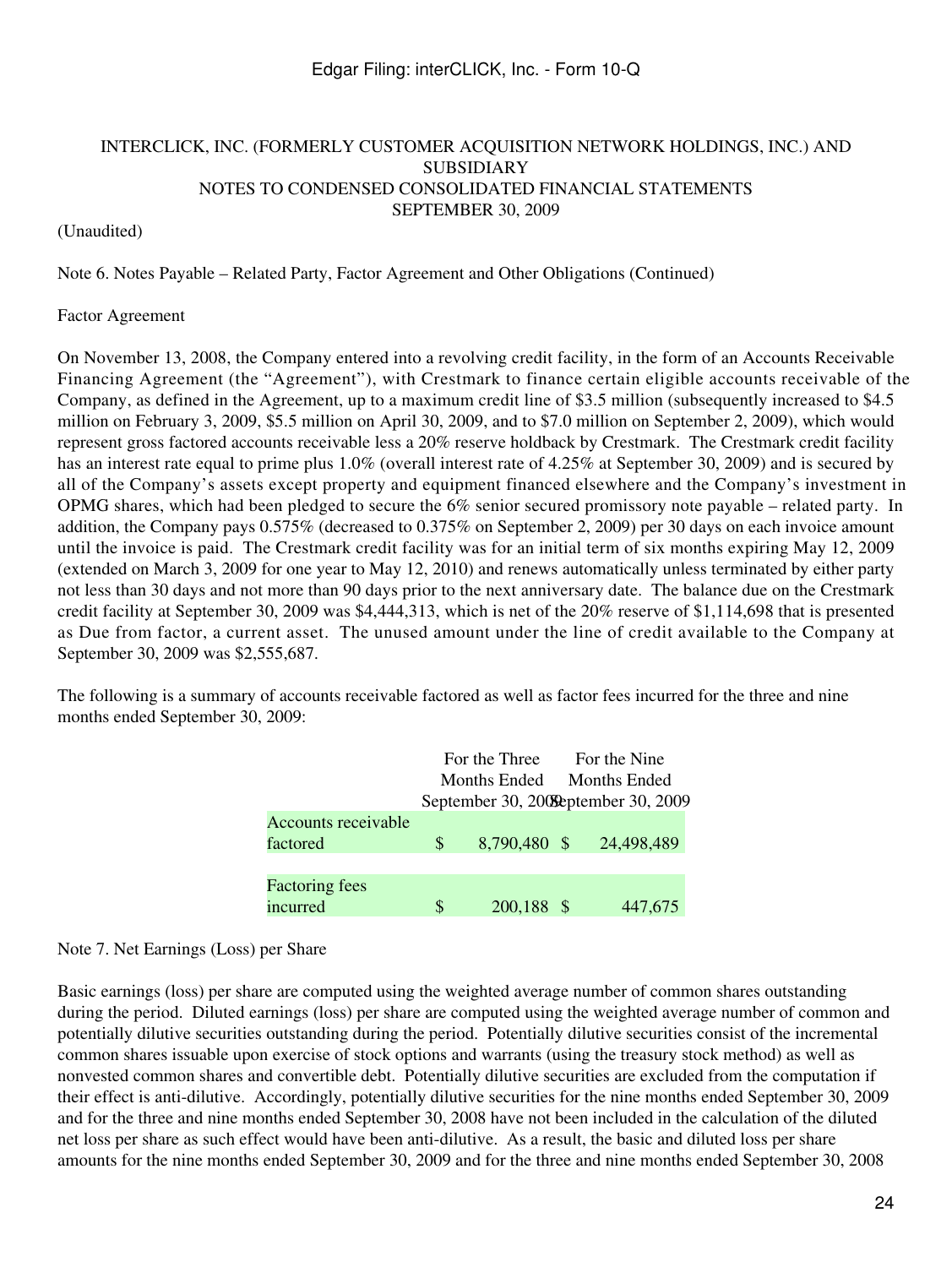are identical.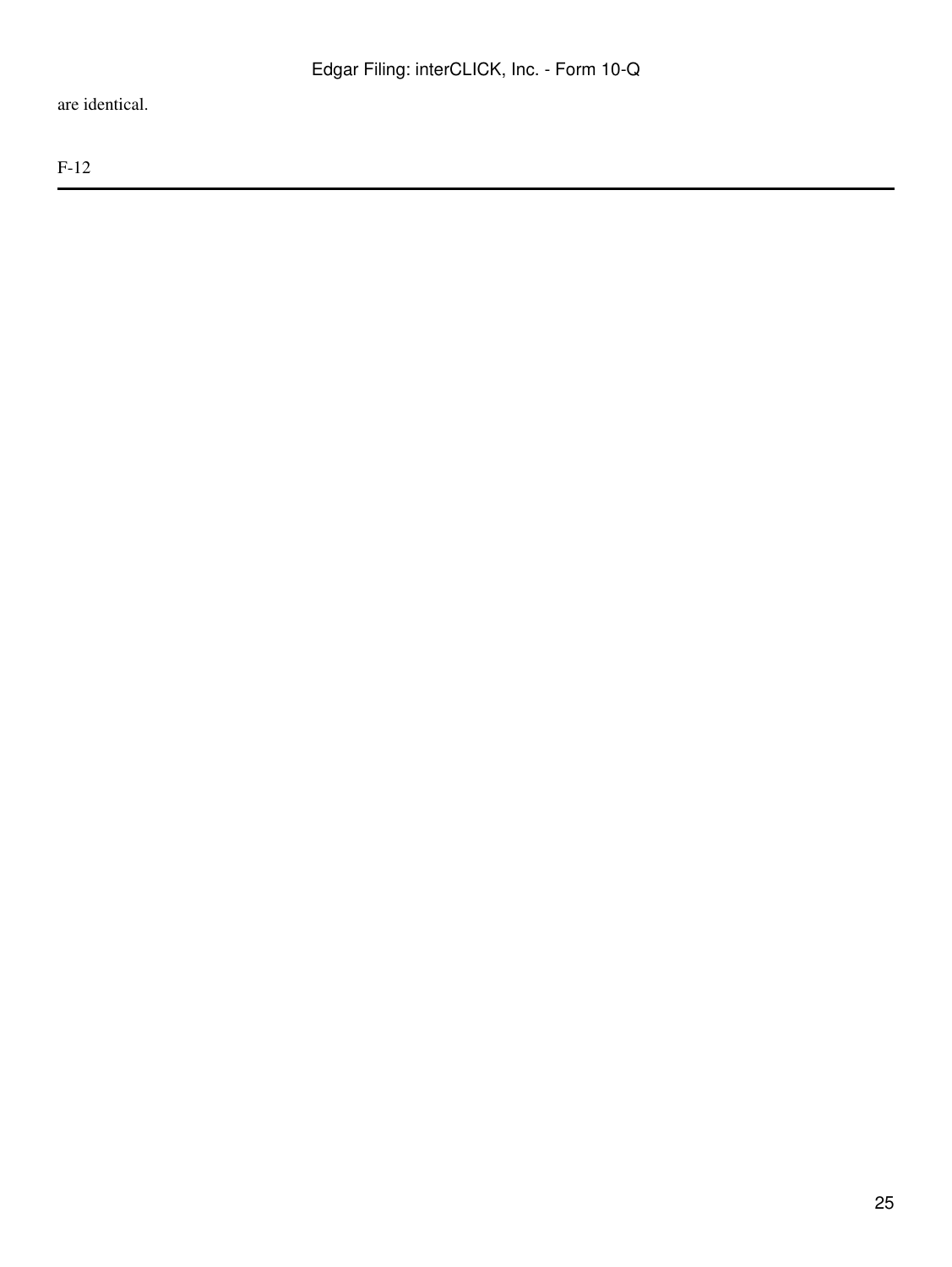### (Unaudited)

Note 7. Net Earnings (Loss) per Share (Continued)

Components of basic and diluted earnings per share for the three months ended September 30, 2009 were as follows:

|                           | For the Three Months Ended September 30, 2009 |             |               |           |        |  |
|---------------------------|-----------------------------------------------|-------------|---------------|-----------|--------|--|
|                           |                                               | Income      | <b>Shares</b> | Per-Share |        |  |
|                           |                                               | (Numerator) | (Denominator) |           | Amount |  |
| Income from continuing    |                                               |             |               |           |        |  |
| operations                | \$                                            | 151,348     |               |           |        |  |
|                           |                                               |             |               |           |        |  |
| <b>Basic EPS</b>          |                                               |             |               |           |        |  |
| Income available to       |                                               |             |               |           |        |  |
| common stockholders       | \$                                            | 151,348     | 20,628,033    | \$        | 0.01   |  |
|                           |                                               |             |               |           |        |  |
| <b>Effect of Dilutive</b> |                                               |             |               |           |        |  |
| Securities                |                                               |             |               |           |        |  |
| <b>Stock options</b>      |                                               |             | 1,565,617     |           |        |  |
| Warrants                  |                                               |             | 158,012       |           |        |  |
| Nonvested common stock    |                                               |             | 23,448        |           |        |  |
| Convertible debt          |                                               | 1,496       | 24,728        |           |        |  |
|                           |                                               |             |               |           |        |  |
| <b>Diluted EPS</b>        |                                               |             |               |           |        |  |
| Income available to       |                                               |             |               |           |        |  |
| common stockholders +     |                                               |             |               |           |        |  |
| assumed conversions       | \$                                            | 152,844     | 22,399,838    | \$        | 0.01   |  |

Options to purchase 252,500 common shares and warrants to purchase 428,460 common shares were outstanding during the three months ended September 30, 2009, but were not included in the computation of diluted earnings per share because the exercise prices were greater than the average market price of the common shares. The options and warrants are considered to be common stock equivalents and are only included in the calculation of diluted earnings per common share when their effect is dilutive.

Options to purchase 4,599,167 common shares, warrants to purchase 1,126,025 common shares, and 23,448 nonvested common shares were outstanding during the nine months ended September 30, 2009, but were not included in the computation of diluted loss per share because the effects would have been anti-dilutive. The options and warrants are considered to be common stock equivalents and are only included in the calculation of diluted earnings per common share when their effect is dilutive.

Note 8. Stockholders' Equity

Preferred Stock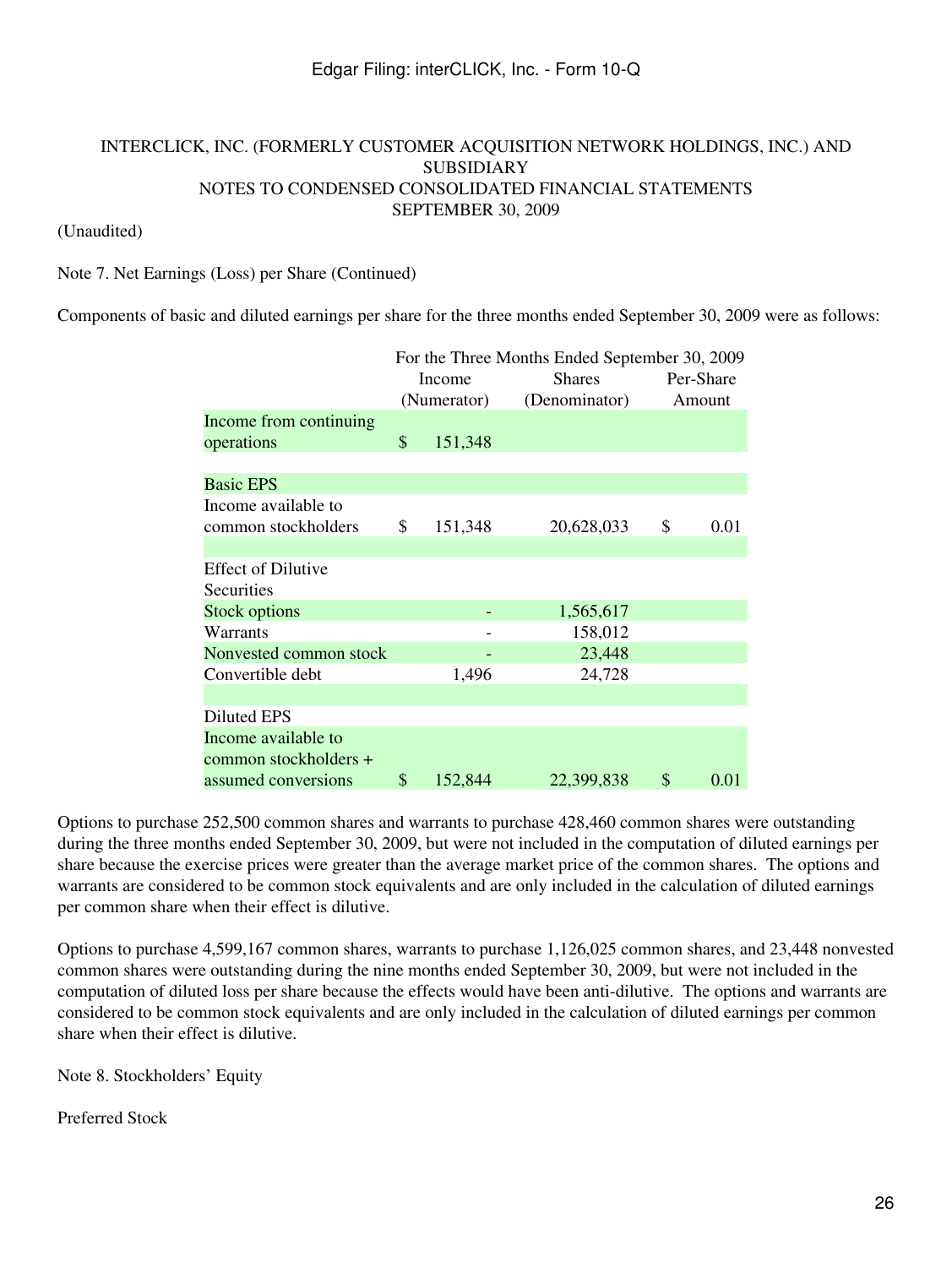The Company is authorized to issue up to 10,000,000 preferred shares having a par value of \$0.001 per share, of which none was issued and outstanding at September 30, 2009 and December 31, 2008.

Common Stock

The Company is authorized to issue up to 140,000,000 common shares having a par value of \$0.001 per share, of which 20,644,856 and 18,922,596 shares were issued and outstanding at September 30, 2009 and December 31, 2008, respectively. At the Company's 2009 annual meeting that was held on October 23, 2009, the stockholders of the Company voted to approve a 1 for 2 reverse stock split of the Company's common stock. Each stockholder entitled to a fractional share as a result of the reverse stock split received a full share in lieu of any such fractional share. Accordingly, all share amounts have been retroactively restated to reflect the reverse stock split.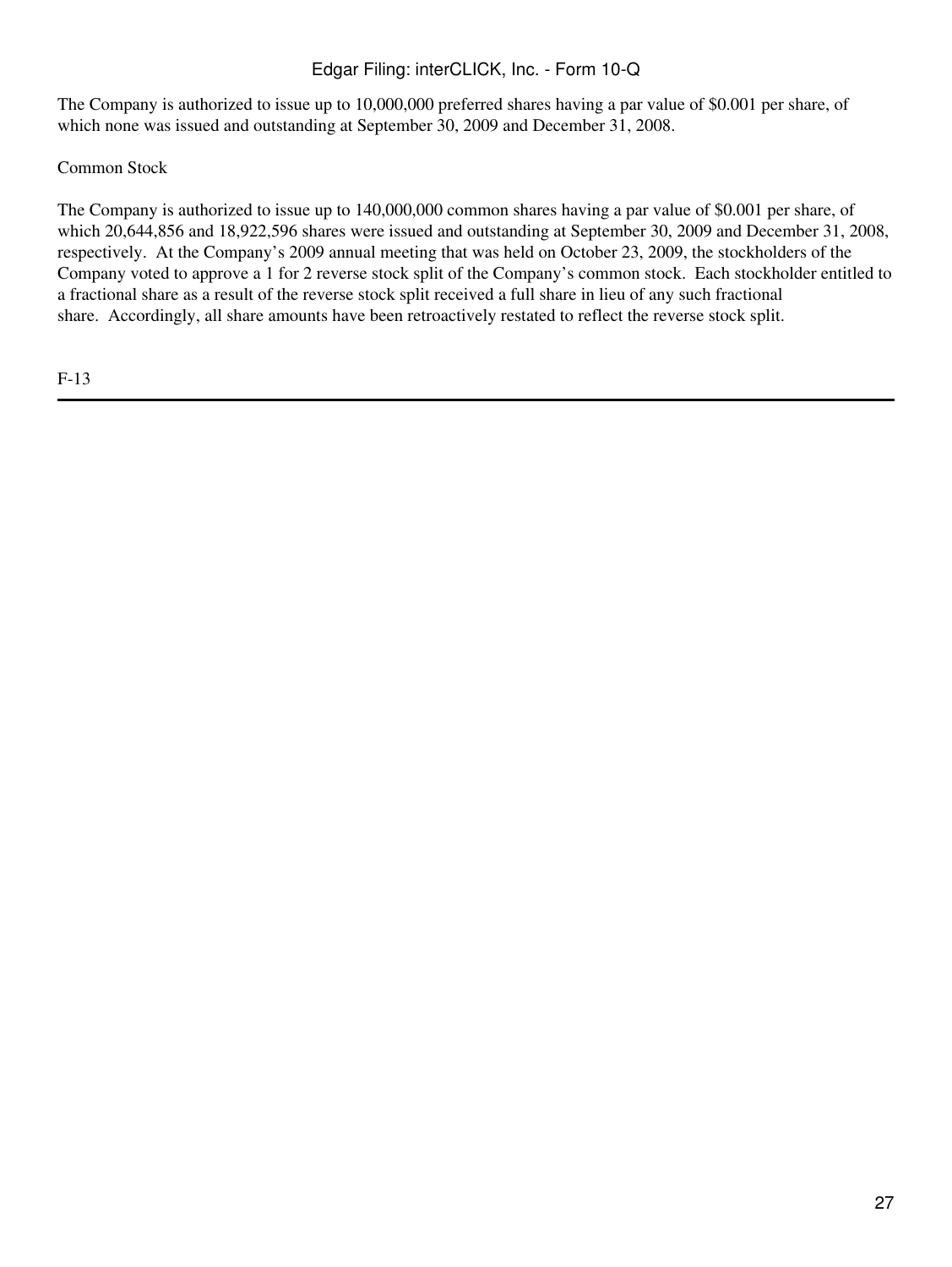(Unaudited)

Note 8. Stockholders' Equity (Continued)

### Common Stock (Continued)

During the period from May 18, 2009 through June 17, 2009, the Company entered into separate agreements with investors that had purchased equity units in the Company during 2008. These equity units had consisted of common shares and warrants to purchase common shares, both of which contained price protection clauses. As a result of these agreements, the Company issued 352,500 common shares in exchange for (i) the elimination of price protection on 650,000 common shares, the elimination of price protection on warrants to purchase 314,940 common shares, and (iii) the repricing of warrants to purchase 272,565 common shares from an exercise price of \$5.00 per share to \$2.80 per share. Accordingly, the warrant derivative liability was valued at the date of the agreements relinquishing the price protection clauses and the difference was recorded to warrant derivative liability expense in the accompanying unaudited consolidated statements of operations. As a result of the common shares issued in connection with the elimination of round-down protection for the warrants, an additional \$150,514 was recorded to warrant derivative liability expense in the accompanying unaudited consolidated statement of operations. Then, the pertinent portion of the warrant liability of \$508,497 was reclassified to equity by an increase in common stock of \$352 and an increase in additional paid-in capital of \$508,145.

On June 1, 2009, the Company issued 75,000 common shares to a consultant for services to be rendered over a 12-month period. The shares have a fair value of \$186,000, of which \$62,000 was recognized as of September 30, 2009, and the remaining \$124,000 remains deferred and is included in prepaid expenses and other current assets on the accompanying unaudited consolidated balance sheet.

On June 22, 2009, the Company issued 5,000 common shares having a fair value of \$12,000 in order to extend the maturity date for a portion of its notes payable – related party (see Note 6). Additionally, the Company issued 5,528 common shares to settle \$13,266 of accrued interest related to the notes payable – related party (see Note 6).

On June 22, 2009, the Company closed a private placement whereby the Company sold to four investors (one of whom was a co-chairman of the Company's Board of Directors) (i) 1,250,000 common shares and (ii) three-year warrants to purchase 312,500 common shares at an exercise price of \$2.80 per share for gross proceeds of \$2,500,000, of which \$243,000 and three-year warrants to purchase 112,500 common shares at an exercise price of \$2.80 per share was paid in direct placement costs. As part of the private placement, the Company agreed to file a registration statement within 60 days of closing and that said registration statement would be declared effective within 120 days of closing, subject to liquidated damages. On August 21, 2009, the Company filed the registration statement, which then became effective on August 31, 2009. As a result, no liquidated damages are due or shall become due regarding the registration rights (see Note 10).

## Warrant Grants

On June 22, 2009, as part of a private placement, the Company issued three-year warrants to purchase 425,000 common shares exercisable at \$2.80 per share (see above).

A summary of the Company's warrant activity during the nine months ended September 30, 2009 is presented below: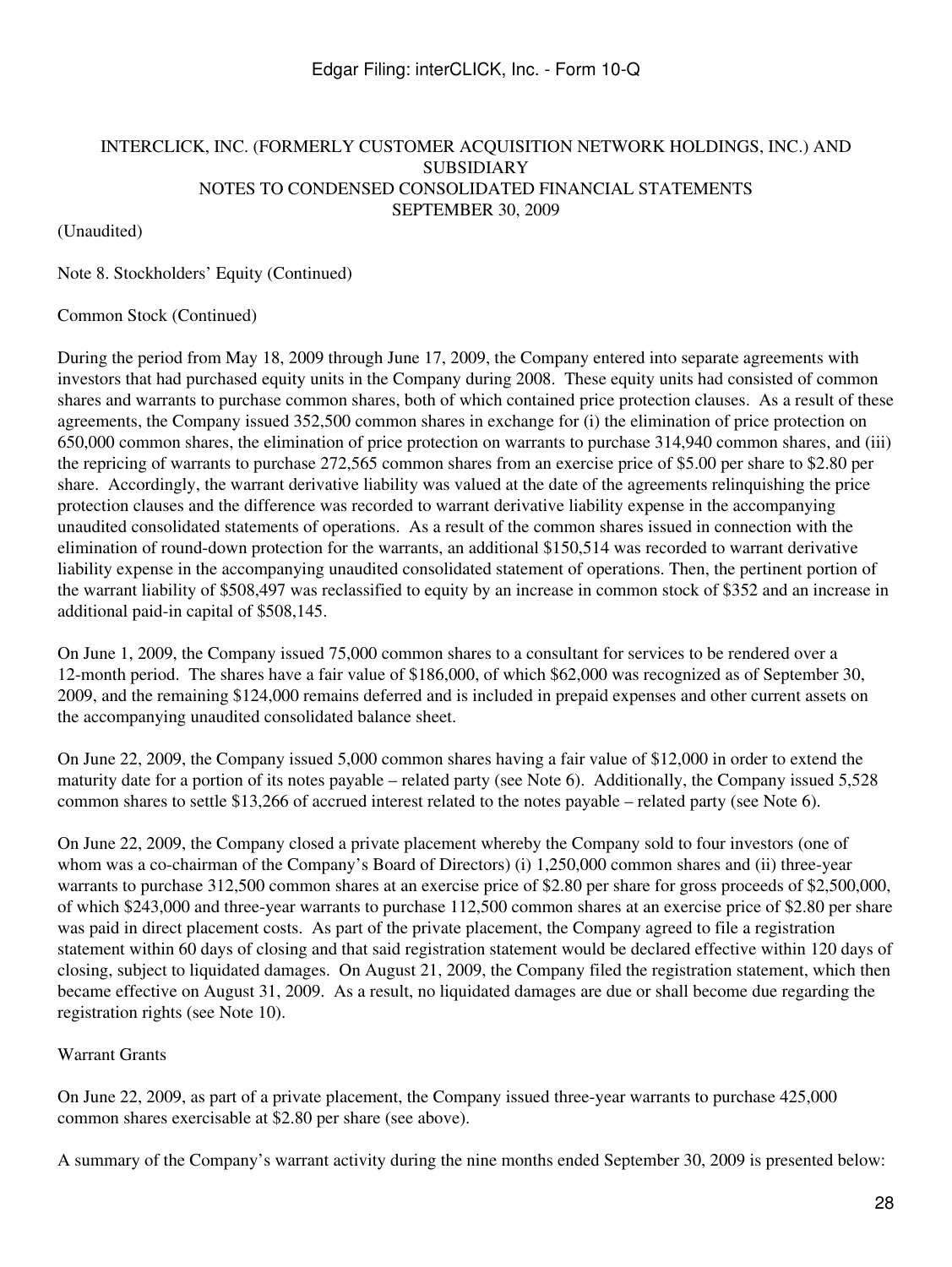|                                    | No. of<br><b>Shares</b> | Weighted<br>Average<br>Exercise<br>Price |      | Weighted<br>Average<br>Remaining Aggregate<br>Contractual Intrinsic<br>Term | Value |  |
|------------------------------------|-------------------------|------------------------------------------|------|-----------------------------------------------------------------------------|-------|--|
| <b>Balance</b>                     |                         |                                          |      |                                                                             |       |  |
| Outstanding,                       |                         |                                          |      |                                                                             |       |  |
| 12/31/08                           | 701,025 \$              |                                          | 4.68 |                                                                             |       |  |
| Granted                            | 425,000 \$              |                                          | 2.80 |                                                                             |       |  |
| Exercised                          |                         |                                          |      |                                                                             |       |  |
| Forfeited                          |                         |                                          |      |                                                                             |       |  |
| Expired                            |                         |                                          |      |                                                                             |       |  |
| Balance<br>Outstanding,<br>9/30/09 | $1,126,025$ \$          |                                          | 3.44 | 3.1 \$                                                                      |       |  |
|                                    |                         |                                          |      |                                                                             |       |  |
| Exercisable,<br>9/30/09            | 1,126,025 \$            |                                          | 3.44 | 3.1                                                                         | -S    |  |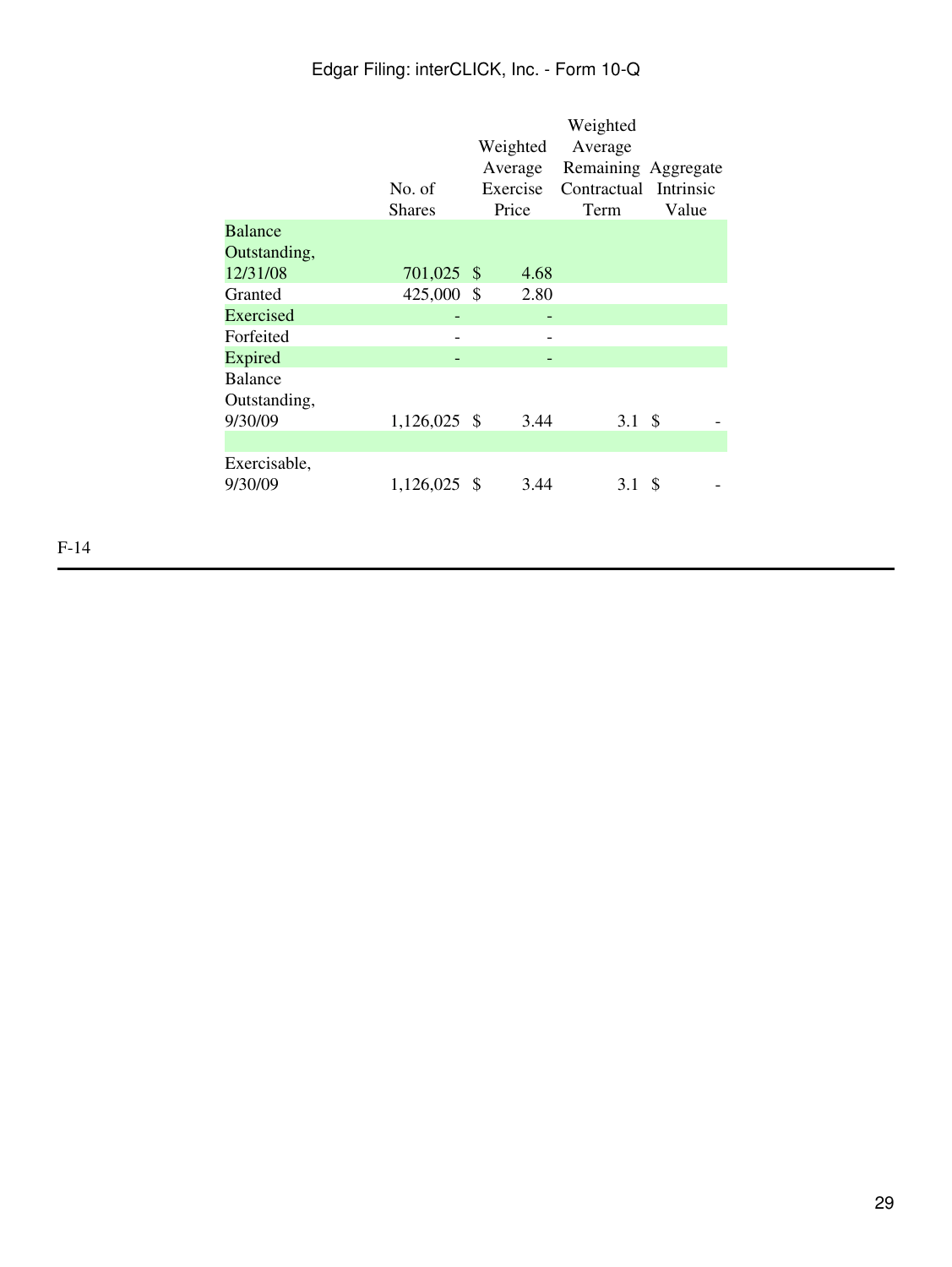(Unaudited)

Note 8. Stockholders' Equity (Continued)

### Warrant Grants (Continued)

Certain of the Company's warrants contain round-down protection (price protection), which caused the warrants to be treated as derivatives (see Note 9). The fair value of the warrant derivative liability was \$267,789 as of September 30, 2009 and has been recorded as a liability in the accompanying unaudited condensed consolidated balance sheet. The change in fair value (taking into consideration the cumulative effect of the change in accounting principle adopted on January 1, 2009) of the warrant derivative liability of \$356,272 during the nine months ended September 30, 2009 has been recorded in the accompanying unaudited condensed consolidated statement of operations as other income (expense).

### Stock Incentive Plan and Option Grants

On February 6, 2009, the Company increased the number of common shares eligible for grant under the 2007 Incentive Stock and Award Plan (the "Plan") from 500,000 to 612,500 common shares. In addition, the 2007 Equity Incentive Plan was deemed fully used with 2,250,000 common shares reserved and any remaining shares available for grant, including the new 112,500 common shares, shall be under the Plan. On June 5, 2009, the Company increased the number of common shares eligible for grant under the Plan from 612,500 to 1,862,500 common shares. On July 27, 2009, the Company increased the number of common shares eligible for grant under the Plan from 1,862,500 to 2,112,500 common shares. On September 24, 2009, the Company increased the number of common shares eligible for grant under the Plan from 2,112,500 to 3,112,500 common shares.

On February 6, 2009, the Company granted options to purchase 310,000 common shares (all of which were under the Plan) at an exercise price of \$1.52 having an aggregate fair value of \$384,400 all of which expire five years from the grant date. Of the options granted, (i) 110,000 were issued to officers and vested immediately and (ii) 200,000 were issued to an employee and vest in equal increments over a four-year period each June 30 and December 31 commencing June 30, 2009, subject to continued employment by the Company.

During the three months ended June 30, 2009, the Company granted options to purchase 1,351,250 common shares (of which 1,201,250 were under the Plan) at various exercise prices ranging from \$2.40 to \$2.60 having an aggregate fair value of \$2,873,850 all of which expire five years from the grant date. Of the options granted, (i) 600,000 were issued to officers and vest in equal increments quarterly over a four-year period commencing June 30, 2009, (ii) 150,000 were issued to a director and vest in equal increments quarterly over a four-year period commencing June 30, 2009 (iii) 583,750 were issued to employees of which 200,000 vest in equal increments quarterly over a four-year period commencing June 30, 2009 and 383,750 vest annually over a three-year period subject to continued employment by the Company.

During the three months ended September 30, 2009, the Company granted options to purchase 666,250 common shares (of which 516,250 were under the Plan) at various exercise prices ranging from \$2.36 to \$4.00 having an aggregate fair value of \$1,930,775 all of which expire five years from the grant date. Of the options granted, (i) 250,000 were issued to an officer and vest in equal increments quarterly over a three-year period commencing September 30, 2009, (ii) 150,000 were issued to a member on the advisory board and vest in equal increments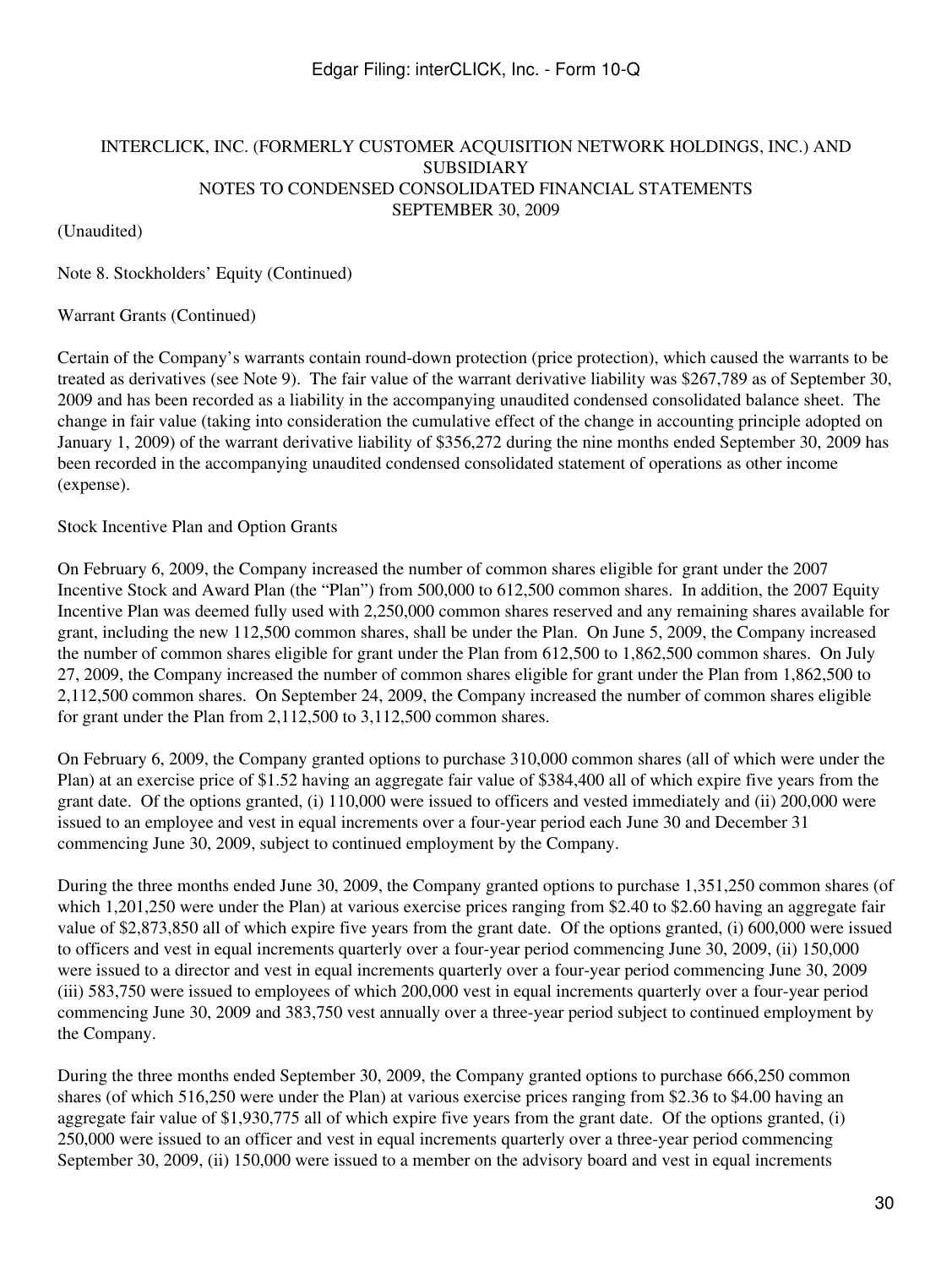quarterly over a four-year period commencing September 30, 2009, and (iii) 266,250 were issued to employees and vest annually over a three-year period subject to continued employment by the Company.

The Company estimates the fair value of share-based compensation utilizing the Black-Scholes option pricing model, which is dependent upon several variables such as the expected option term, expected volatility of our stock price over the expected term, expected risk-free interest rate over the expected option term, expected dividend yield rate over the expected option term, and an estimate of expected forfeiture rates. The Company believes this valuation methodology is appropriate for estimating the fair value of stock options granted to employees and directors which are subject to ASC Topic 718 requirements. These amounts are estimates and thus may not be reflective of actual future results, nor amounts ultimately realized by recipients of these grants. The Company recognizes compensation on a straight-line basis over the requisite service period for each award. The following table summarizes the assumptions the Company utilized to record compensation expense for stock options granted during the nine months ended September 30, 2009: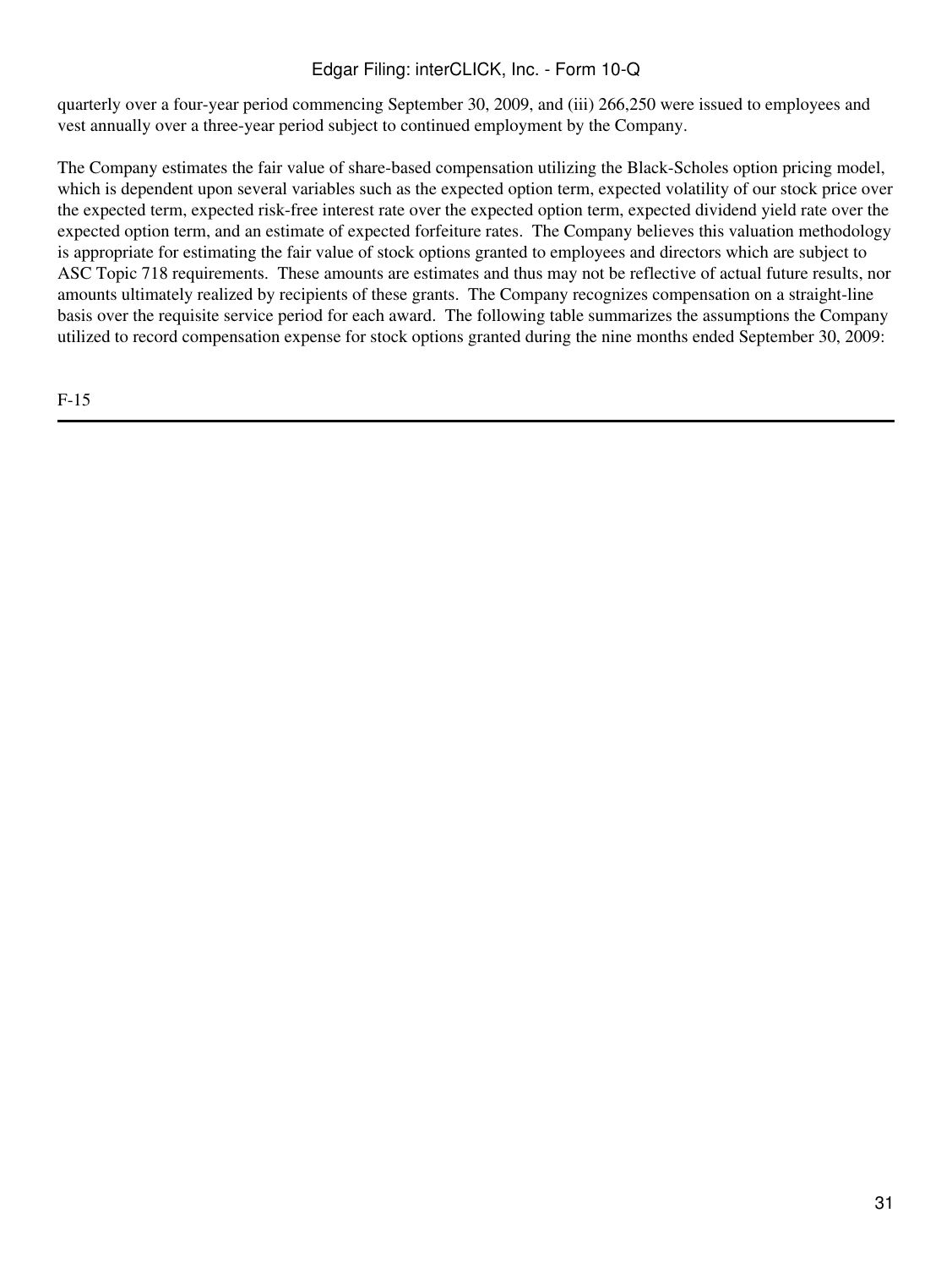### (Unaudited)

### Note 8. Stockholders' Equity (Continued)

### Stock Incentive Plan and Option Grants (Continued)

|                             | For the Nine        | For the Nine      |
|-----------------------------|---------------------|-------------------|
|                             | <b>Months Ended</b> | Months Ended      |
|                             |                     | September 30,     |
| Assumptions                 | September 30, 2009  | 2008              |
| Expected life (years)       | 5.0                 | 5.0               |
| Expected volatility         | $115.5\% - 121.4\%$ | $52.8\% - 80.0\%$ |
| Weighted-average volatility | 119.6%              | $60.5\%$          |
| Risk-free interest rate     | $1.89\% - 2.86\%$   | $3.03\% - 3.73\%$ |
| Dividend yield              | $0.00\%$            | $0\%$             |

The expected life is based on the contractual term. The expected volatility is based on historical volatility. The risk-free interest rate is based on the U.S. Treasury yields with terms equivalent to the expected life of the related option at the time of the grant. Dividend yield is based on historical trends. While the Company believes these estimates are reasonable, the compensation expense recorded would increase if the expected life was increased, a higher expected volatility was used, or if the expected dividend yield increased.

A summary of the Company's stock option activity during the nine months ended September 30, 2009 is presented below:

|                      |                |            | Weighted    |                 |
|----------------------|----------------|------------|-------------|-----------------|
|                      |                | Weighted   | Average     |                 |
|                      |                | Average    | Remaining   | Aggregate       |
|                      | No. of         | Exercise   | Contractual | Intrinsic       |
|                      | <b>Shares</b>  | Price      | Term        | Value           |
| <b>Balance</b>       |                |            |             |                 |
| Outstanding,         |                |            |             |                 |
| 12/31/08             | 2,518,394      | \$<br>2.19 |             |                 |
| Granted              | 2,327,500      | \$<br>2.64 |             |                 |
| Exercised            | $(60,000)$ \$  | 2.44       |             |                 |
| Forfeited            | $(128,750)$ \$ | 2.61       |             |                 |
| Expired              | $(57,977)$ \$  | 2.00       |             |                 |
| <b>Balance</b>       |                |            |             |                 |
| Outstanding, 9/30/09 | 4,599,167      | \$<br>2.41 | 4.0         | \$<br>8,343,901 |
|                      |                |            |             |                 |
| Exercisable, 9/30/09 | 1,596,041      | \$<br>2.11 | 3.4         | \$<br>3,372,654 |

The weighted-average grant-date fair value of options granted during the nine months ended September 30, 2009 and 2008 was \$2.25 and \$3.98, respectively. The total intrinsic value of options exercised during the nine months ended September 30, 2009 was \$100,800. The Company expects 4,453,725 of all outstanding stock options to eventually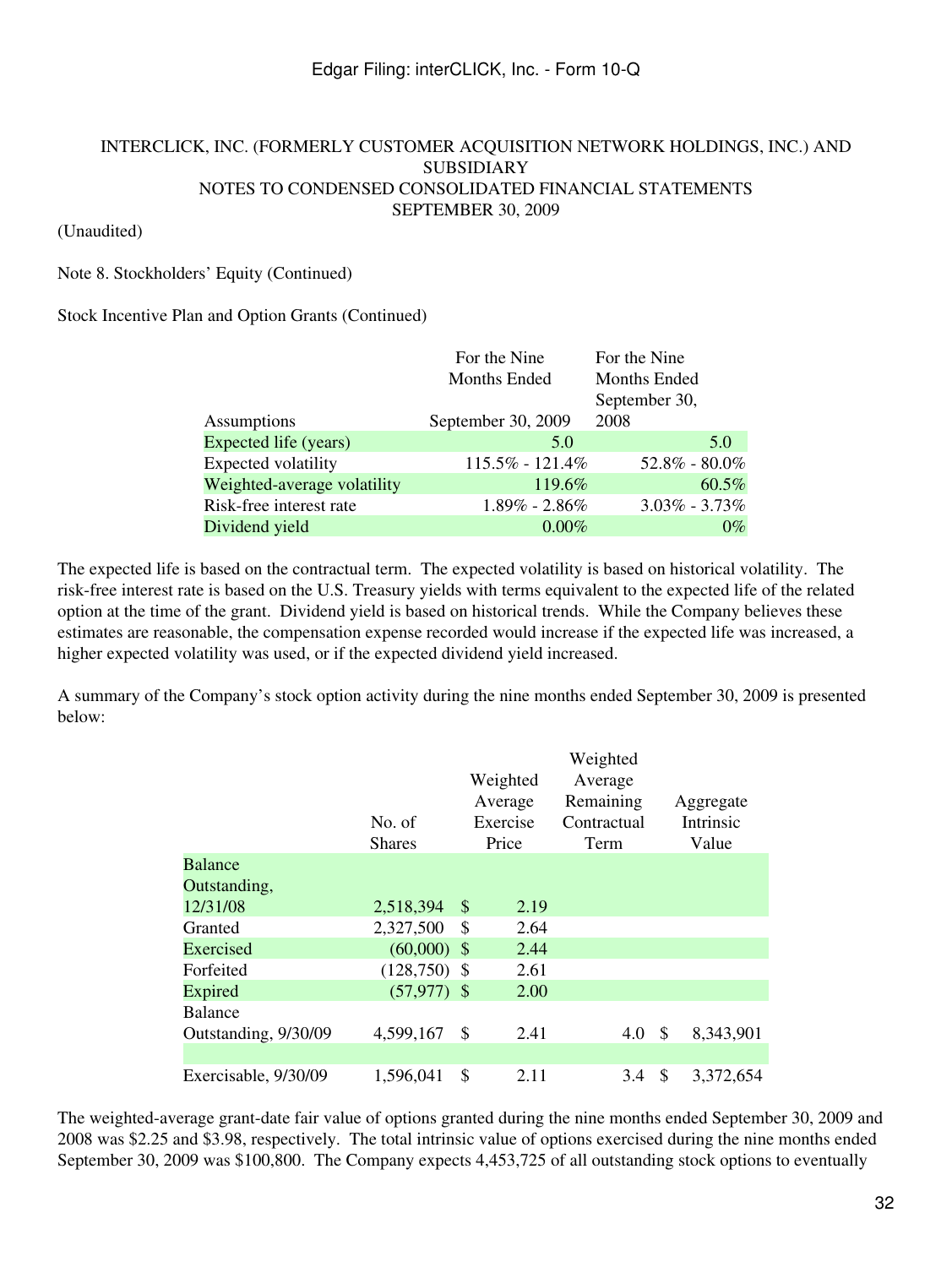vest.

# Nonvested Common Stock Grants

On February 27, 2009, the Company granted 28,125 restricted common shares having a fair value of \$56,250 (based on a quoted trading price of \$2.00 per share) to an officer. The shares were issued under the 2007 Incentive Stock and Award Plan and vest in equal increments over a four-year period each June 30 and December 31 commencing June 30, 2009, subject to continued employment by the Company.

On August 7, 2009, the Company granted 10,000 restricted common shares having a fair value of \$37,400 (based on a quoted trading price of \$3.74 per share) to an officer. The shares were issued under the 2007 Incentive Stock and Award Plan and vest in six months, subject to continued employment by the Company.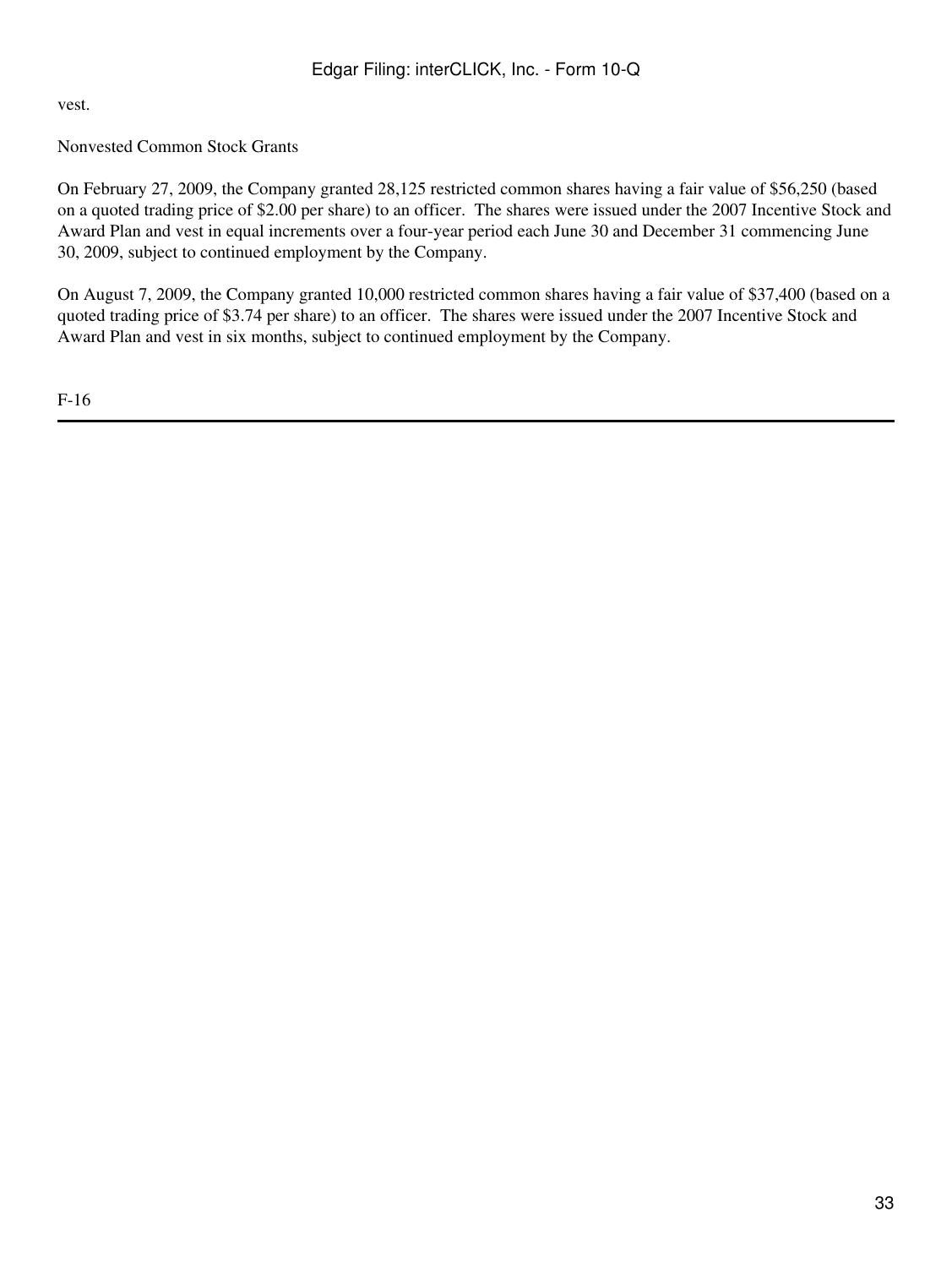### (Unaudited)

### Note 8. Stockholders' Equity (Continued)

### Nonvested Common Stock Grants (Continued)

|                                 |               | Weighted          |      |
|---------------------------------|---------------|-------------------|------|
|                                 |               | Average           |      |
|                                 |               | <b>Grant Date</b> |      |
| <b>Nonvested Shares</b>         | <b>Shares</b> | Fair Value        |      |
| Nonvested at December 31, 2008  |               |                   |      |
| Granted                         | 38,125 \$     |                   | 2.46 |
| Vested                          | $(5,274)$ \$  |                   | 2.00 |
| Forfeited                       |               |                   |      |
| Nonvested at September 30, 2009 | 32,851        | S                 | 2.53 |

As of September 30, 2009, there was \$6,689,949 of total unrecognized compensation costs related to nonvested share-based compensation arrangements. That cost is expected to be recognized over a weighted-average period of 1.5 years.

Note 9. Fair Value of Financial Instruments

The estimated fair value of certain financial instruments, including cash and cash equivalents, accounts receivable, accounts payable and accrued expenses are carried at historical cost basis, which approximates their fair values because of the short-term nature of these instruments.

On January 1, 2009, we adopted a newly issued accounting standard for fair value measurements of all nonfinancial assets and nonfinancial liabilities not recognized or disclosed at fair value in the financial statements on a recurring basis. The accounting standard for those assets and liabilities did not have a material impact on our financial position, results of operations or liquidity. We did not have any significant nonfinancial assets or nonfinancial liabilities that would be recognized or disclosed at fair value on a recurring basis as of September 30, 2009.

The accounting standard for fair value measurements provides a framework for measuring fair value and requires expanded disclosures regarding fair value measurements. Fair value is defined as the price that would be received for an asset or the exit price that would be paid to transfer a liability in the principal or most advantageous market in an orderly transaction between market participants on the measurement date. The accounting standard established a fair value hierarchy which requires an entity to maximize the use of observable inputs, where available. This hierarchy prioritizes the inputs into three broad levels as follows. Level 1 inputs are quoted prices (unadjusted) in active markets for identical assets or liabilities. Level 2 inputs are quoted prices for similar assets and liabilities in active markets or inputs that are observable for the asset or liability, either directly or indirectly through market corroboration, for substantially the full term of the financial instrument. Level 3 inputs are unobservable inputs based on the Company's own assumptions used to measure assets and liabilities at fair value. A financial asset or liability's classification within the hierarchy is determined based on the lowest level input that is significant to the fair value measurement.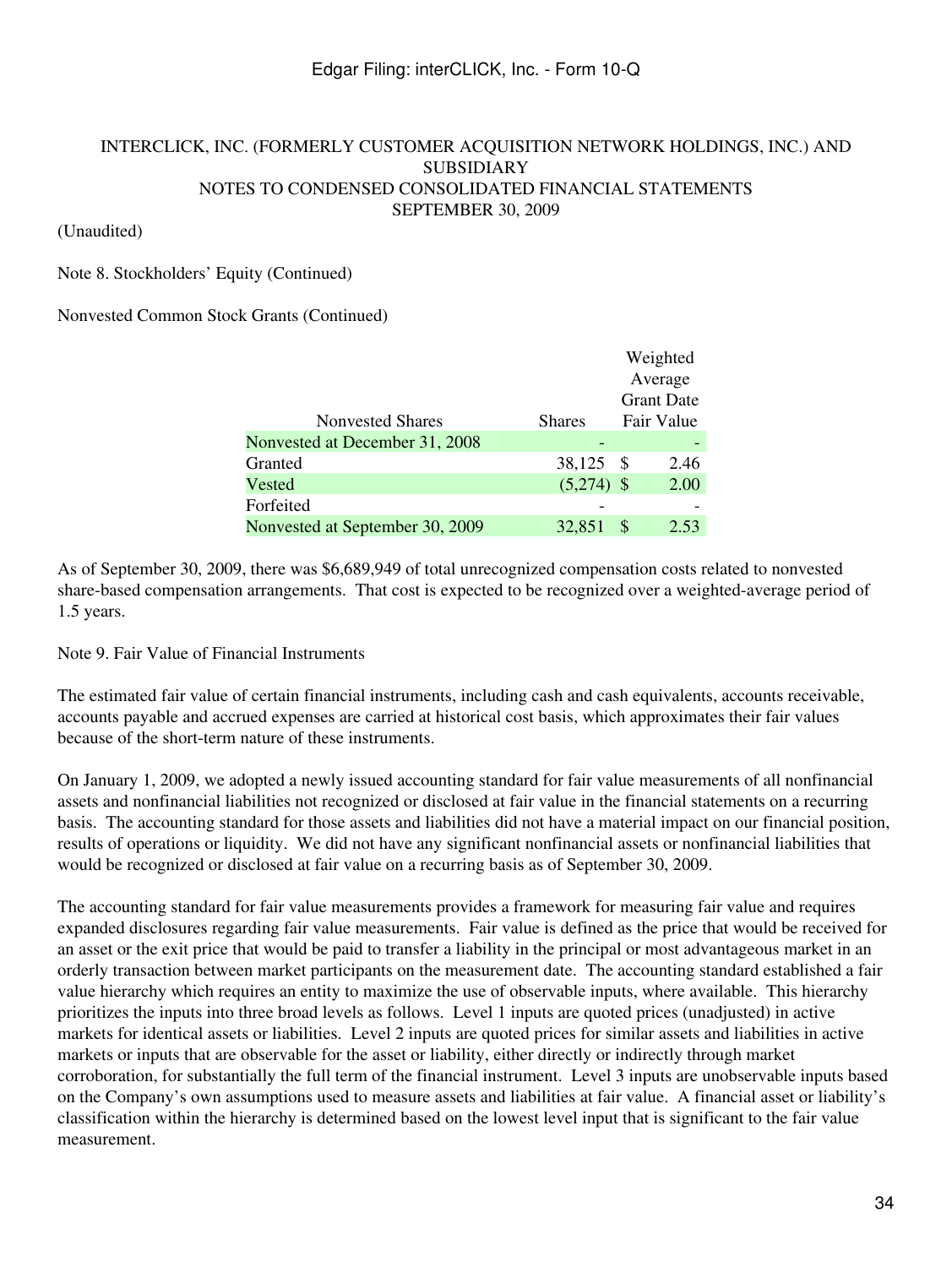We classify assets and liabilities measured at fair value in their entirety based on the lowest level of input that is significant to their fair value measurement. Assets and liabilities measured at fair value on a recurring basis consisted of the following at September 30, 2009:

|                                                              |    | <b>Total Carrying</b><br>Value at |     |                          |    | Fair Value Measurements at September 30, 2009 |               |  |
|--------------------------------------------------------------|----|-----------------------------------|-----|--------------------------|----|-----------------------------------------------|---------------|--|
|                                                              |    | September 30, 2009(Level 1)       |     |                          |    | (Level 2)                                     | (Level 3)     |  |
| Assets:                                                      |    |                                   |     |                          |    |                                               |               |  |
| Investment in<br>available-for-sale<br>marketable securities | \$ | 728,572                           | - S | $\overline{\phantom{a}}$ | S  | 728,572                                       | S             |  |
| Liabilities:                                                 |    |                                   |     |                          |    |                                               |               |  |
| Warrant derivative liability                                 | -S | 267,789                           | \$  |                          | \$ | 267,789                                       | <sup>\$</sup> |  |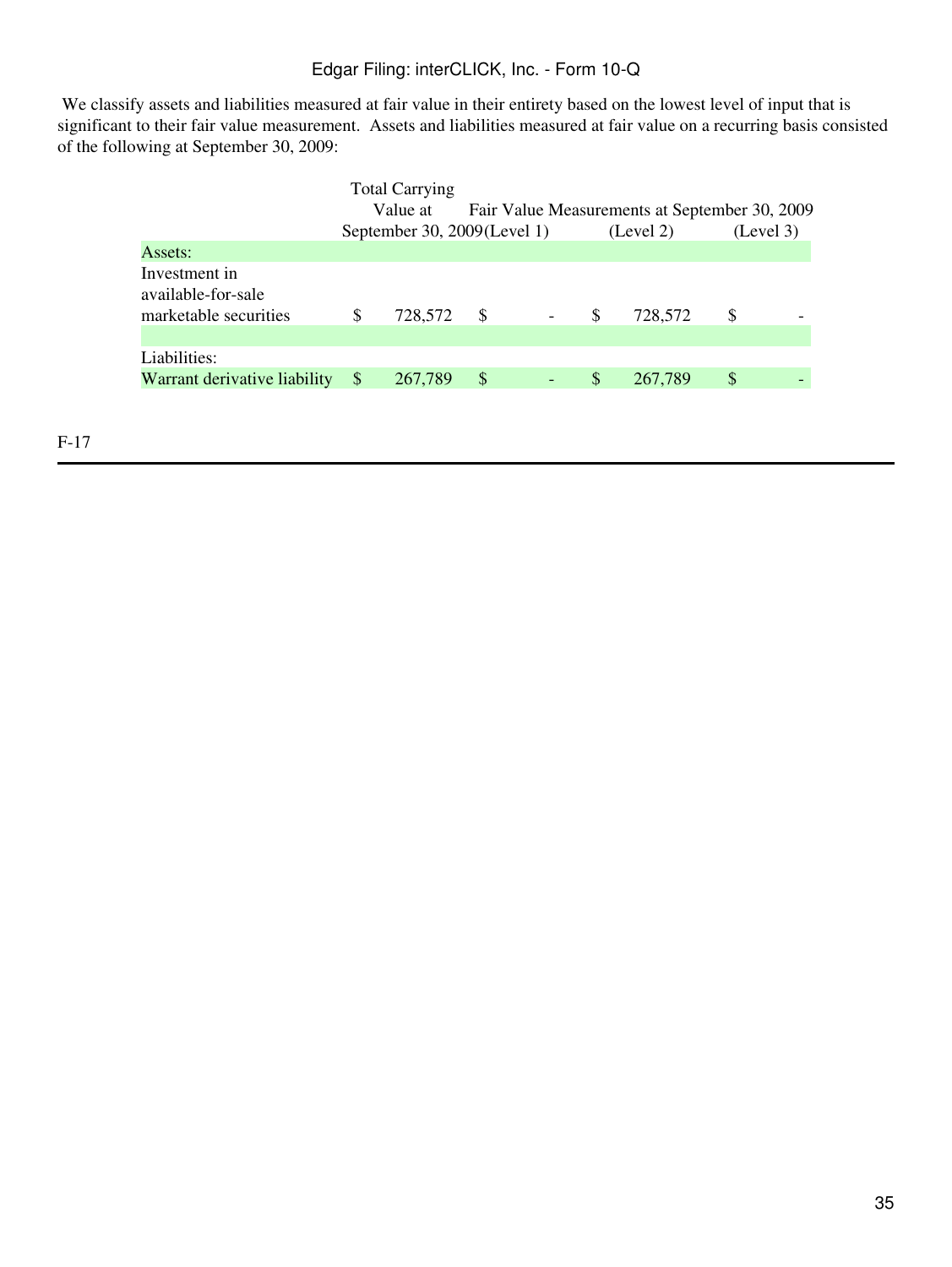### (Unaudited)

### Note 9. Fair Value of Financial Instruments (Continued)

The Company estimates the fair value of the warrant derivative liability utilizing the Black-Scholes option pricing model, which is dependent upon several variables such as the contractual warrant term, expected volatility of our stock price over the contractual warrant term, expected risk-free interest rate over the contractual warrant term, and the expected dividend yield rate over the contractual warrant term. The Company believes this valuation methodology is appropriate for estimating the fair value of the warrant derivative liability. The following table summarizes the assumptions the Company utilized to estimate the fair value of the warrant derivative liability at September 30, 2009:

| Assumptions             | September 30, 2009 |
|-------------------------|--------------------|
| Expected life (years)   | $3.6 - 3.7$        |
| Expected volatility     | 115.8%             |
| Risk-free interest rate | $1.45\%$           |
| Dividend yield          | $0.00\%$           |

The expected term is based on the contractual term. The expected volatility is based on historical volatility. The risk-free interest rate is based on the U.S. Treasury yields with terms equivalent to the expected life of the related option at the time of the grant. Dividend yield is based on historical trends. While the Company believes these estimates are reasonable, the fair value would increase if a higher expected volatility was used, or if the expected dividend yield increased.

There were no changes in the valuation techniques during the three months ended September 30, 2009.

Note 10. Commitments and Contingencies

Settlement with Former Owner of Options Newsletter

As part of the Options Merger, the Company became obligated to pay up to an additional \$1 million (the "Earn-Out") if certain gross revenues are achieved for the one year period subsequent to the Options Merger payable 60 days after the end of each of the quarters starting with March 31, 2008. On September 30, 2008, the Company entered into a settlement agreement with the former owner of Options Media to settle all amounts due under the \$1 million Earn-Out and the January 4, 2008 employment agreement whereby the Company agreed to pay \$600,000 upon execution of the settlement agreement and \$500,000, payable in two equal installments on October 30, 2008 and January 15, 2009. The \$1,100,000 in payments was discounted to a net present value of \$1,090,230 using a discount rate of 12%. In addition, all stock options previously granted to the former owner of Options Media became fully vested immediately. As of March 31, 2009, the Company had paid the entire balance of the payable and promissory note settlement liability.

## Registration Rights

On June 22, 2009, the Company closed a \$2,500,000 private placement (see Note 8). As part of the offering, the Company was required to file a registration statement within 60 days of the closing date of June 22, 2009 or the Company would have been obligated to pay liquidated damages (in cash or common shares, at the Company's option)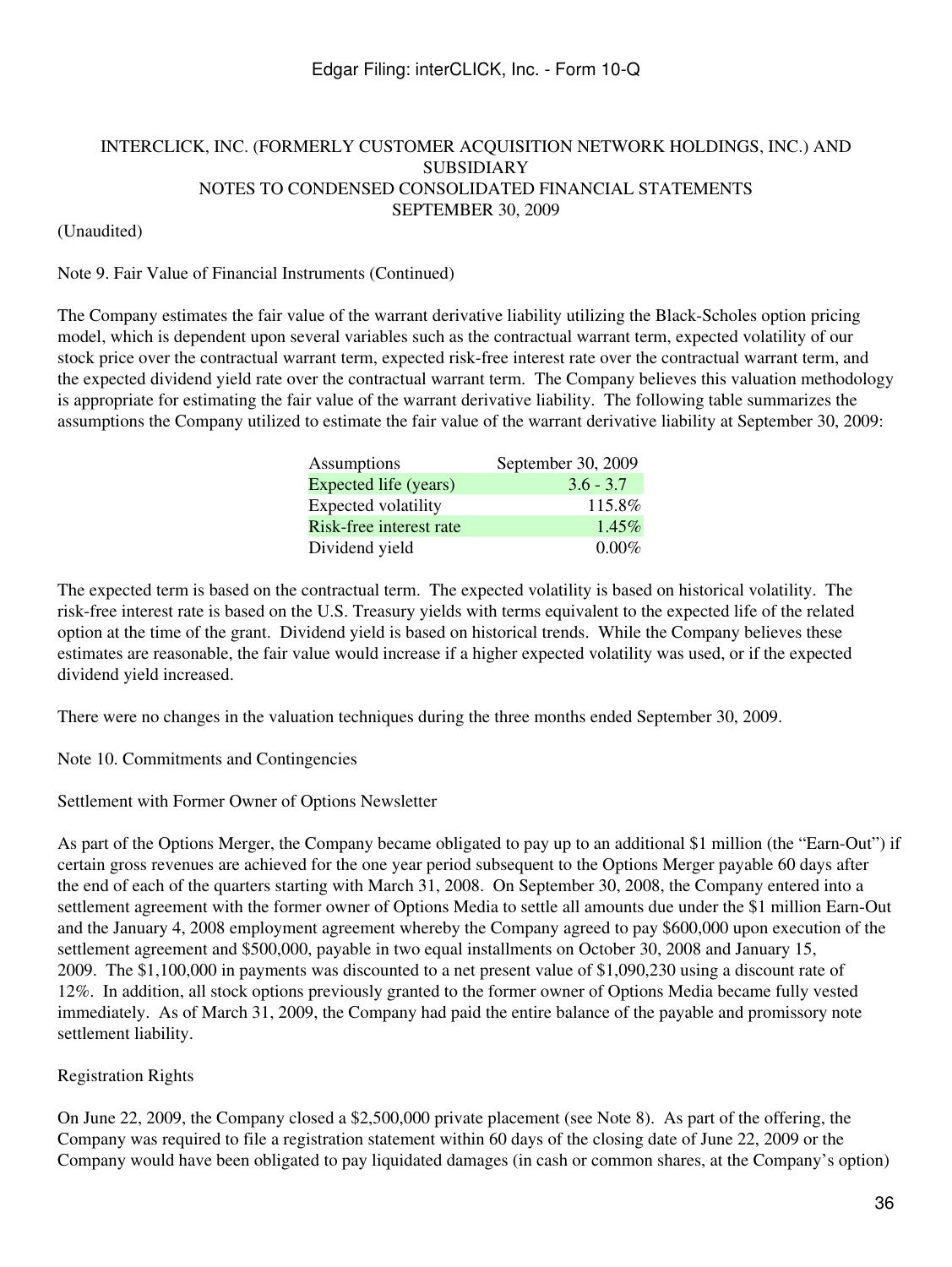equal to 1% per month of the total amount invested. In addition, the registration statement must have been declared effective within 120 days of closing or the Company would have been obligated to pay liquidated damages (in cash or common shares, at the Company's option) equal to 1% per month of the total amount invested. The maximum potential consideration that the Company could have been required to transfer under the registration payment arrangement was \$150,000. On August 21, 2009, the Company filed the registration statement, which then became effective on August 31, 2009. The Company is obligated to maintain the effectiveness of the registration statement through December 22, 2009.

#### Legal Matters

From time to time, we may be involved in litigation relating to claims arising out of our operations in the normal course of business. As of September 30, 2009, there were no pending or threatened lawsuits that could reasonably be expected to have a material effect on the results of our operations.

There are no proceedings in which any of our directors, officers or affiliates, or any registered or beneficial shareholder, is an adverse party or has a material interest adverse to our interest.

F-18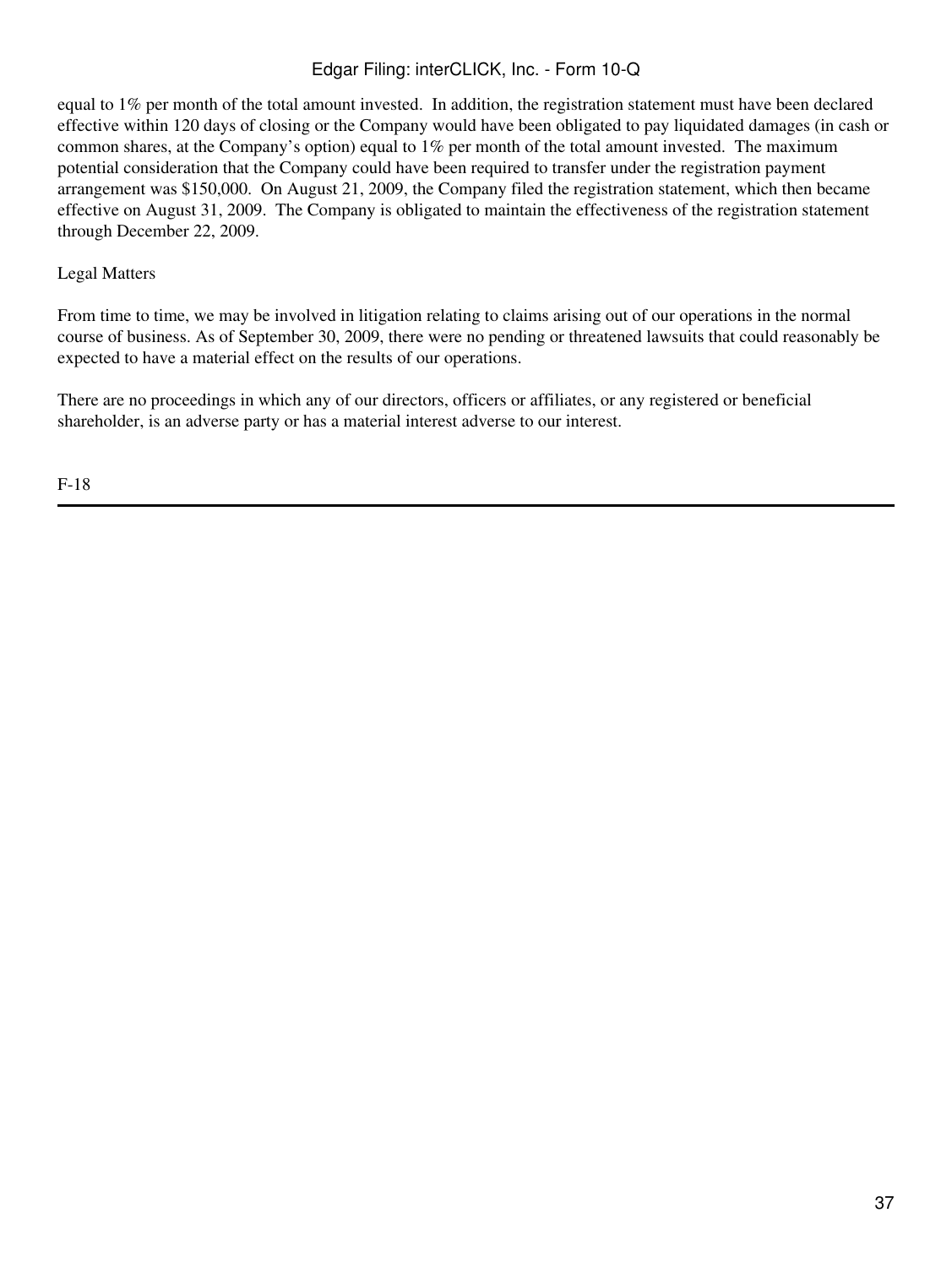### INTERCLICK, INC. (FORMERLY CUSTOMER ACQUISITION NETWORK HOLDINGS, INC.) AND SUBSIDIARY NOTES TO CONDENSED CONSOLIDATED FINANCIAL STATEMENTS SEPTEMBER 30, 2009

(Unaudited)

Note 11. Concentrations

Concentration of Credit Risk

Financial instruments that potentially subject the Company to concentration of credit risk consist of cash and cash equivalents and accounts receivable. Cash and cash equivalents are deposited in the local currency in three financial institutions in the United States. The balance, at any given time, may exceed Federal Deposit Insurance Corporation insurance limits. As of September 30, 2009 and 2008, there was approximately \$2,072,000 and \$1,103,000, respectively, in excess of insurable limits.

Concentration of Revenues, Accounts Receivable and Affiliate Expense

For the three and nine months ended September 30, 2009 and 2008, the Company had significant customers with individual percentage of total revenues equaling 10% or greater as follows:

|            |                                                                       | For the Three For the Three | For the Nine                                        | For the Nine |  |
|------------|-----------------------------------------------------------------------|-----------------------------|-----------------------------------------------------|--------------|--|
|            |                                                                       |                             | Months Ended Months Ended Months Ended Months Ended |              |  |
|            | September 30, 2009 between 30, 2009 between 30, 2009 between 30, 2008 |                             |                                                     |              |  |
| Customer 1 | $20.9\%$                                                              | $0.0\%$                     | $12.7\%$                                            | $0.0\%$      |  |
| Customer 2 | $0.0\%$                                                               | $0.0\%$                     | $0.0\%$                                             | 12.9%        |  |
| Customer 3 | $0.0\%$                                                               | $0.0\%$                     | $0.0\%$                                             | 10.1%        |  |
| Totals     | 20.9%                                                                 | $0.0\%$                     | $12.7\%$                                            | 23.0%        |  |

At September 30, 2009 and 2008, concentration of accounts receivable with significant customers representing 10% or greater of accounts receivable was as follows:

|            | September 30, | September |  |  |
|------------|---------------|-----------|--|--|
|            | 2009          | 30, 2008  |  |  |
| Customer 1 | 24.6%         | $0.0\%$   |  |  |
| Totals     | 24.6%         | $0.0\%$   |  |  |

For the three and nine months ended September 30, 2009 and 2008, the Company made significant purchases from publishers with individual percentage of total affiliate expense (included in cost of revenues) equaling 10% or greater as follows:

|             |                                                                       |          | For the Three For the Three For the Nine For the Nine |          |
|-------------|-----------------------------------------------------------------------|----------|-------------------------------------------------------|----------|
|             |                                                                       |          | Months Ended Months Ended Months Ended Months Ended   |          |
|             | September 30, 2009 ptember 30, 2008 ptember 30, 2009 ptember 30, 2008 |          |                                                       |          |
| Publisher 1 | 33.6%                                                                 | 20.9%    | 25.0%                                                 | $26.0\%$ |
| Publisher 2 | $0.0\%$                                                               | $0.0\%$  | $0.0\%$                                               | $12.5\%$ |
| Totals      | 33.6%                                                                 | $20.9\%$ | $25.0\%$                                              | 38.5%    |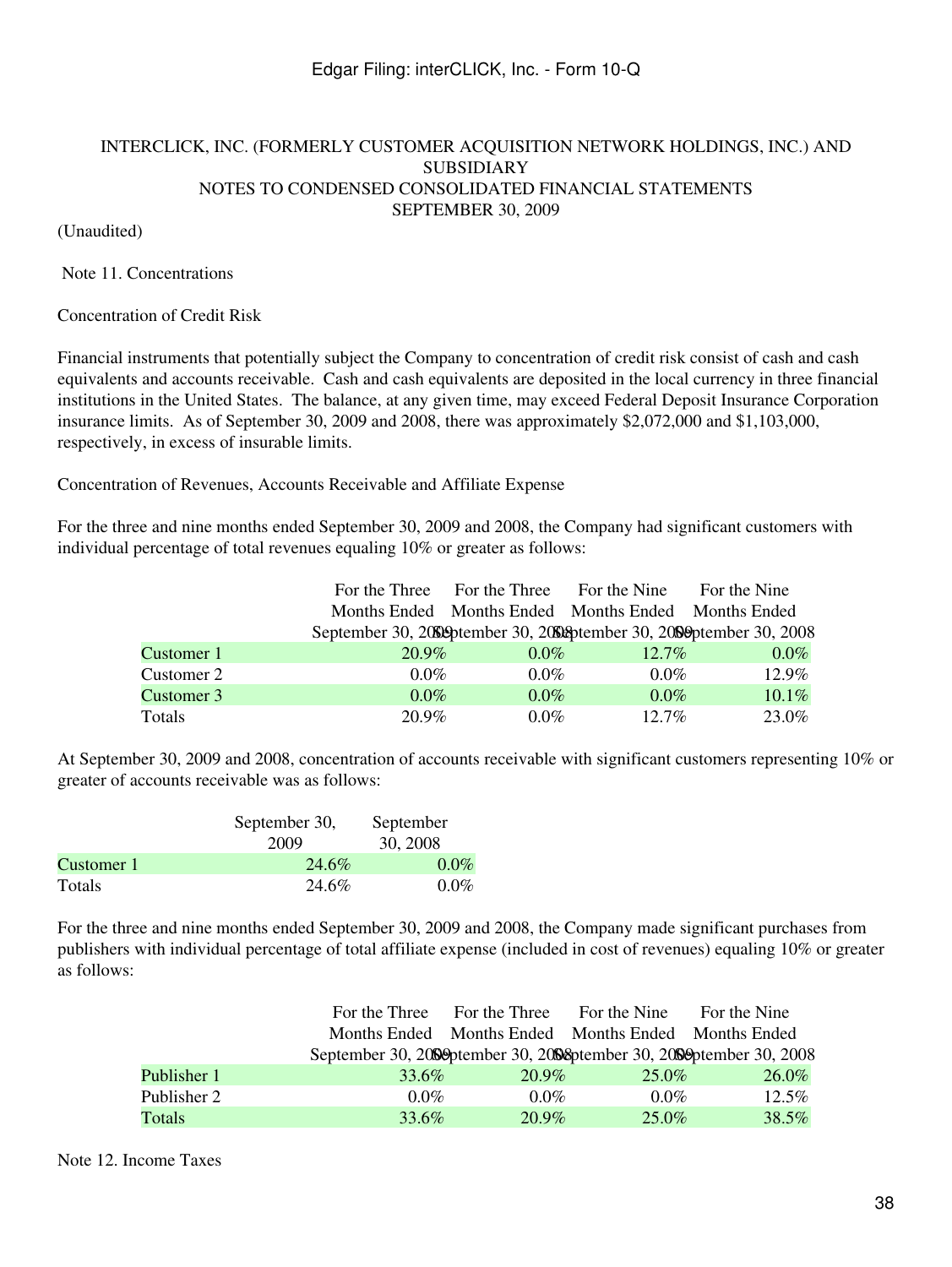The Company files a consolidated U.S. income tax return that includes its U.S. subsidiary. The Company also files state income tax returns in Florida, Illinois and New York. The Company has not recorded an income tax provision or benefit for the three and nine months ended September 30, 2009 as a full valuation allowance was established in 2008 based upon the potential likelihood of realizing the deferred tax asset and taking into consideration the Company's financial position and results of operations for the current period. Future realization of the deferred tax benefit depends on the existence of sufficient taxable income within the carryforward period under the Federal tax laws. At September 30, 2009, the Company had approximately \$4.3 million of federal net operating loss carryforwards which will expire from 2027 to 2029.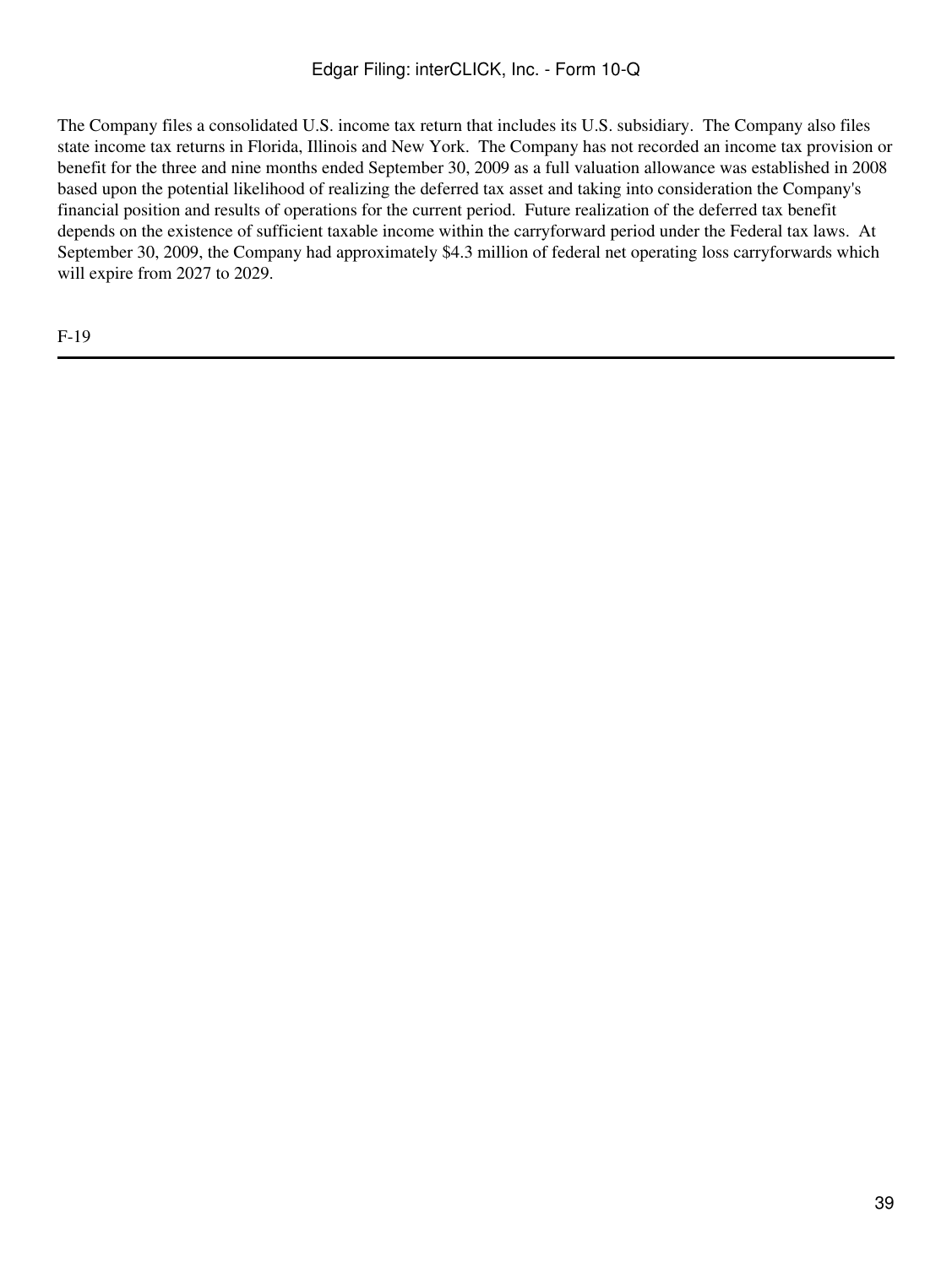### INTERCLICK, INC. (FORMERLY CUSTOMER ACQUISITION NETWORK HOLDINGS, INC.) AND SUBSIDIARY NOTES TO CONDENSED CONSOLIDATED FINANCIAL STATEMENTS SEPTEMBER 30, 2009

(Unaudited)

#### Note 13. Related Party Transactions

Included in revenues for the three and nine months ended September 30, 2008 is approximately \$0 and \$43,000, respectively, of revenue from a related party affiliate which was controlled by one of our executive officers and directors who was one of the former owners of Desktop, the company we acquired on August 31, 2007.

On September 26, 2008, we sold senior secured promissory notes (the "GRQ Notes") in the original aggregate principal amount of \$1,300,000 to one of our co-chairmen, all of which has been repaid as of September 30, 2009 (see Note 6).

Note 14. Subsequent Events

On November 10, 2009, the Company signed a term sheet for office space that shall be its new corporate headquarters in New York City. The new office space shall consist of 16,840 square feet with rent of approximately \$49,000 per month for a term of eight years. The Company plans to sublet the current space of its headquarters.

In preparing these condensed consolidated financial statements, the Company has evaluated events and transactions for potential recognition or disclosure through November −−16, 2009, the date the financial statements were issued.

F-20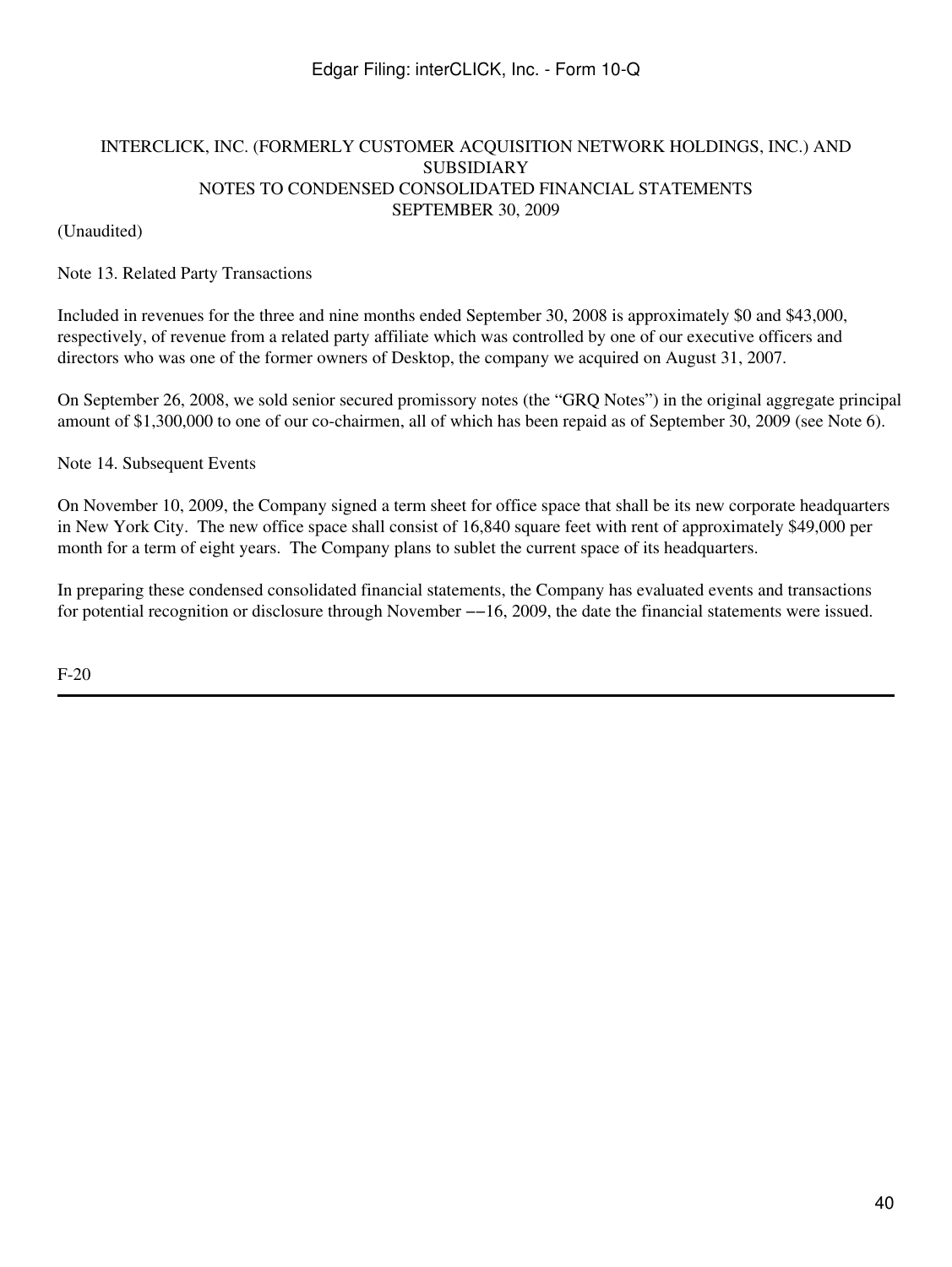Item 2. Management's Discussion and Analysis of Financial Condition and Results of Operations.

The following discussion and analysis should be read in conjunction with our unaudited consolidated financial statements and related notes appearing elsewhere in this report on Form 10-Q. In addition to historical information, this discussion and analysis contains forward-looking statements that involve risks, uncertainties, and assumptions. Our actual results may differ materially from those anticipated in these forward-looking statements as a result of certain factors, including but not limited to those set forth under "Risk Factors" in Part II, Item 1A, of this report.

Management's discussion and analysis of financial condition and results of operations is based upon our unaudited consolidated financial statements, which have been prepared in accordance with accounting principles generally accepted in the United States of America. The preparation of these unaudited consolidated financial statements requires us to make estimates and assumptions that affect the reported amounts of assets, liabilities, revenues, and expenses, and related disclosure of contingent assets and liabilities. On an ongoing basis, we evaluate our estimates and assumptions, including, but not limited to, those related to revenue recognition, allowance for doubtful accounts, income taxes, goodwill and other intangible assets, and contingencies. We base our estimates on historical experience and on various other assumptions that are believed to be reasonable under the circumstances, the results of which form the basis for making judgments about the carrying values of assets and liabilities that are not readily apparent from other sources. Actual results may differ from these estimates and assumptions.

### Company Overview

interCLICK provides a transparent platform enabling digital advertisers and agencies to maximize return on investment ("ROI") at unprecedented scale. The Company's platform applies traditional supply chain methodologies leveraging premium publisher inventory and third party data sources to maximize the effectiveness along the online advertising value chain.

interCLICK is a next-generation online ad network that combines complete data and inventory transparency with best in breed targeting solutions. Its premier technology platform increases campaign effectiveness and ROI by delivering highly targeted ads to the most relevant audiences with unprecedented scalability. The interCLICK platform was built to leverage leading data providers and targeting technology to deliver the most efficient campaigns at the greatest scale for advertisers.

Significant events which have affected our results of operations include:

- •Our revenues for the quarter ended September 30, 2009 were \$14,395,236 compared to \$5,756,707 for the same quarter in 2008 and \$10,648,686 in the quarter ended June 30, 2009. These increases were 150% and 35.2%, respectively. In the first nine months of 2009, our revenues were \$33,467,213 compared to \$13,992,303 for the same period in 2008, or an increase of approximately 139%;
- •As our revenues increased, our gross margins also increased. Our gross margins were 50.4% for the third quarter 2009 as compared to 30.3% for the third quarter 2008 and 47.7% for the first nine months of 2009 compared to 26.2% for the same period of 2008;
- •For the quarter ended September 30, 2009, our net income was \$151,348 or \$0.01 per share compared to a net loss of \$3,690,263 for the quarter ended September 30, 2008 as compared to net losses of \$849,728 and \$11,373,310 for the nine months ended September 30, 2009 and 2008, respectively; included in the quarter ended September 30, 2009 net income was an accounting charge of \$150,514 to warrant derivative liability expense for common shares issued in Q2 in order to eliminate round-down price protection on certain warrants;
- •We achieved positive earnings before interest, taxes, depreciation and amortization, including stock-based compensation for four straight quarters beginning with the fourth quarter of 2008;
	- We increased our credit line to \$7,000,000 in September 2009 to support the growth of our business; and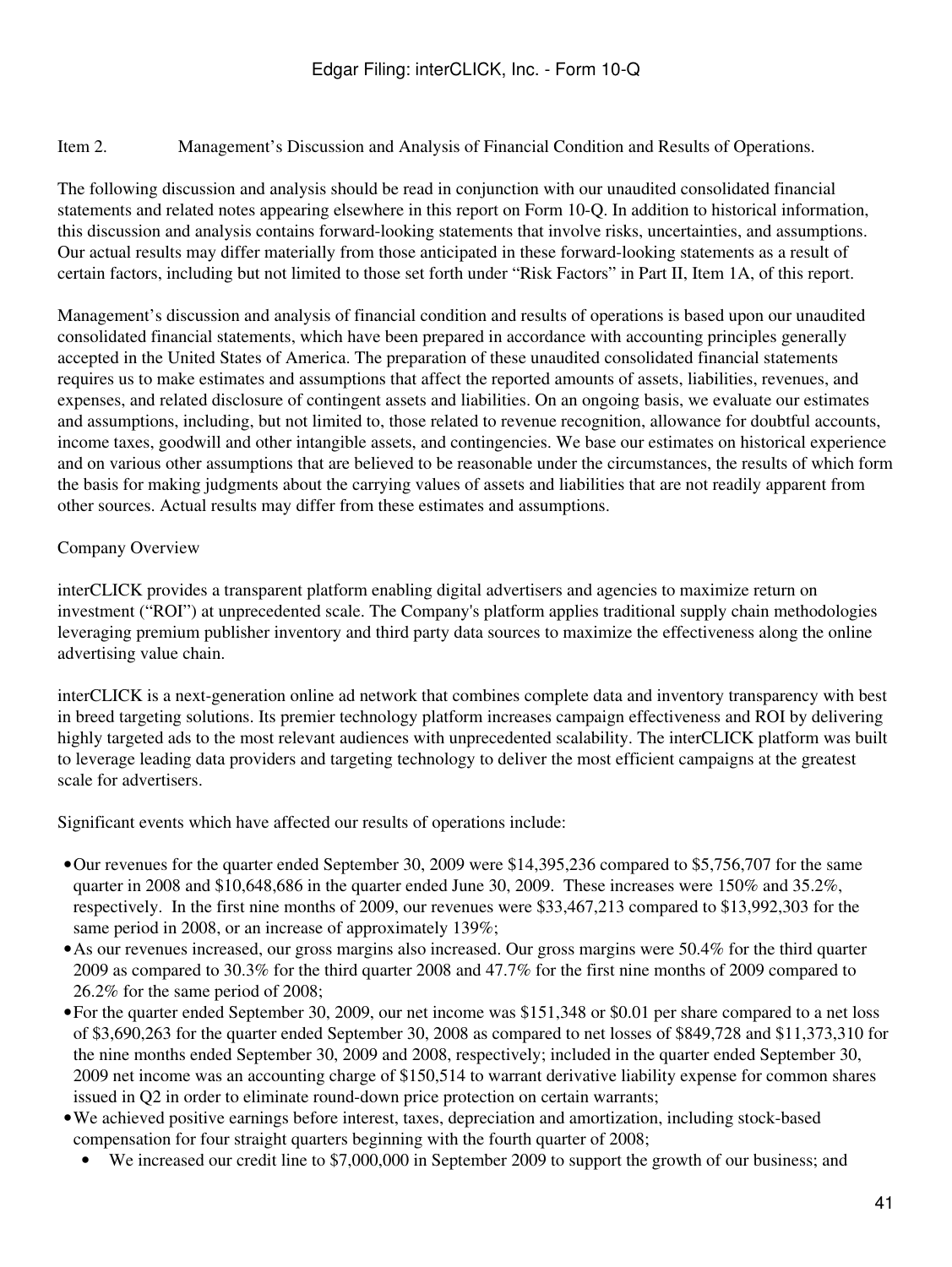• Our headcount increased to 69 people at September 30, 2009 from 64 people at June 30, 2009.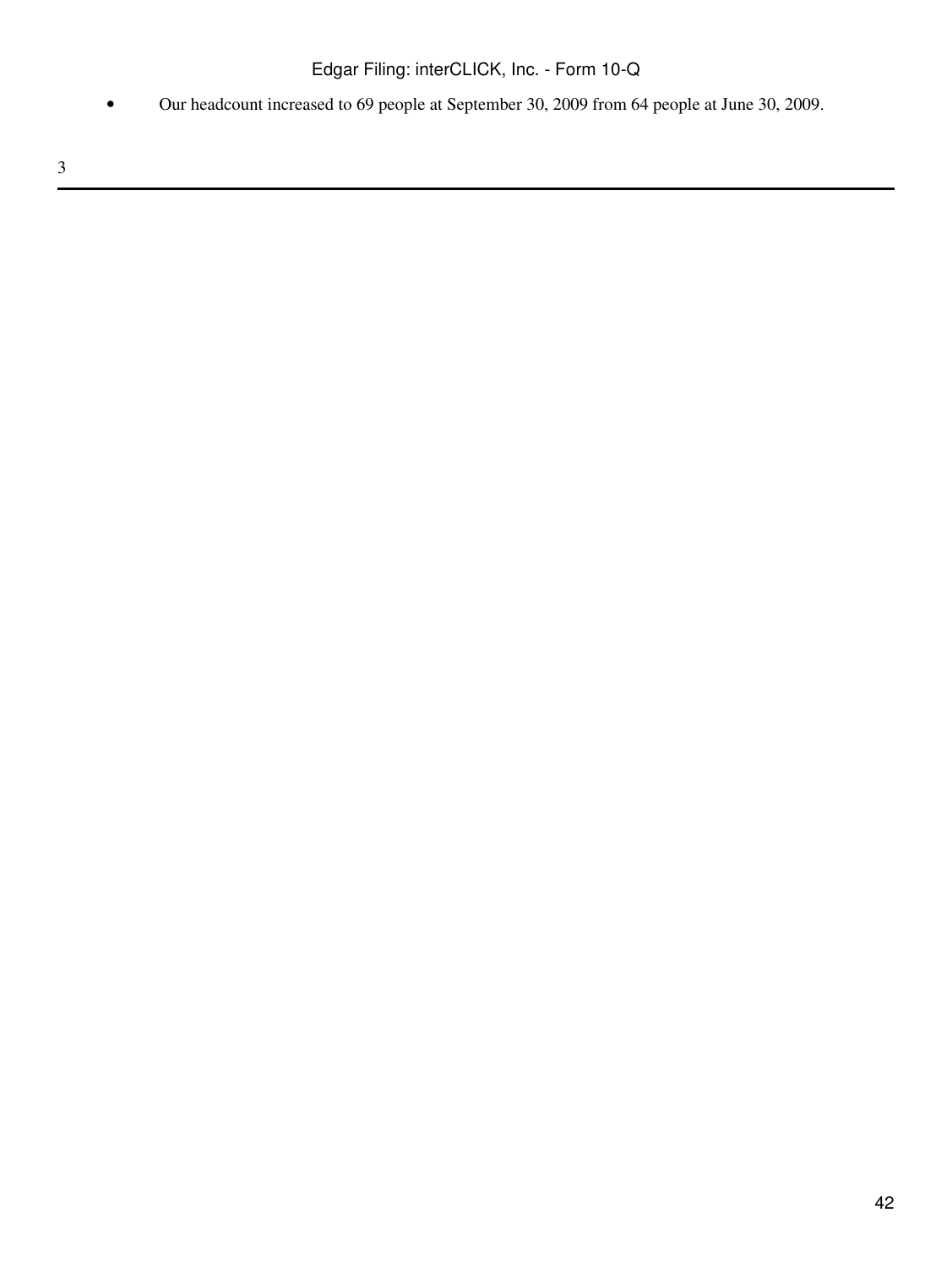### Results of Operations

The following table presents our results of operations for the three months ended September 30, 2009 and 2008. It should be noted that our results of operations and our liquidity and capital resources discussions focus primarily on the operations of interCLICK while referring to Options Acquisition Sub, Inc. ("Options") as a discontinued operation.

|                                                                          |                              | For the       |                         | For the Three |
|--------------------------------------------------------------------------|------------------------------|---------------|-------------------------|---------------|
|                                                                          | Three<br><b>Months Ended</b> |               | Months<br>Ended         |               |
|                                                                          |                              | September 30, |                         | September 30, |
|                                                                          |                              | 2009          |                         | 2008          |
| Revenues                                                                 | $\mathcal{S}$                | 14,395,236    | $\mathcal{S}$           | 5,756,707     |
| Cost of revenues                                                         |                              | 7,141,926     |                         | 4,011,020     |
| Gross profit                                                             |                              | 7,253,310     |                         | 1,745,687     |
| Total operating expenses                                                 |                              | 6,581,383     |                         | 3,167,153     |
| Operating income (loss) from continuing operations                       |                              | 671,927       |                         | (1,421,466)   |
|                                                                          |                              |               |                         |               |
| Total other expense                                                      |                              | (520, 579)    |                         | (313,081)     |
| Income (loss) from continuing operations before equity investment        |                              | 151,348       |                         | (1,734,547)   |
| Equity in investee's loss, net of income taxes                           |                              |               |                         | (404, 103)    |
| Income (loss) from continuing operations                                 |                              | 151,348       |                         | (2, 138, 650) |
| Loss from discontinued operations, net of income taxes                   |                              |               |                         | (1,551,613)   |
| Net income (loss)                                                        | $\mathcal{S}$                | 151,348       | $\mathcal{S}$           | (3,690,263)   |
| Earnings (loss) per share from continuing operations - basic and diluted | $\mathcal{S}$                | 0.01          | $\sqrt[6]{\frac{1}{2}}$ | (0.12)        |
| Loss per share from discontinued operations – basic and diluted          |                              |               |                         | (0.08)        |
| Net earnings (loss) per share – basic and diluted                        | \$                           | 0.01          | $\mathcal{S}$           | (0.20)        |
| Weighted average shares outstanding – basic                              |                              | 20,628,042    |                         | 18,904,118    |
| Weighted average shares outstanding – diluted                            |                              | 22,399,847    |                         | 18,904,118    |

Three Months Ended September 30, 2009 Compared with the Three Months Ended September 30, 2008.

Unless otherwise indicated, the following discussion relates to our continuing operations and does not include the operations of a company we sold in 2008. We acquired that business in January 2008 and sold it in June 2008 resulting in a net loss on sale of \$3,571,682.

Revenues

Revenues for the three months ended September 30, 2009 increased to \$14,395,236 from \$5,756,707 for the three months ended September 30, 2008, an increase of 150%. The increase is primarily attributable to growth of our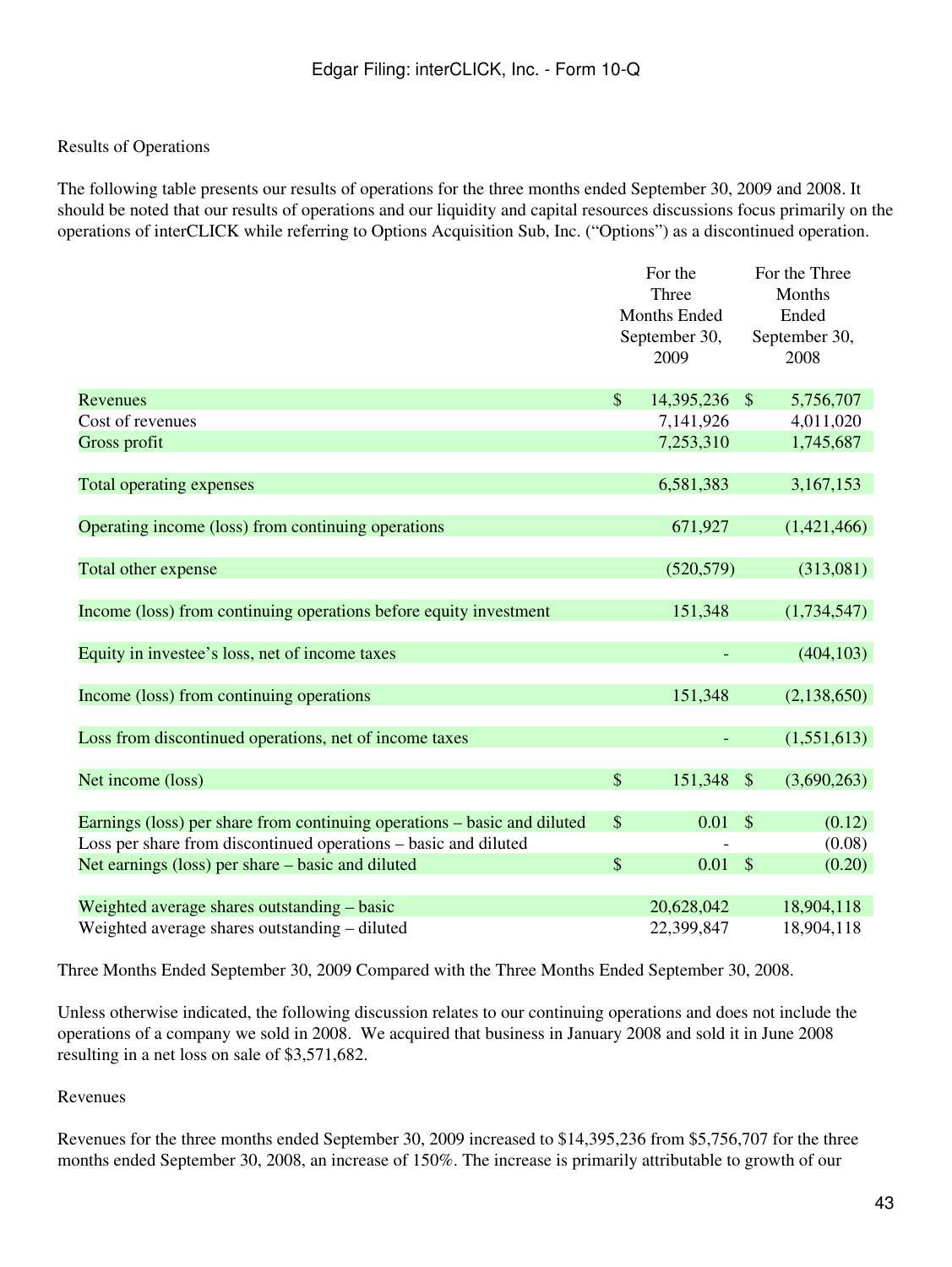advertiser base through our expanded national sales force and through budget increases among existing advertisers.

Seasonally, the third quarter marks the start of the stronger half of the year in terms of demand for cost per thousand ("CPM") advertising campaigns. interCLICK is particularly sensitive to this seasonality effect given that the majority of its revenues are tied to CPM campaigns. Despite the marked deterioration of the broader economy over the past twelve months and in 2009, the overall U.S. Internet audience based on comScore data expanded to 197,075,997 average monthly viewers in the third quarter of 2009, an increase of 4.2%, as compared to the third quarter of 2008. For the same period indicated, interCLICK experienced growth of 7.4%.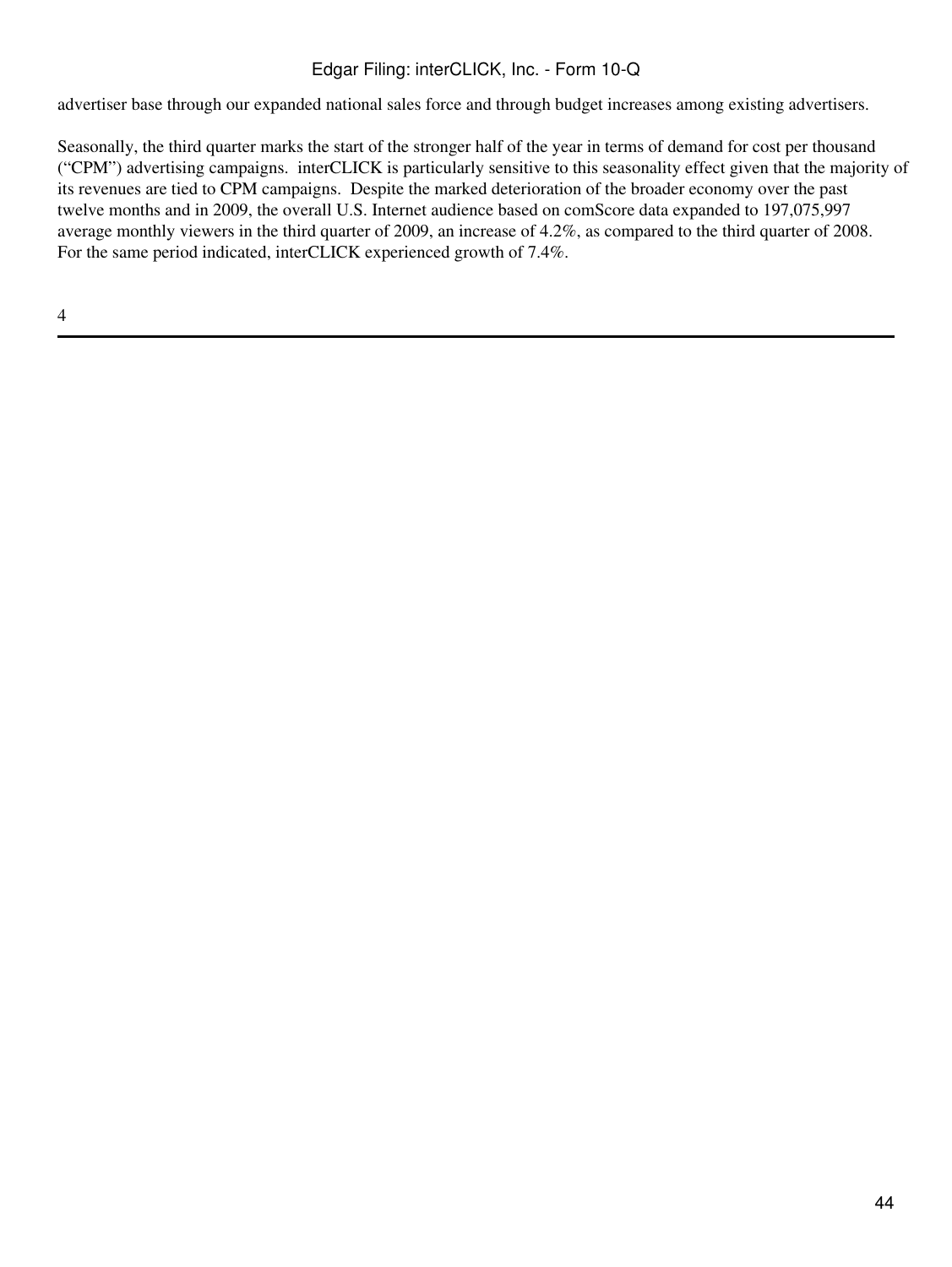Given the continued overall growth in online advertising, coupled with other strategic initiatives undertaken by interCLICK, including the continued enhancement of our behavioral targeting system and our continued ability to acquire top tier publishing inventory, we expect to continue to increase our advertising customer base and revenues on a year-over-year basis.

Revenues from branded advertisers continue to account for the substantial majority of our revenues. During the three months ended September 30, 2009, revenues from such advertisers accounted for more than 95% of revenues.

### Cost of Revenues and Gross Profit

Cost of revenues for the three months ended September 30, 2009 increased to \$7,141,926 from \$4,011,020 for the three months ended September 30, 2008, an increase of 78.1%. The increase is primarily attributable to the growth in advertising campaigns requiring the purchase of appropriate levels of inventory from publishers and higher data fees. Cost of revenues is comprised of the amounts we paid to website publishers on interCLICK's online advertising network, amounts paid to third-party data providers, and ad serving and rich media expenses directly associated with a given campaign. Cost of revenues represented 49.6% of revenues for the three months ended September 30, 2009 compared to 69.7% of revenues for the three months ended September 30, 2008. The decrease is primarily attributable to: (1) improvements in our supply chain management platform, resulting in a better match between acquired publisher inventory and advertising campaign demand and (2) targeting efficiencies achieved through our proprietary technology platform.

Gross profit for the three months ended September 30, 2009 increased to \$7,253,310 from \$1,745,687 for the three months ended September 30, 2008, an increase of 315%. Our gross margin was 50.4 % for the three months ended September 30, 2009 compared to 30.3% for the three months ended September 30, 2008.

### Operating Expenses:

The following discussion of our costs reflects the reclassification of our expense categories we implemented with the third quarter of 2009; all prior periods have been retroactively adjusted.

### General and Administrative

General and administrative expenses consist primarily of executive, administrative, operations and product support compensation (including non-cash stock based compensation), facilities costs, insurance, depreciation, professional fees, investor relations fees and bad debt expense. General and administrative expenses for the three months ended September 30, 2009 increased to \$3,383,752 from \$1,881,513 for the three months ended September 30, 2008, an increase of 79.8%. The increase is primarily attributable to headcount expansion over the 12-month period. We hired five employees, net of terminations, in the third quarter of 2009 to meet the expected growth trajectory of our business, growing our employee base from 64 as of June 30, 2009 to 69 employees, for which a portion of related expenses are classified as general and administrative. We expect to continue hiring new employees for the balance of 2009, at a slightly faster pace than in the third quarter. General and administrative expenses represented 23.5% of revenues for the three months ended September 30, 2009 compared to 32.7% of revenues for the three months ended September 30, 2008.

### Sales and Marketing

Sales and marketing expenses consist primarily of compensation (including non-cash stock based compensation) for sales and marketing and related support resources, sales commissions and trade show expenses. Sales and marketing expenses for the three months ended September 30, 2009 increased to \$2,317,245 from \$886,511 for the three months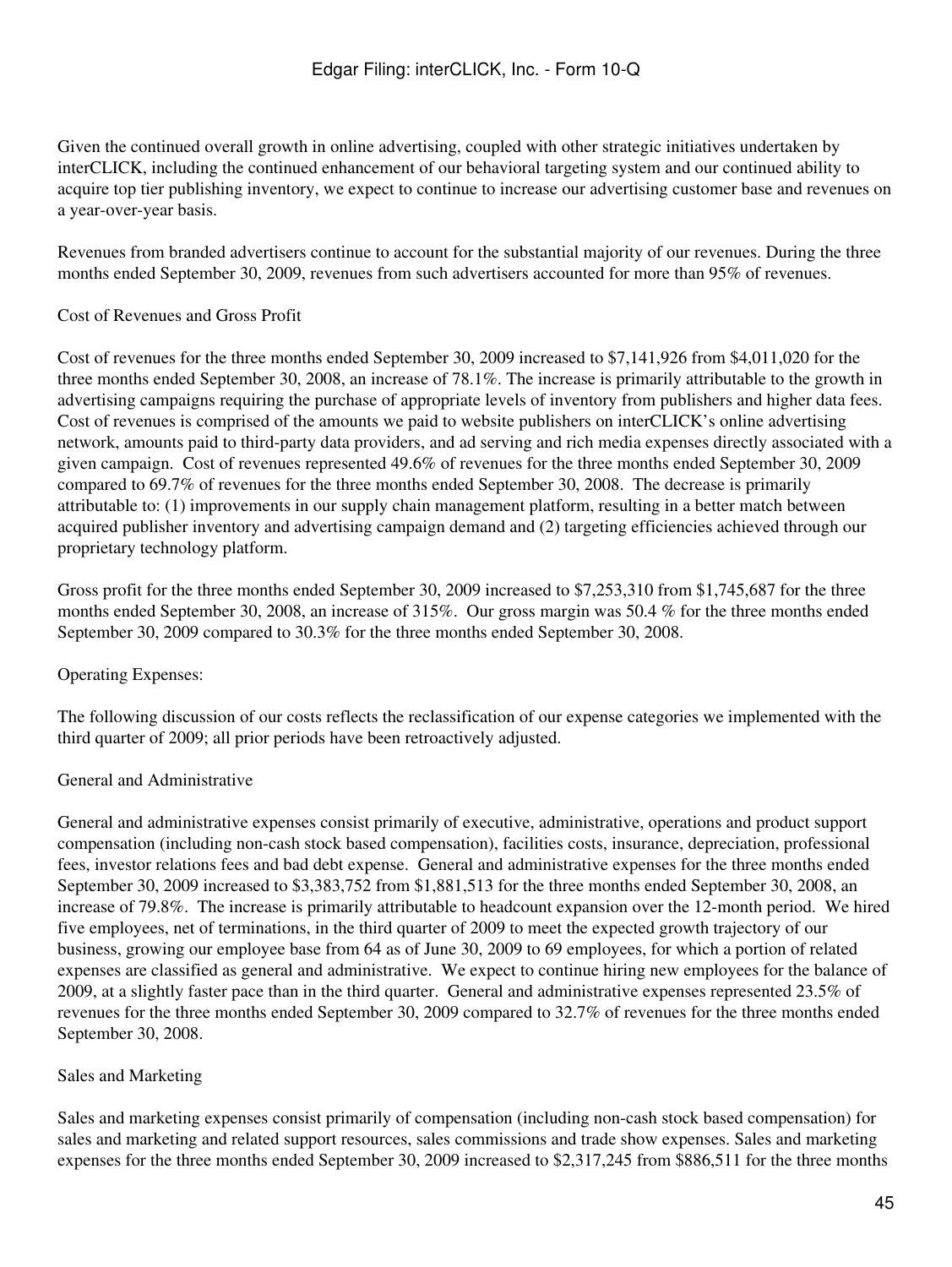ended September 30, 2008, an increase of 161%. The increase is primarily attributable to our national sales force expansion. Sales and marketing expenses represented 16.1% of revenues for the three months ended September 30, 2009 compared to 15.4% of revenues for the three months ended September 30, 2008.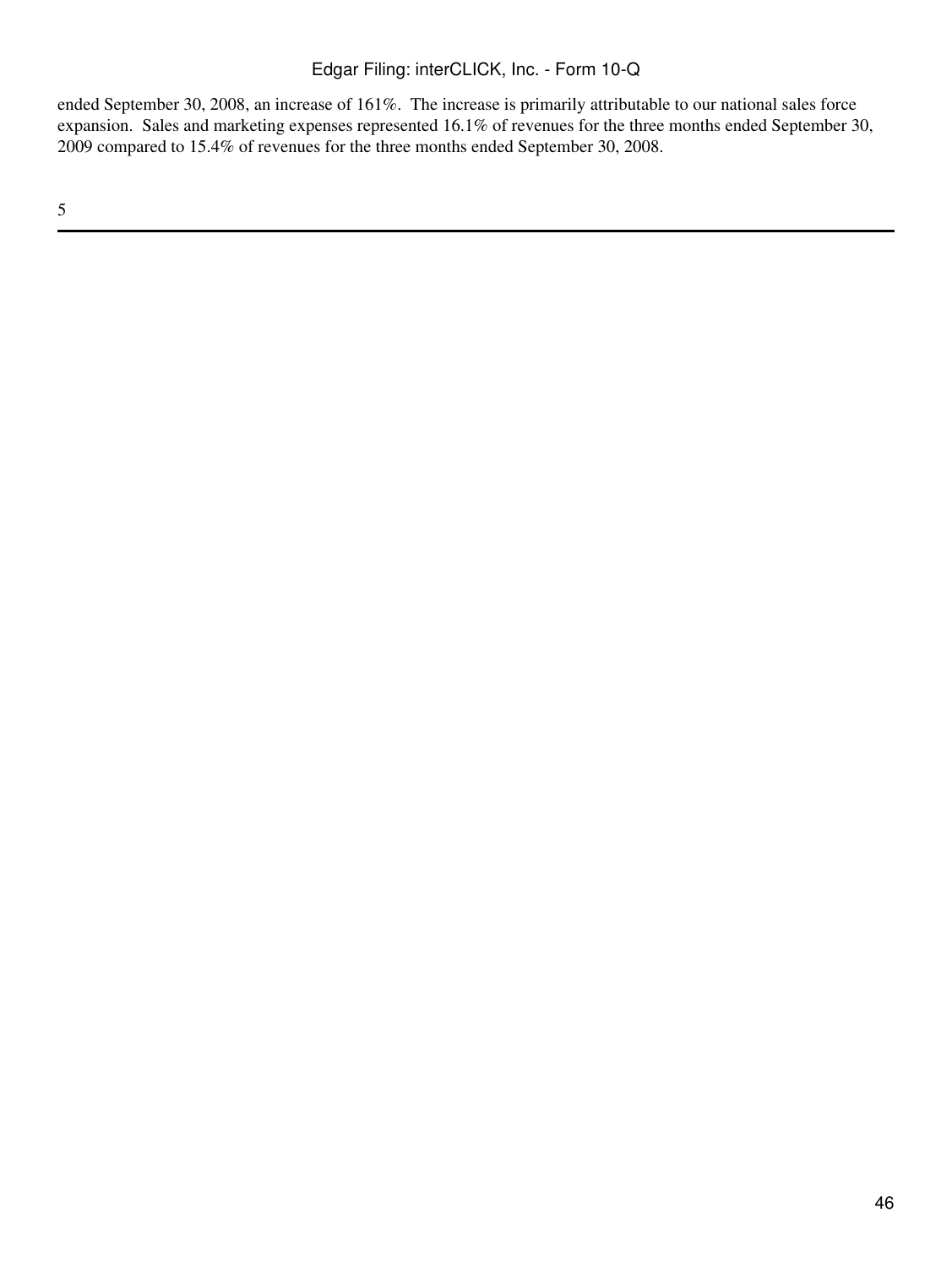### Technology Support

Technology support consists primarily of compensation (including non-cash stock based compensation) of technology support and related resources. Technology support and related resources have been directed primarily towards continued enhancement of our proprietary behavioral targeting platform, including integration of third party data providers, upgrades to our optimization system, and ongoing maintenance and improvement of our technology infrastructure. Technology support expenses for the three months ended September 30, 2009 increased to \$830,626 from \$294,558 for the three months ended September 30, 2008, an increase of 182%. The increase is primarily attributable to expenditures necessary to support interCLICK's increased business as well as expected increases in revenues. Technology support expenses represented 5.8% of revenues for the three months ended September 30, 2009 compared to 5.1% of revenues for the three months ended September 30, 2008.

### Amortization of Intangible Assets

Amortization of intangible assets includes amortization of customer relationships, developed technology and a domain name acquired through the Desktop acquisition. Amortization of intangible assets for the three months ended September 30, 2009 decreased to \$49,760 from \$104,571 for the three months ended September 30, 2008, a decrease of 52.4%. The decrease is primarily attributable to the accelerated amortization applicable to acquired customer relationships in prior periods. Amortization of intangible assets represented 0.3% of revenues for the three months ended September 30, 2009 compared to 1.8% of revenues for the three months ended September 30, 2008.

#### Stock-Based Compensation

Based upon our unvested stock options at September 30, 2009, we expect that our stock-based compensation for the fourth quarter of 2009 and the full year of 2010 will be approximately \$0.8 million and \$2.6 million, respectively. To the extent employees leave in a manner different than we estimated or we grant new options, these amounts will change.

#### Net Loss From Discontinued Operations

There was no net loss from discontinued operations for the three months ended September 30, 2009 as compared to a net loss of \$1,053,059 for the three months ended September 30, 2008. There was no loss on sale of discontinued operations for the three months ended September 30, 2009 as compared to \$498,554 for the three months ended September 30, 2008.

#### Net Income (Loss)

 Net income for the three months ended September 30, 2009 increased to \$151,348 from a net loss of \$3,690,263 for the three months ended September 30, 2008. The increase was attributable to strong revenue and gross profit growth, partially offset by higher operating expenses which grew at a slower pace than revenue, and partially offset by higher other expenses including an accounting charge of \$150,514 to warrant derivative liability expense for common shares issued in order in Q2 to eliminate round-down price protection on certain warrants. Furthermore, the 2008 comparable period loss included loss from discontinued operations, net of income taxes, of \$1,551,613, and equity in investee's loss, net of income taxes, of \$404,103.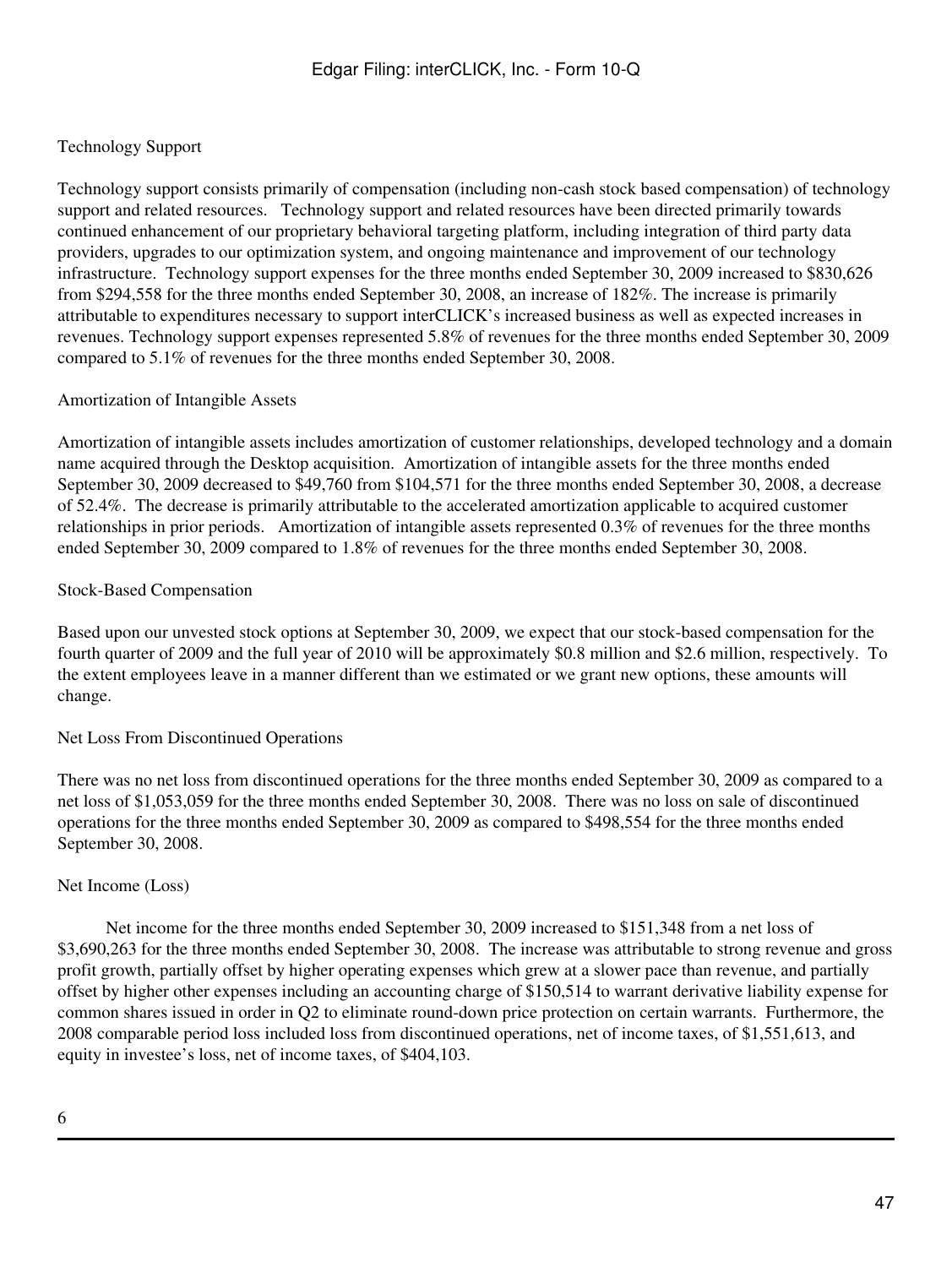The following table presents our results of operations for the nine months ended September 30, 2009 and 2008.

|                                                                 |                           | For the<br>Nine<br><b>Months Ended</b><br>September 30,<br>2009 |               | For the Nine<br>Months<br>Ended<br>September 30,<br>2008 |
|-----------------------------------------------------------------|---------------------------|-----------------------------------------------------------------|---------------|----------------------------------------------------------|
| Revenues                                                        | $\$\$                     | 33,467,213                                                      | $\mathcal{S}$ | 13,992,303                                               |
| Cost of revenues                                                |                           | 17,498,860                                                      |               | 10,330,018                                               |
| Gross profit                                                    |                           | 15,968,353                                                      |               | 3,662,285                                                |
| Total operating expenses                                        |                           | 15,787,611                                                      |               | 9,710,655                                                |
| Operating income (loss) from continuing operations              |                           | 180,742                                                         |               | (6,048,370)                                              |
| Total other income (expense)                                    |                           | (1,029,250)                                                     |               | (1,559,942)                                              |
| Loss from continuing operations before equity investment        |                           | (848,508)                                                       |               | (7,608,312)                                              |
| Equity in investee's loss, net of income taxes                  |                           |                                                                 |               | (653, 231)                                               |
| Loss from continuing operations                                 |                           | (848,508)                                                       |               | (8,261,543)                                              |
| Loss from discontinued operations, net of income taxes          |                           | (1,220)                                                         |               | (3,111,767)                                              |
| <b>Net loss</b>                                                 | $\boldsymbol{\mathsf{S}}$ | $(849,728)$ \$                                                  |               | (11, 373, 310)                                           |
| Loss per share from continuing operations - basic and diluted   | $\mathcal{S}$             | (0.04)                                                          | $\mathcal{S}$ | (0.45)                                                   |
| Loss per share from discontinued operations - basic and diluted |                           |                                                                 |               | (0.17)                                                   |
| Loss per share – basic and diluted                              | \$                        | $(0.04)$ \$                                                     |               | (0.62)                                                   |
| Weighted average shares outstanding – basic and diluted         |                           | 19,578,110                                                      |               | 18,450,209                                               |

Nine Months Ended September 30, 2009 Compared with The Nine Months Ended September 30, 2008.

Unless otherwise indicated, the following discussion relates to our continuing operations and does not include the operations of a company we sold in 2008. We acquired that business in January 2008 and sold it in June 2008 resulting in a net loss on sale of \$3,571,682.

### Revenues

Revenues for the nine months ended September 30, 2009 increased to \$33,467,213 from \$13,992,303 for the nine months ended September 30, 2008, an increase of 139%. The increase is primarily attributable to growth of our advertiser base through our expanded national sales force and through budget increases among existing advertisers.

Seasonally, the third quarter marks the start of the stronger half of the year in terms of demand for CPM advertising campaigns. interCLICK is particularly sensitive to this seasonality effect given that the majority of its revenues are tied to CPM campaigns. Despite the marked deterioration of the broader economy over the past twelve months and in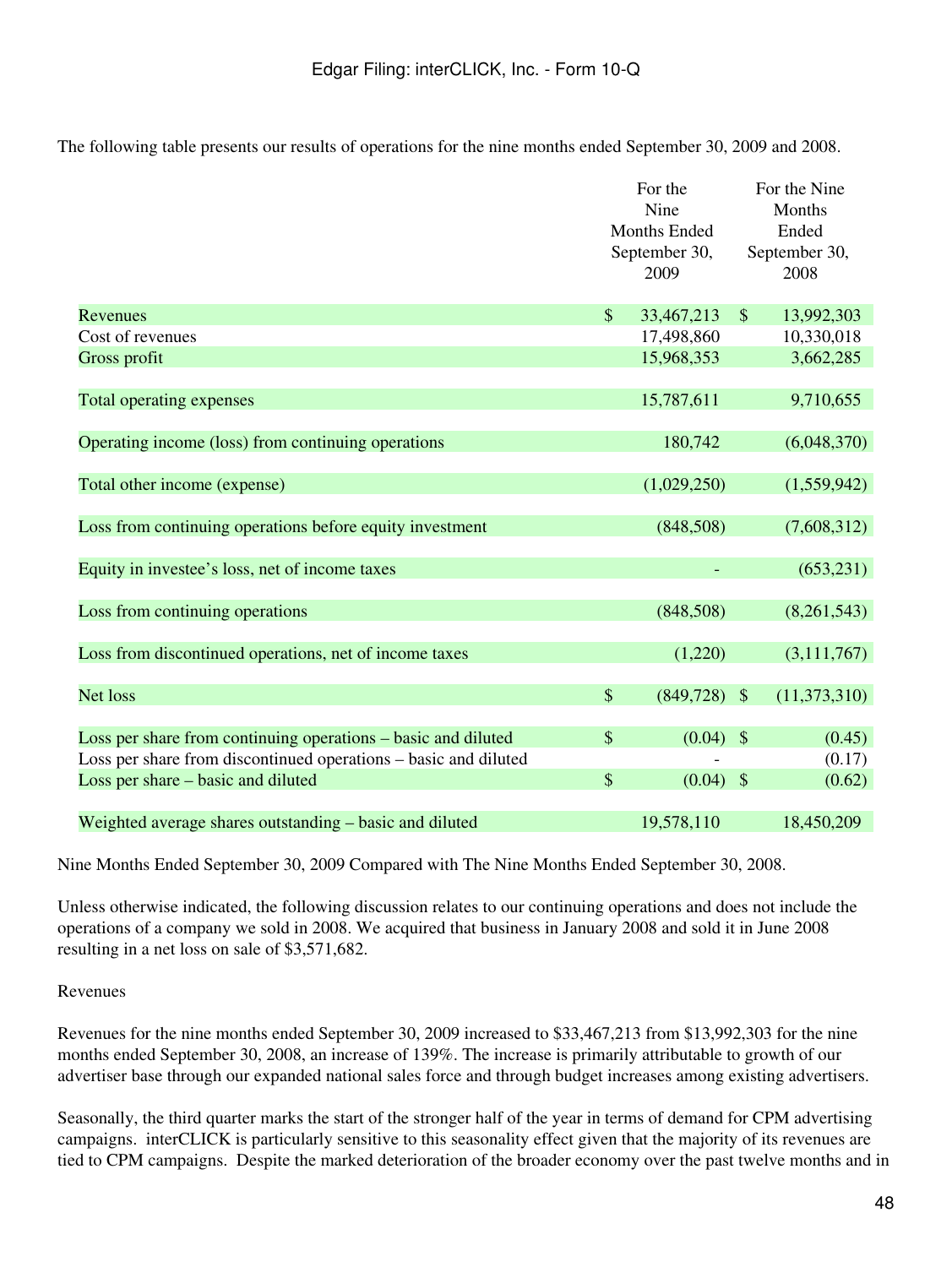2009, the overall U.S. Internet audience based on comScore data expanded to 197,075,997 average monthly viewers in the third quarter of 2009, an increase of 4.2%, as compared to the third quarter of 2008. For the same period indicated, interCLICK experienced growth of 7.4%.

Given the continued overall growth in online advertising, coupled with other strategic initiatives undertaken by interCLICK, including the continued enhancement of our behavioral targeting system and our continued ability to acquire top tier publishing inventory, we expect to continue to increase our advertising customer base and revenues on a year-over-year basis.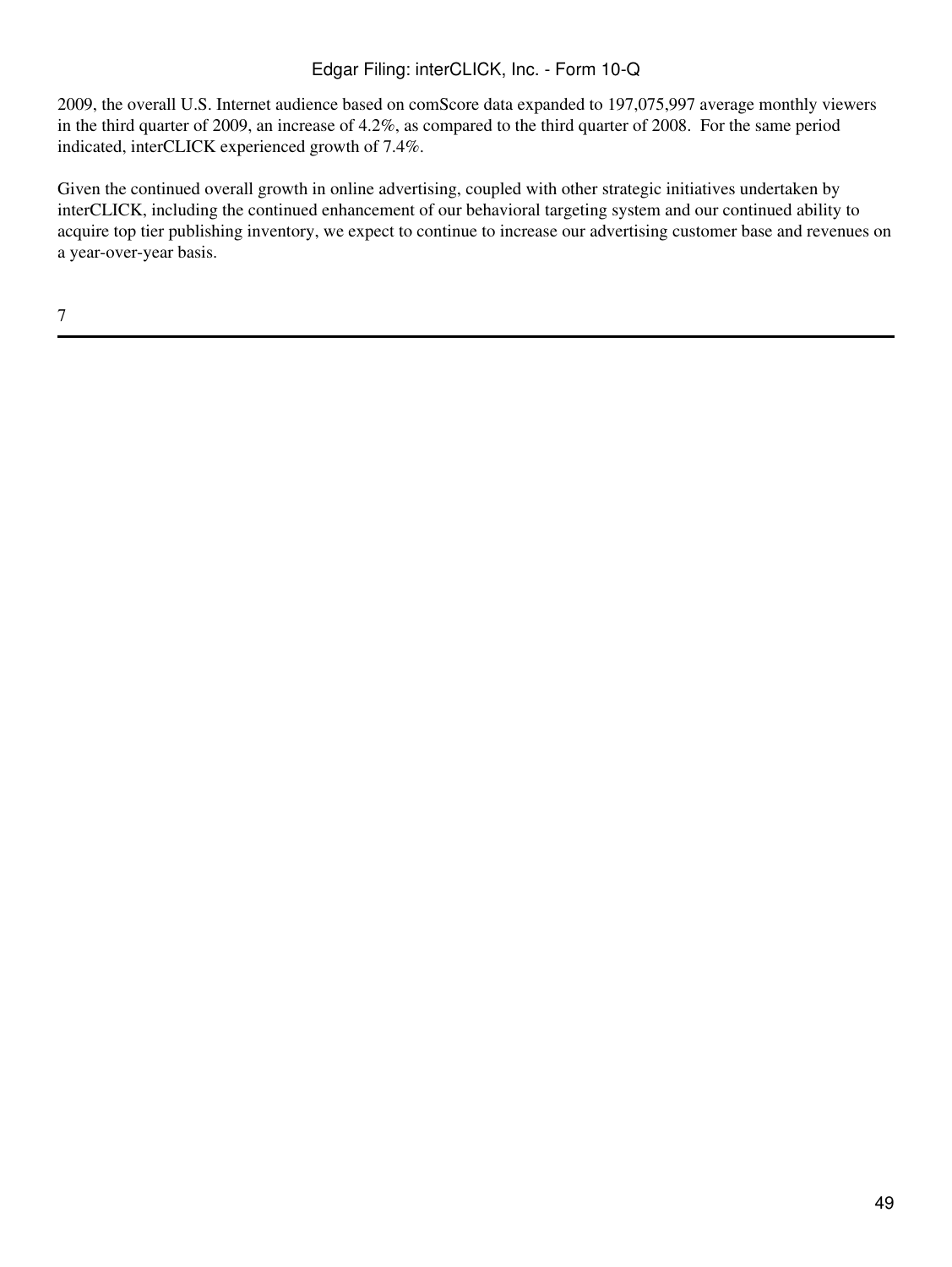Revenues from branded advertisers continue to account for the substantial majority of our revenues. During the nine months ended September 30, 2009, revenues from such advertisers accounted for more than 95% of revenues.

### Cost of Revenues and Gross Profit

Cost of revenues for the nine months ended September 30, 2009 increased to \$17,498,860 from \$10,330,018 for the nine months ended September 30, 2008, an increase of 69.4%. The increase is primarily attributable to the growth in advertising campaigns requiring the purchase of appropriate levels of inventory from publishers and higher data fees. Cost of revenues is comprised of the amounts we paid to website publishers on interCLICK's online advertising network, amounts paid to third-party data providers, and ad serving and rich media expenses directly associated with a given campaign. Cost of revenues represented 52.3% of revenues for the nine months ended September 30, 2009 compared to 73.8% of revenues for the nine months ended September 30, 2008. The decrease is primarily attributable to: (1) improvements in our supply chain management platform, resulting in a better match between acquired publisher inventory and advertising campaign demand and (2) targeting efficiencies achieved through our proprietary technology platform.

Gross profit for the nine months ended September 30, 2009 increased to \$15,968,353 from \$3,662,285 for the nine months ended September 30, 2008, an increase of 336%. Our gross margin was 47.7% for the nine months ended September 30, 2009 compared to 26.2% for the nine months ended September 30, 2008.

### Operating Expenses:

The following discussion of our costs reflects the reclassification of our expense categories we implemented with the third quarter of 2009; all prior periods have been retroactively adjusted.

### General and Administrative

General and administrative expenses consist primarily of executive, administrative, operations and product support compensation (including non-cash stock based compensation), facilities costs, insurance, depreciation, professional fees, investor relations fees and bad debt expense. General and administrative expenses for the nine months ended September 30, 2009 increased to \$8,021,106 from \$6,113,362 for the nine months ended September 30, 2008, an increase of 31.2%. The increase is primarily attributable to headcount expansion over the period. We expect to continue hiring new employees for the balance of 2009, at a slightly faster pace than in the third quarter. General and administrative expenses represented 24.0% of revenues for the nine months ended September 30, 2009 compared to 43.7% of revenues for the nine months ended September 30, 2008.

### Sales and Marketing

Sales and marketing expenses consist primarily of compensation (including non-cash stock based compensation) for sales and marketing and related support resources, sales commissions and trade show expenses. Sales and marketing expenses for the nine months ended September 30, 2009 increased to \$5,468,122 from \$2,443,776 for the nine months ended September 30, 2008, an increase of 124%. The increase is primarily attributable to our national sales-force expansion. Sales and marketing expenses represented 16.3% of revenues for the nine months ended September 30, 2009 compared to 17.5% of revenues for the nine months ended September 30, 2008.

### Technology Support

Technology support consists primarily of compensation (including non-cash stock based compensation) of technology support and related resources. Technology support and related support resources have been directed primarily towards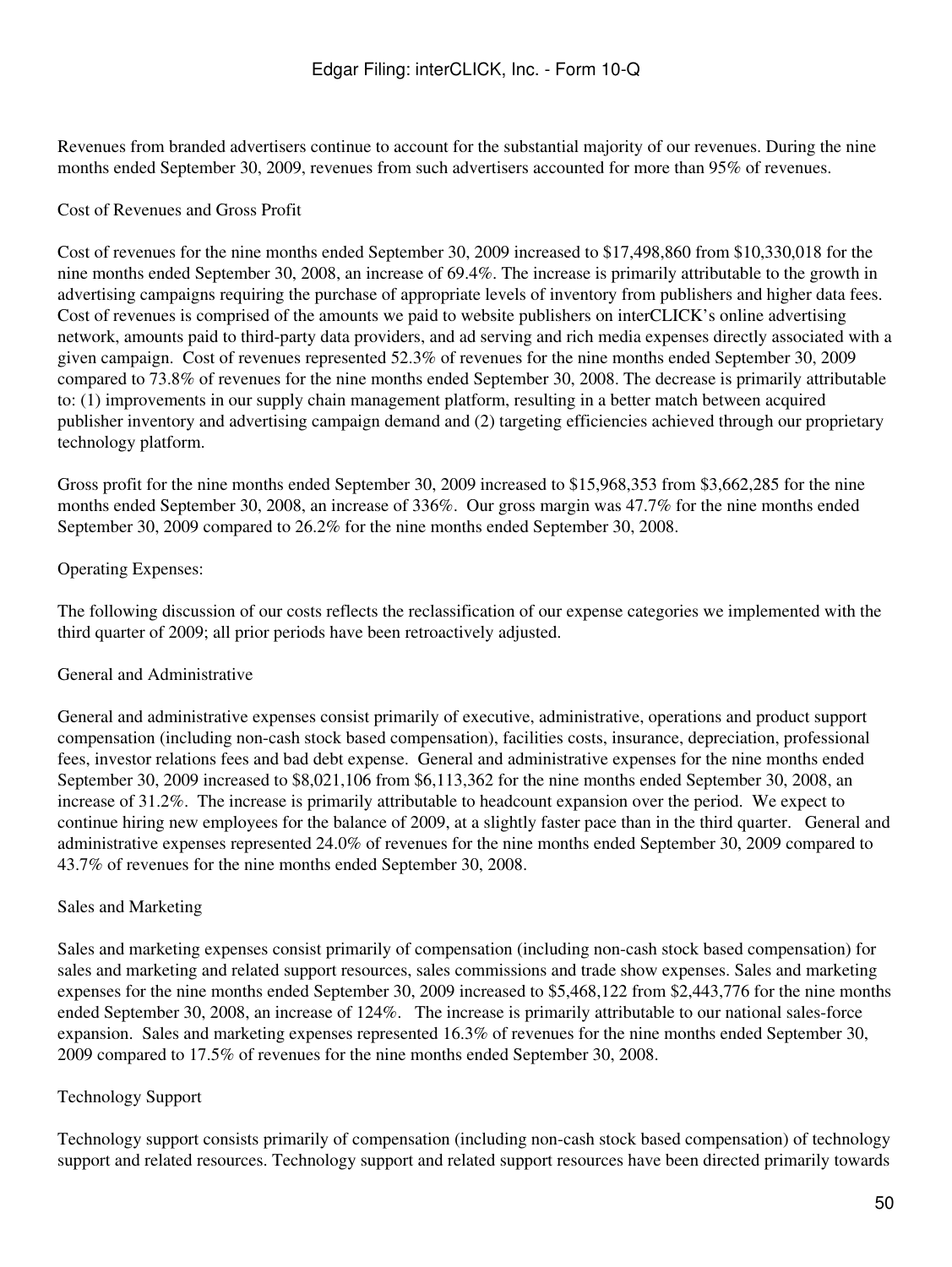continued enhancement of our proprietary behavioral targeting platform, including integration of third party data providers, upgrades to our optimization system, and ongoing maintenance and improvement of our technology infrastructure. Technology support expenses for the nine months ended September 30, 2009 increased to \$2,149,103 from \$839,579 for the nine months ended September 30, 2008, an increase of 156%. The increase is primarily attributable to expenditures necessary to support interCLICK's increased business and our development of enhanced technology solutions. Technology support expenses represented 6.4% of revenues for the nine months ended September 30, 2009 compared to 6.0% of revenues for the nine months ended September 30, 2008.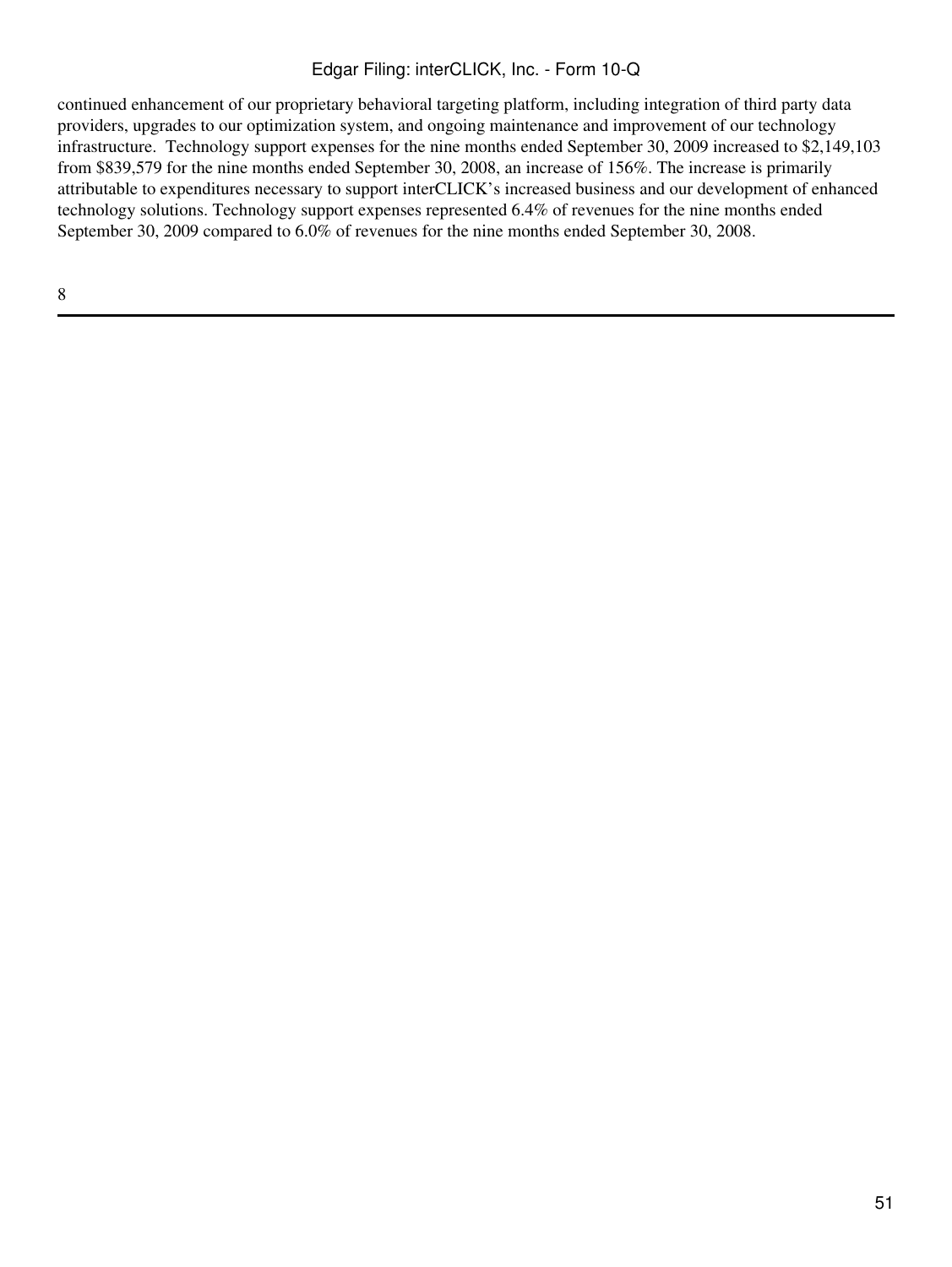#### Amortization of Intangible Assets

Amortization of intangible assets includes amortization of customer relationships, developed technology and a domain name acquired through the Desktop acquisition. Amortization of intangible assets for the nine months ended September 30, 2009 decreased to \$149,280 from \$313,938 for the nine months ended September 30, 2008, a decrease of 52.4%. The decrease is primarily attributable to the accelerated amortization applicable to acquired customer relationships in prior periods. Amortization of intangible assets represented 0.4% of revenues for the nine months ended September 30, 2009 compared to 2.2% of revenues for the nine months ended September 30, 2008.

#### Net Loss From Discontinued Operations

Net loss from discontinued operations for the nine months ended September 30, 2009 was \$0 as compared to \$1,998,232 for the nine months ended September 30, 2008. There was a loss on sale of discontinued operations of \$1,220 for the nine months ended September 30, 2009 as compared to \$1,123,535 for the nine months ended September 30, 2008. The loss from discontinued operations for the nine months ended September 30, 2008 also contains \$1,122,529 of stock-based expense.

#### Net Income (Loss)

Net loss for the nine months ended September 30, 2009 decreased to \$849,728 from a net loss of \$11,373,310 for the nine months ended September 30, 2008. The decrease was attributable to strong revenue and gross profit growth, partially offset by higher operating expenses which grew at a slower pace than revenue. Furthermore, the 2008 comparable period loss included loss from discontinued operations, net of income taxes, of \$3,111,767, and equity in investee's loss, net of income taxes, of \$653,231.

#### Liquidity and Capital Resources

Net cash used in operating activities during the nine months ended September 30, 2009 totaled \$1,697,040 and resulted primarily from an increase in accounts receivable of \$7,268,876 and a net loss of \$849,728, partially offset by an increase in accounts payable of \$2,219,724, stock-based compensation of \$1,953,884, an increase in accrued expenses of \$1,377,328 and \$506,786 of warrant derivative liability expense.

Net cash used in investing activities during the nine months ended September 30, 2009 totaled \$65,422 and resulted from \$86,851 of purchases of property and equipment, offset by proceeds from the sale of Options Media Group Holdings, Inc. ("OPMG") stock of \$21,429.

Net cash provided by financing activities during the nine months ended September 30, 2009 was \$3,757,685 and resulted primarily from net proceeds of \$2,257,000 from a private placement, \$1,893,593 received under our credit facility (net of repayments), partially offset by the repayment of \$400,000 of notes payable.

On November 13, 2008, interCLICK entered into a revolving credit facility with Crestmark Commercial Capital Lending, LLC to finance certain eligible accounts receivables of interCLICK in an amount up to \$3.5 million (subsequently increased to \$4.5 million on February 3, 2009, increased to \$5.5 million on April 30, 2009 and increased to \$7.0 million on September 2, 2009). The line of credit expires on May 12, 2010 and is secured by substantially all of the assets of interCLICK, except property and equipment financed elsewhere.

At September 30, 2009, interCLICK had \$1,929,094 in cash and cash equivalents and working capital of \$2,699,017. As of November 6, 2009, interCLICK had approximately \$1,161,817 of cash and cash equivalents. As its business has expanded, interCLICK has had positive earnings before interest, taxes, depreciation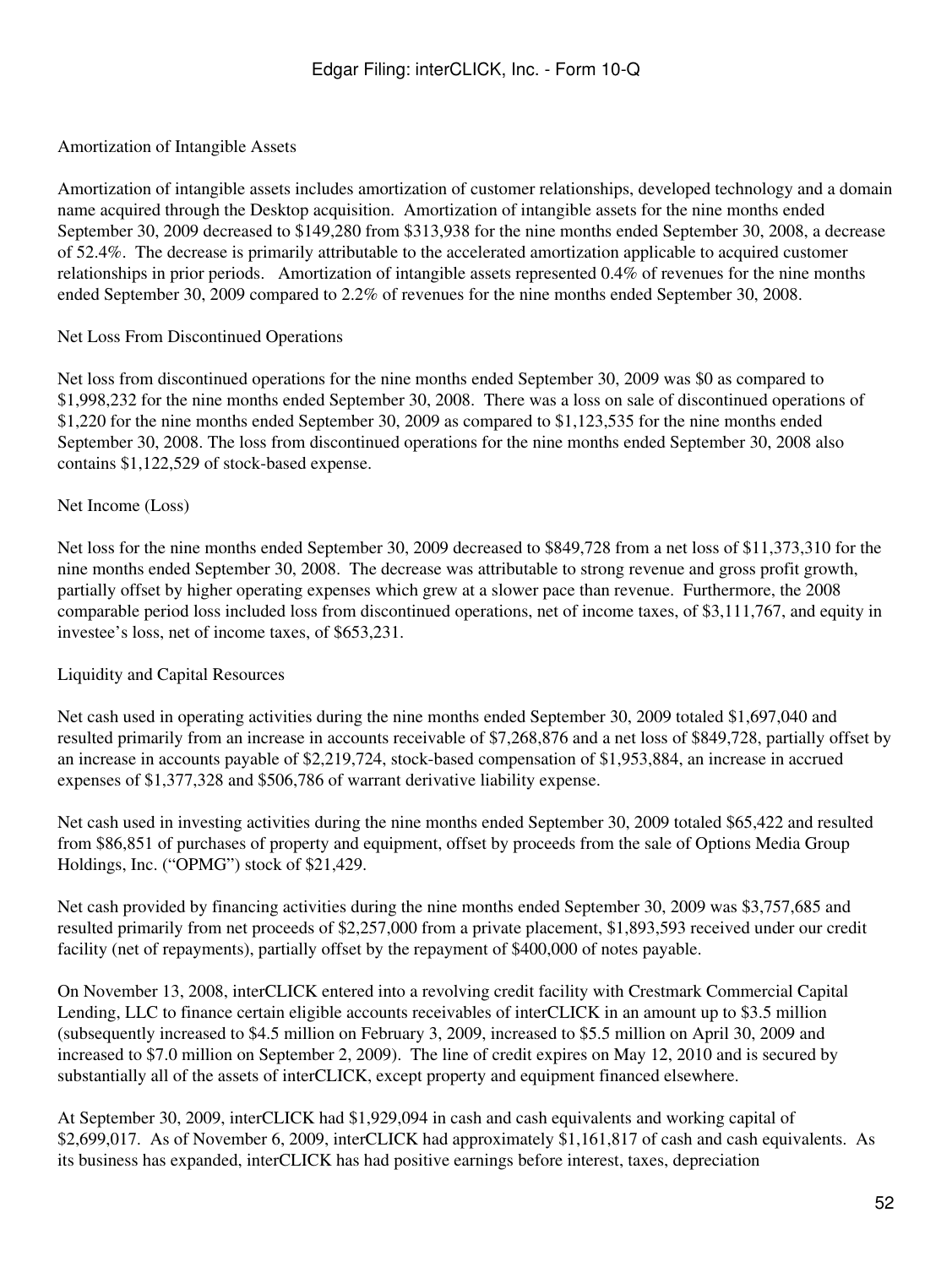and amortization, including stock-based compensation for the last four quarters. interCLICK continues to expand and had very strong year-over-year revenue growth in each quarter of 2009. Management anticipates that revenues will continue to increase through at least 2010. In addition to our cash and cash equivalents, the unused amount under the Crestmark line of credit available was \$2,740,781 at November 6, 2009. For all of these reasons, interCLICK expects that it has sufficient cash and borrowing capacity to meet its working capital needs for at least the next 12 months.

In the next 12 months, we expect to acquire up to \$2,000,000 in capital assets to further enhance the features and scale of our technology assets, which is necessary both to support the realization of growth objectives as well as to advance interCLICK's present competitive position. We expect these capital assets will be acquired through conventional capital leases.

### Related Party Transactions

No related party transactions had a material impact on our operating results. See Note 13 to our unaudited condensed consolidated financial statements.

New Accounting Pronouncements

See Note 3 to our unaudited condensed consolidated financial statements included in this report for discussion of recent accounting pronouncements.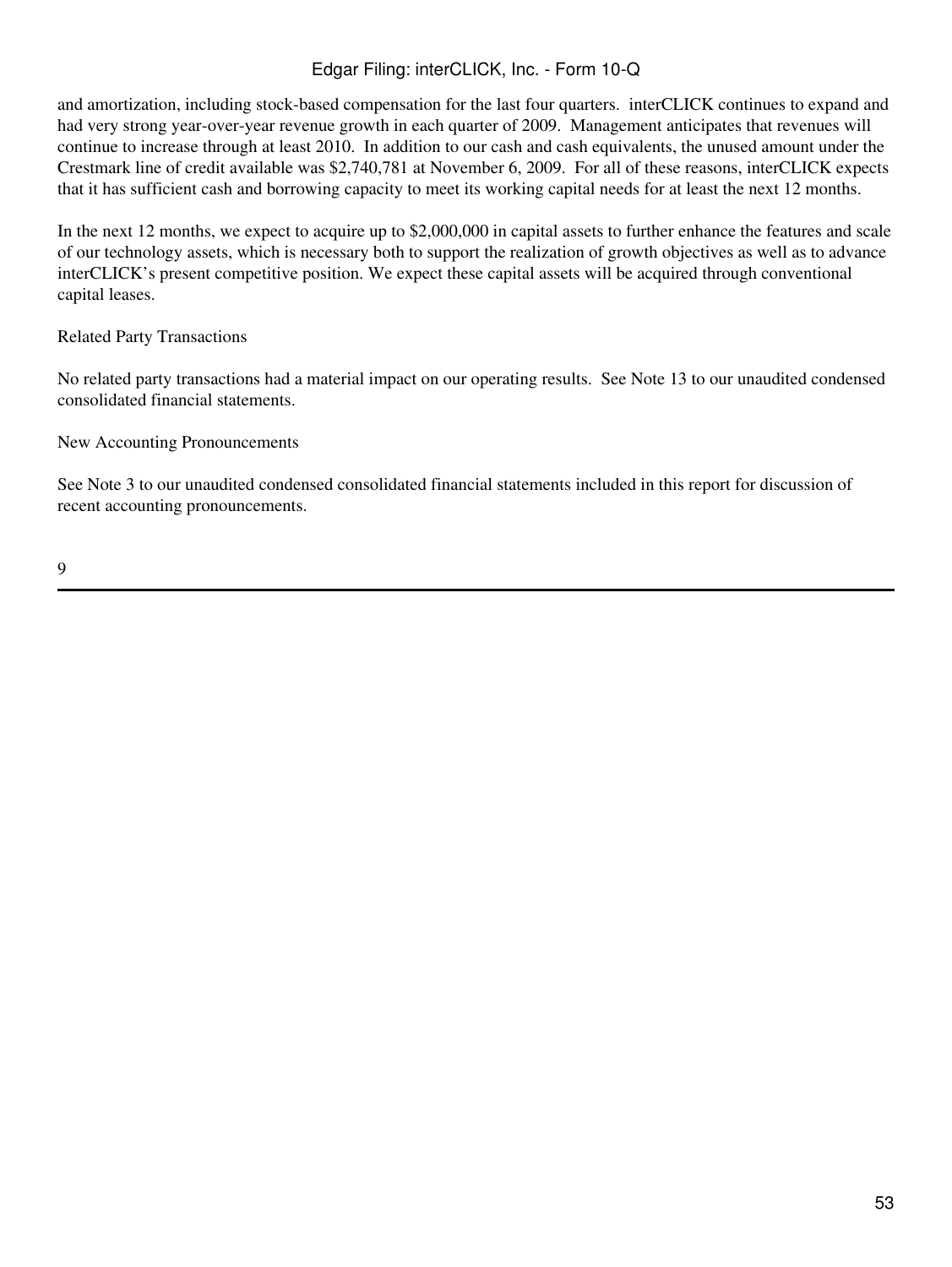### Critical Accounting Estimates

In response to the SEC's financial reporting release, FR-60, Cautionary Advice Regarding Disclosure About Critical Accounting Policies, the Company has selected its more subjective accounting estimation processes for purposes of explaining the methodology used in calculating the estimate, in addition to the inherent uncertainties pertaining to the estimate and the possible effects on the interCLICK's financial condition. The accounting estimates are discussed below. These estimates involve certain assumptions that if incorrect could create a material adverse impact on the interCLICK's results of operations and financial condition. See Note 3 to the unaudited condensed consolidated financial statements.

With the present economic recession, management is particularly attentive to the potential for lengthening account receivable collection cycles and the attendant possibility of an increase in bad debts. However, as collection performance improved over the course of the first quarter of 2009 in part due to a major retailer client receiving an \$80,000,000 capital investment, management opted to reduce bad debt reserves to \$185,032, or 1.8% of gross accounts receivable at June 30, 2009, from \$216,532 or 2.5% of gross accounts receivable, at March 31, 2009. At September 30, 2009, bad debt reserves were \$258,100 or 1.8% of gross accounts receivable.

Management is sensitive to the carrying value of the 7,285,715 OPMG shares held on the balance sheet at \$728,572 at September 30, 2009 that are valued based on the shares we sold privately in May 2009, and further supported by a private transaction in November 2009, rather than the quoted market price as of those dates. Management concluded that OPMG shares do not trade in a reliably active market and therefore management relied on the private transaction values. See Notes 5 and 9 to the unaudited condensed consolidated financial statements.

10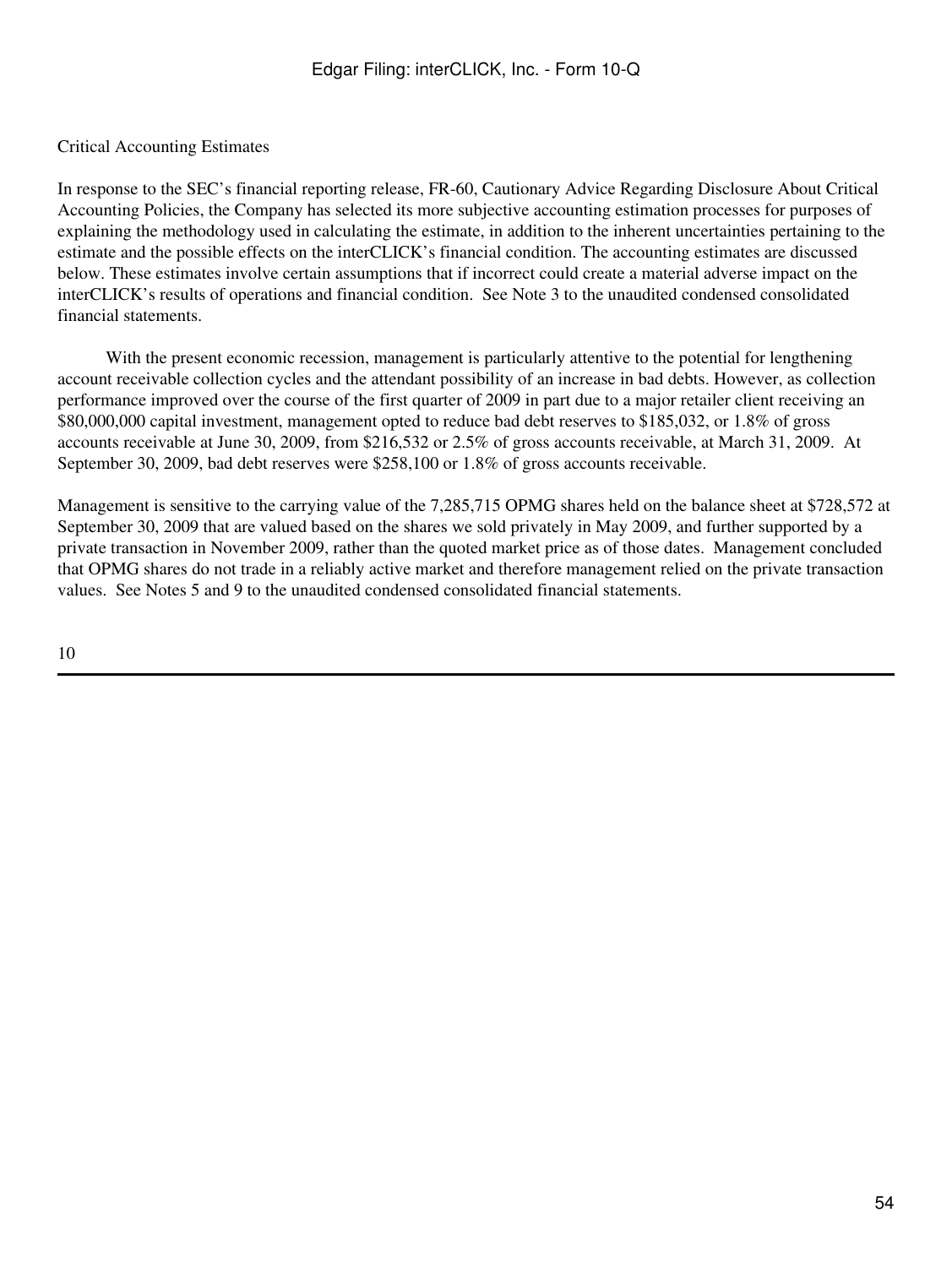#### Forward-Looking Statements

This report contains forward-looking statements within the meaning of the Private Securities Litigation Reform Act of 1995 including those relating to our beliefs that we can achieve a better return on investment for our clients while still being able to target the premium websites, our expectation that we will continue to increase our advertising customer base and revenues on a year-over-year basis, our expectations regarding hiring new employees for the balance of 2009, our management's anticipation that revenues will continue to increase through at least 2010, our expectation regarding having sufficient cash and borrowing capacity to meet our working capital needs for at least the next 12 months, and our expectations regarding our capital expenditures. Additionally, words such as "expects," "anticipates," "intends," "believes," "will" and similar words are used to identify forward-looking statements.

Some or all of the results anticipated by these forward-looking statements may not occur. Important factors, uncertainties and risks that may cause actual results to differ materially from these forward-looking statements include, but are not limited to, the Risk Factors in Part II, Item 1A, of this report on Form 10-Q, the impact of intense competition, the continuation or worsening of current economic conditions and the condition of the domestic and global credit and capital markets. Additionally, these forward-looking statements are presented as of the date this Form 10-Q is filed with the Securities and Exchange Commission. We do not intend to update any of these forward-looking statements.

| Item 3. | Quantitative and Qualitative Disclosures About Market Risk. |  |  |  |
|---------|-------------------------------------------------------------|--|--|--|
|         |                                                             |  |  |  |

Not applicable to smaller reporting companies

Controls and Procedures.

Not applicable to smaller reporting companies

Item 4T. Controls and Procedures.

Disclosure Controls

We carried out an evaluation required by Rule 13a-15 or Rule 15d-15 of the Securities Exchange Act of 1934 (the "Exchange Act") under the supervision and with the participation of our management, including our Principal Executive Officer and Principal Financial Officer, of the effectiveness of the design and operation of our disclosure controls and procedures.

Disclosure controls and procedures are designed with the objective of ensuring that (i) information required to be disclosed in an issuer's reports filed under the Exchange Act is recorded, processed, summarized and reported within the time periods specified in the SEC rules and forms and (ii) information is accumulated and communicated to management, including our Principal Executive Officer and Principal Financial Officer, as appropriate to allow timely decisions regarding required disclosures.

The evaluation of our disclosure controls and procedures included a review of our objectives and processes and effect on the information generated for use in this report. This type of evaluation is done quarterly so that the conclusions concerning the effectiveness of these controls can be reported in our periodic reports filed with the SEC. We intend to maintain these controls as processes that may be appropriately modified as circumstances warrant.

Based on their evaluation, our Principal Executive Officer and Principal Financial Officer have concluded that our disclosure controls and procedures are effective in timely alerting them to material information which is required to be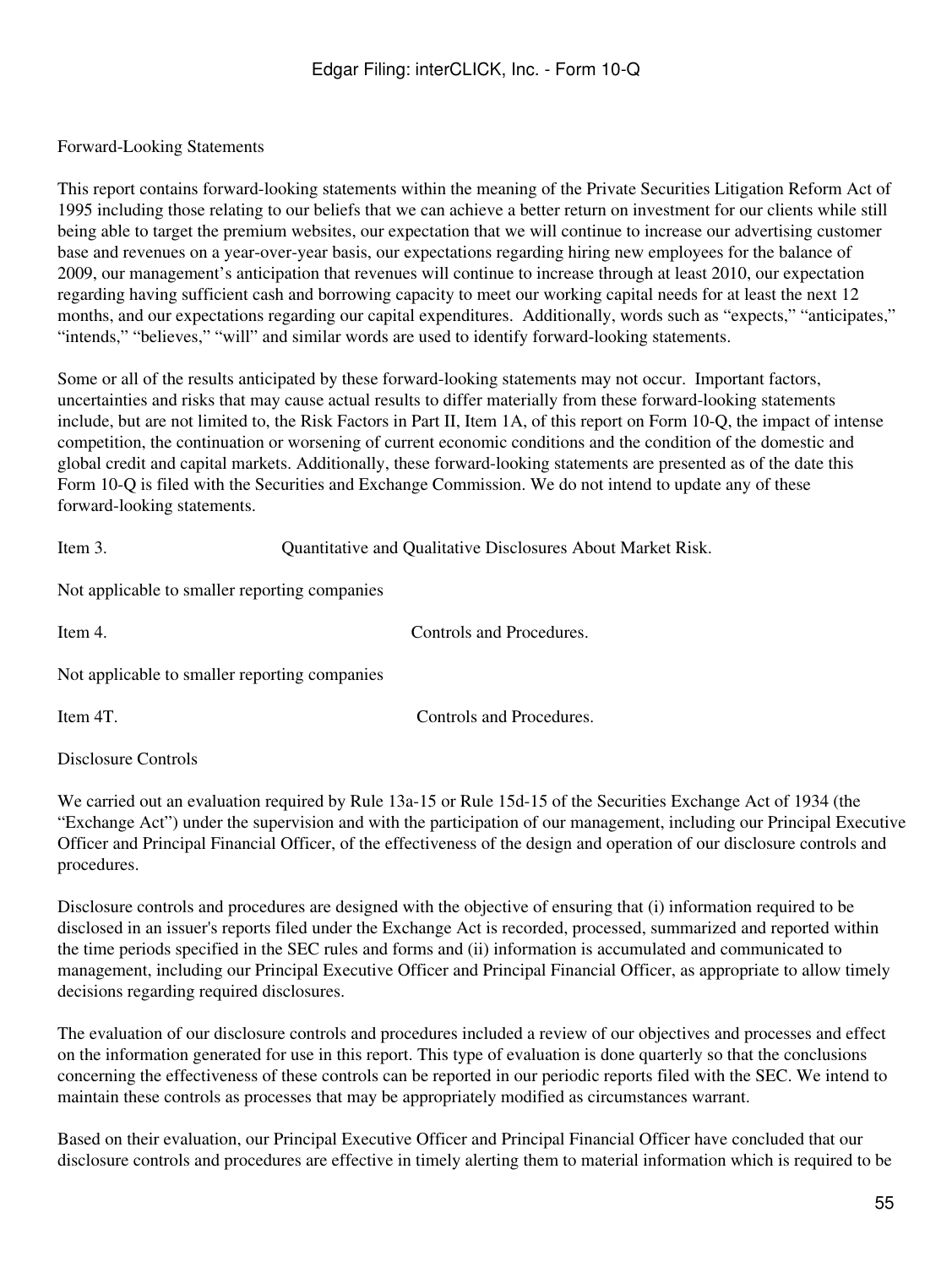included in our periodic reports filed with the SEC as of the filing of this report.

Changes in Internal Controls Over Financial Reporting

There were no changes in our internal control over financial reporting that occurred during the period covered by this report that have materially affected, or are reasonably likely to materially affect, our internal control over financial reporting.

11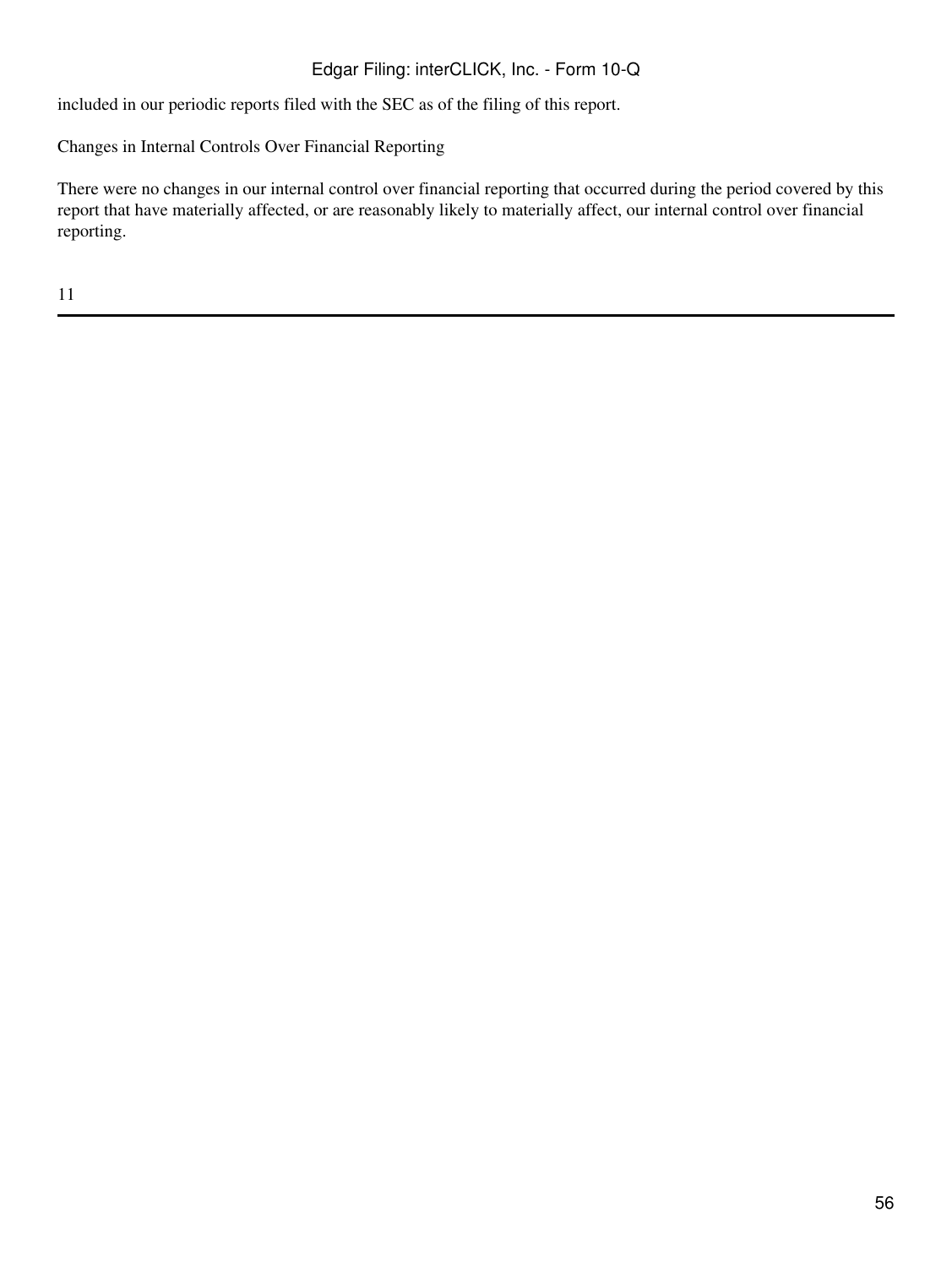### PART II – OTHER INFORMATION

Item 1. Legal Proceedings.

None

Item 1A. Risk Factors.

Investing in our common stock involves a high degree of risk. You should carefully consider and evaluate all of the information included in this Form 10-Q, including the risk factors below before deciding whether to invest in interCLICK. Additional risks and uncertainties not presently known to us, or that we currently deem immaterial, may also impair our business operations or our financial condition. If any of the events discussed in the risk factors below occur, our business, consolidated financial condition, results of operations or prospects could be materially and adversely affected. In such case, the value and marketability of the common stock could decline, and you might lose all or part of your investment.

Risks Relating to the Company

Because we have a limited operating history to evaluate our company, the likelihood of our success must be considered in light of the problems, expenses, difficulties, complications and delay frequently encountered by an early-stage company.

Since we have a limited operating history it will make it difficult for investors and securities analysts to evaluate our business and prospects. You must consider our prospects in light of the risks, expenses and difficulties we face as an early stage company with a limited operating history. Investors should evaluate an investment in our company in light of the uncertainties encountered by early-stage companies in an intensely competitive industry. There can be no assurance that our efforts will be successful or that we will be able to maintain profitability.

Because we expect to need additional capital to fund our growing operations, we may not be able to obtain sufficient capital and may be forced to limit the scope of our operations.

We expect that as our business continues to grow we will need additional working capital. In addition to the proceeds we received from our June 2009 private placement, we are currently relying on our accounts receivable factoring line of credit with a commercial lender which expires in May 2010. This lender recently expanded our line to \$7,000,000. This lender is privately-held and we have no access to any information about its financial condition. Because of the severe impact that the recession has had on the financial service sector, we may be adversely affected in our ability to draw on our line of credit, replace this line of credit or increase the amount we can borrow. The slowdown in the global economy, the freezing of the credit markets and decline in the stock market may adversely affect our ability to raise capital. If adequate additional debt and/or equity financing is not available on reasonable terms or at all, we may not be able to continue to expand our business, and we will have to modify our business plans accordingly. These factors would have a material and adverse effect on our future operating results and our financial condition.

Even if we secure additional working capital, we may not be able to negotiate terms and conditions for receiving the additional capital that are acceptable to us. Any future equity capital investments will dilute existing shareholders. In addition, new equity or convertible debt securities issued by us to obtain financing could have rights, preferences and privileges senior to our common stock. We cannot give you any assurance that any additional financing will be available to us, or if available, will be on terms favorable to us.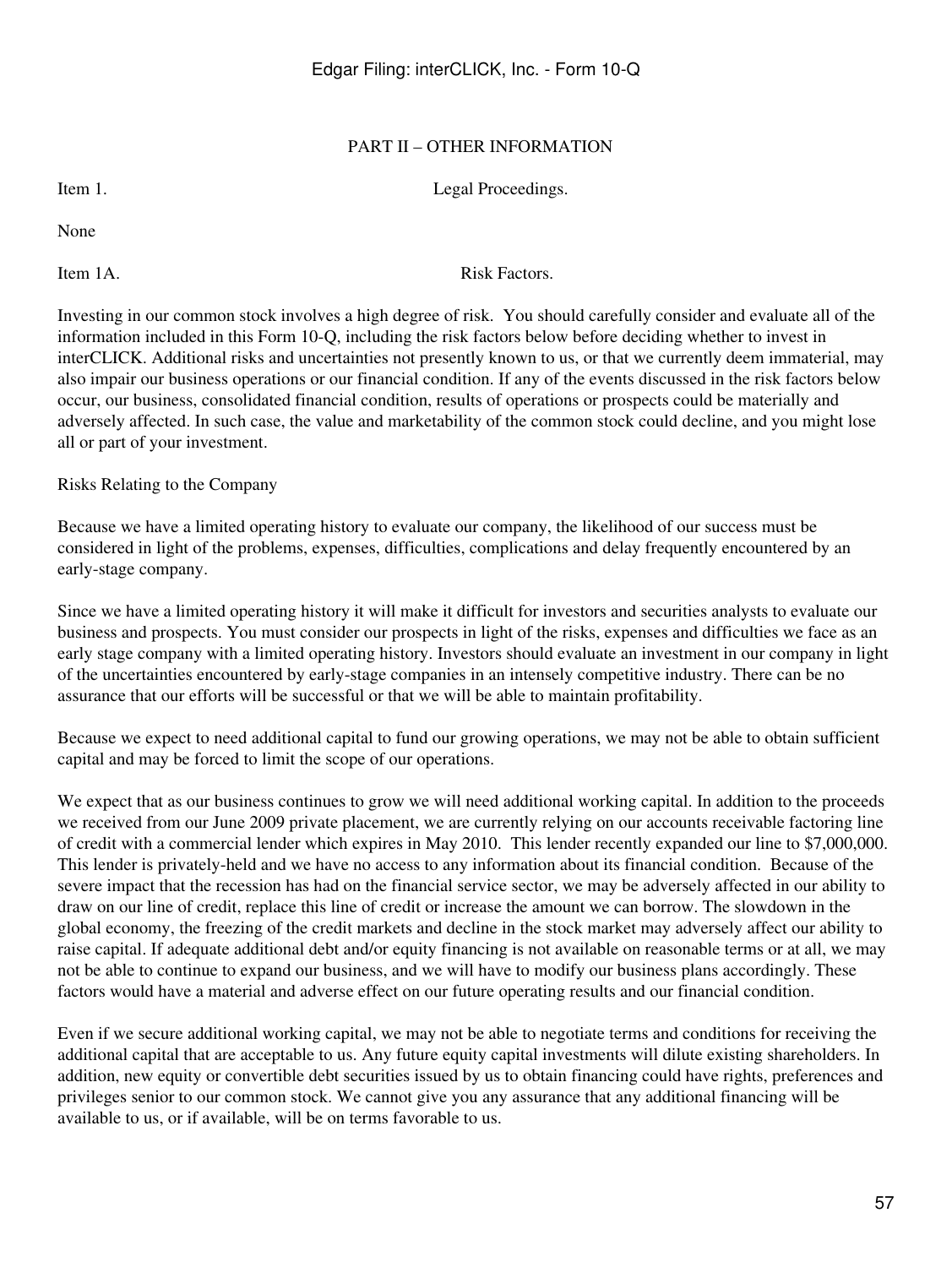Because of the severity of the global economic recession, our customers may delay in paying us or not pay us at all. This would have a material and adverse effect on our future operating results and financial condition.

One of the effects of the severe global economic recession is that businesses are tending to maintain their cash resources and delay in paying their creditors whenever possible. As a trade creditor, we lack leverage unlike secured lenders and providers of essential services. Should the economy further deteriorate, we may find that either advertisers, their representative agencies or both may delay in paying us. Additionally, we may find that advertisers will reduce Internet advertising which would reduce our future revenues. These events will result in a number of adverse effects upon us including increasing our borrowing costs, reducing our gross profit margins, reducing our ability to borrow under our line of credit, and reducing our ability to grow our business. These events would have a material and adverse effect upon us.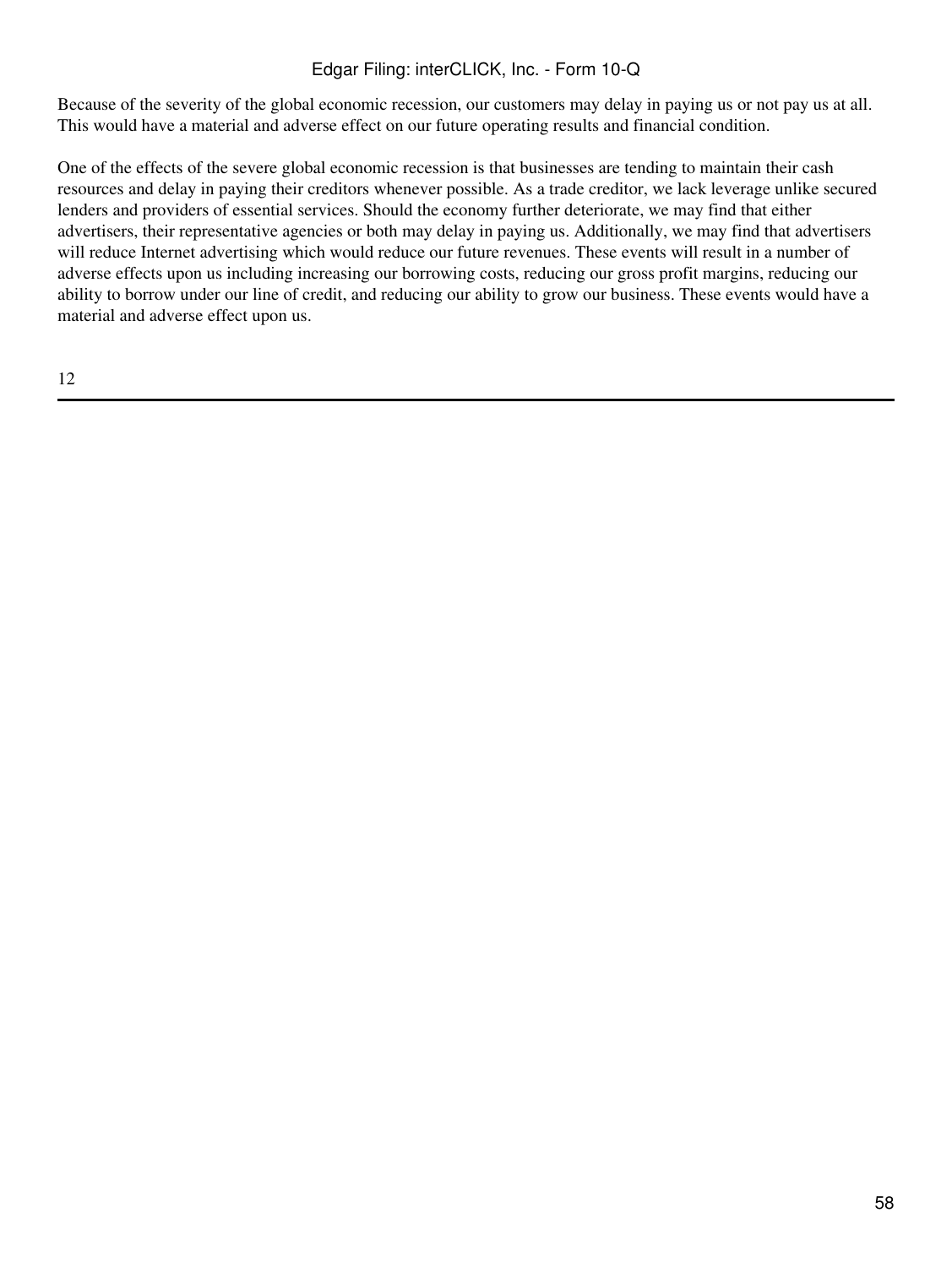If advertising on the Internet loses its appeal, our revenue could decline.

 Our business model may not continue to be effective in the future for a number of reasons, including the following: click and conversion rates have always been low and may decline as the number of advertisements and ad formats on the Web increases; Web users can install "filter" software programs which allow them to prevent advertisements from appearing on their computer screens or in their email boxes; Internet advertisements are, by their nature, limited in content relative to other media; companies may be reluctant or slow to adopt online advertising that replaces, limits or competes with their existing direct marketing efforts; companies may prefer other forms of Internet advertising we do not offer, including certain forms of search engine placements; companies may reject or discontinue the use of certain forms of online promotions that may conflict with their brand objectives; companies may not utilize online advertising due to concerns of "click-fraud", particularly related to search engine placements; regulatory actions may negatively impact certain business practices that we currently rely on to generate a portion of our revenue and profitability; and, perceived lead quality. If the number of companies who purchase online advertising from us does not continue to grow, we may experience difficulty in attracting publishers, and our revenue could decline.

If we make acquisitions, it could divert management's attention, cause ownership dilution to our shareholders and be difficult to integrate.

Following our acquisition of Desktop in August 2007, we have grown rapidly and we expect to continue to evaluate and consider future acquisitions. Acquisitions generally involve significant risks, including difficulties in the assimilation of operations, services, technologies, and corporate culture of the acquired companies, diversion of management's attention from other business concerns, overvaluation of the acquired companies, and the acceptance of the acquired companies' products and services by our customers. Acquisitions may not be successful, which can have a number of adverse effects upon us including adverse financial effects and may seriously disrupt our management's time. The integration of our acquired operations, products and personnel may place a significant burden on management and our internal resources. The diversion of management attention and any difficulties encountered in the integration process could harm our business.

 If we fail to manage our existing publishing inventory and third party data partnerships effectively, our profit margins could decline and should we fail to acquire additional publishing inventory our growth could be impeded.

Our success depends in part on our ability to manage our existing publishing inventory and third party data partnerships effectively. Our publishers are not bound by long-term contracts that ensure us a consistent supply of advertising space, which we refer to as inventory. In addition, publishers can change the amount of inventory they make available to us at any time. If a publisher decides not to make publishing inventory from its websites available to us, we may not be able to replace this inventory with that from other publishers with comparable traffic patterns and user demographics quickly enough to fulfill our advertisers' requests, thus resulting in potentially lost revenues. Additionally, if a third-party data provider stopped offering their data to us, we may not be able to replace this data with another data provider of equal or better effectiveness. Our ability to maintain our existing data partnerships, as well as attract new data partners, will depend on various factors, some of which are beyond our control.

We expect that our advertiser customers' requirements will become more sophisticated as the Internet continues to mature as an advertising medium. If we fail to manage our existing publisher inventory effectively to meet our advertiser customers' changing requirements, our revenues could decline. Our growth depends on our ability to expand our publisher inventory. To attract new customers, we must maintain a consistent supply of attractive publisher inventory. We intend to expand our inventory by selectively adding to our network new publishers that offer attractive demographics, innovative and quality content and growing web user traffic. Our ability both to retain current as well as to attract new publishers to our network will depend on various factors, some of which are beyond our control.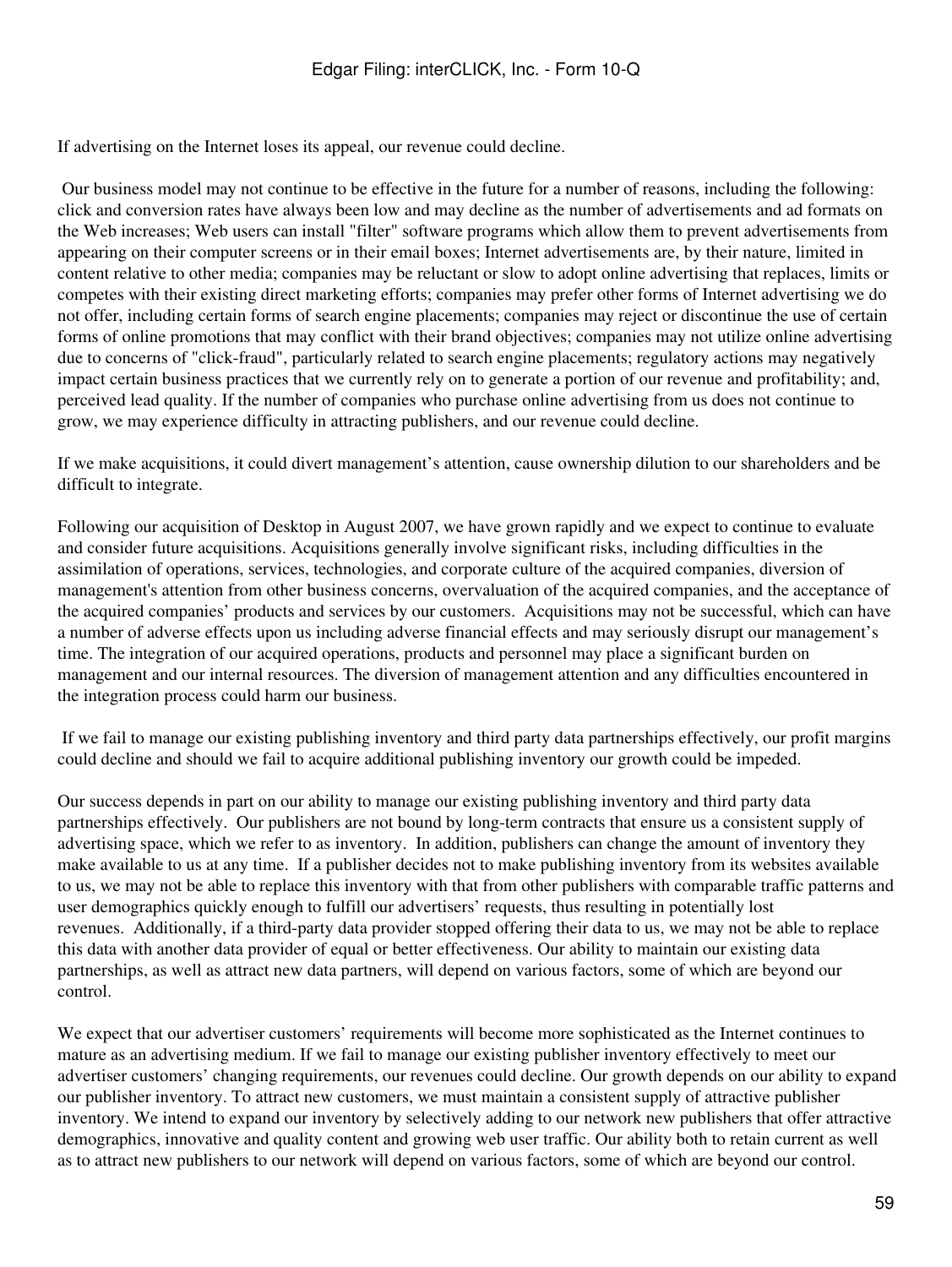These factors include, but are not limited to: our ability to introduce new and innovative services, our efficiency in managing our existing publisher inventory and our pricing policies. We cannot assure you that the size of our publisher inventory will increase or remain constant in the future.

If the technology that we currently use to target the delivery of online advertisements and to prevent fraud on our network is restricted or becomes subject to regulation, our expenses could increase and we could lose customers or advertising inventory.

Recently, the Federal Trade Commission or FTC issued guidelines recommending that companies like interCLICK that engage in behavioral targeting engage in self-regulation in order to protect the privacy of consumers who use the Internet. If notwithstanding this report, the FTC were in the future to issue regulations, it may adversely affect what we perceive to be a competitive advantage. This could increase our costs and reduce our future revenues.

If we cannot manage our growth effectively, we may not maintain profitability.

Businesses which grow rapidly often have difficulty managing their growth. If our business continues to grow as rapidly as we have since August 2007 and as we anticipate, we will need to expand our management by recruiting and employing experienced executives and key employees capable of providing the necessary support.

We cannot assure you that our management will be able to manage our growth effectively or successfully. Our failure to meet these challenges could cause us to continue to lose money, which will reduce our stock price.

It may be difficult to predict our financial performance because our quarterly operating results may fluctuate.

Our revenues, operating results and valuations of certain assets and liabilities may vary significantly from quarter to quarter due to a variety of factors, many of which are beyond our control. You should not rely on period-to-period comparisons of our results of operations as an indication of our future performance. Our results of operations may fall below the expectations of market analysts and our own forecasts. If this happens, the market price of our common stock may fall significantly. The factors that may affect our quarterly operating results include the following: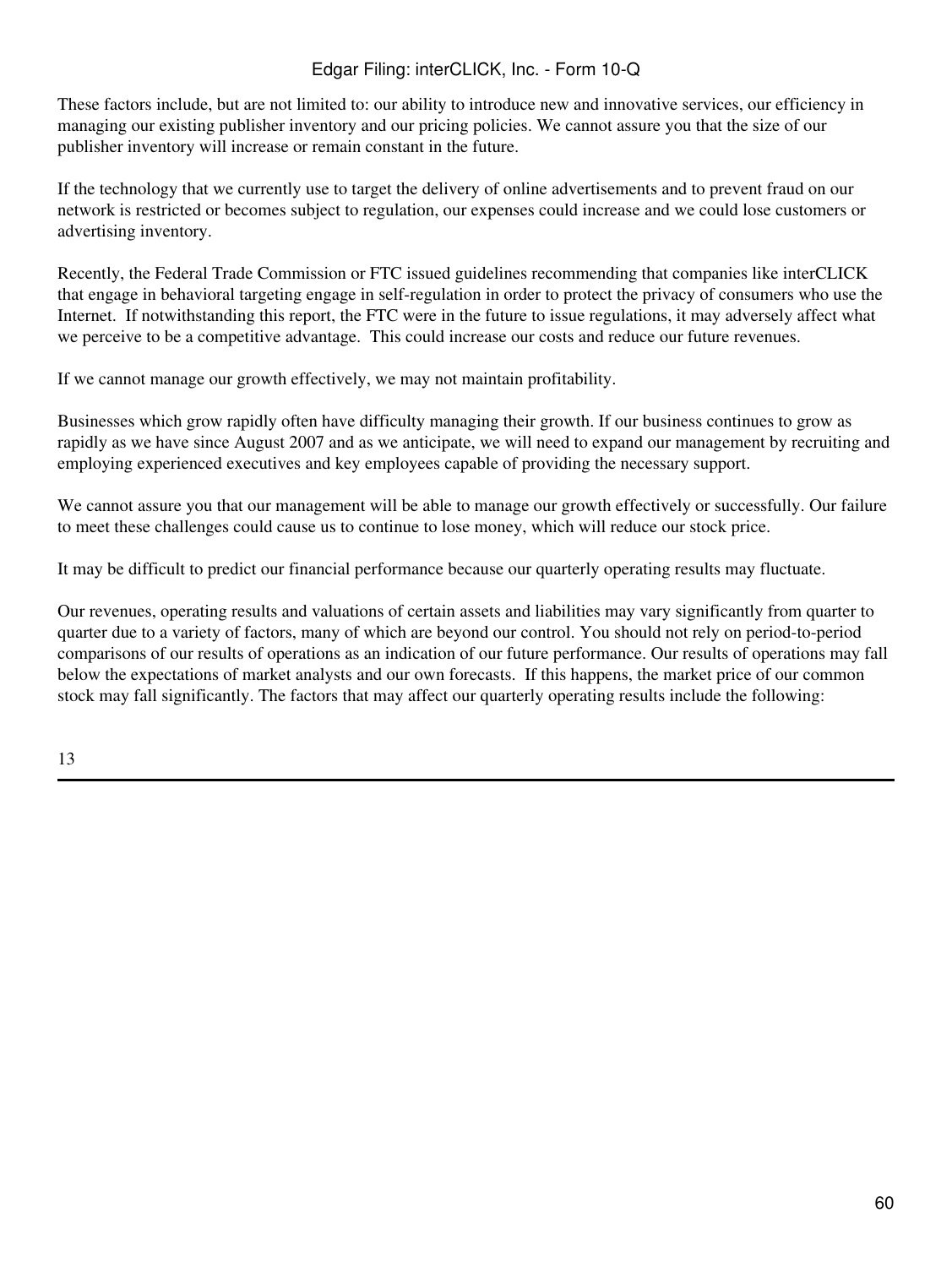- fluctuations in demand for our advertising solutions or changes in customer contracts;
	- fluctuations in the amount of available advertising space on our network;
- the timing and amount of sales and marketing expenses incurred to attract new advertisers;

•the impact of our recent substantial increase in headcount to meet expected increases in revenue for the balance of 2009 and 2010;

•fluctuations in our average ad rates (i.e., the amount of advertising sold at higher rates rather than lower rates);

•fluctuations in the cost of online advertising and in the cost and/or amount of data available for behavioral targeting campaigns;

seasonal patterns in Internet advertisers' spending;

•worsening economic conditions which cause advertisers to reduce Internet spending and consumers to reduce their purchases;

•changes in the regulatory environment, including regulation of advertising or the Internet, that may negatively impact our marketing practices;

•the timing and amount of expenses associated with litigation, regulatory investigations or restructuring activities, including settlement costs and regulatory penalties assessed related to government enforcement actions;

•Any changes we make in our Critical Accounting Estimates described in Management's Discussion and Analysis of Financial Condition and Results of Operations in this report;

•the adoption of new accounting pronouncements, or new interpretations of existing accounting pronouncements, that impact the manner in which we account for, measure or disclose our results of operations, financial position or other financial measures; and

• costs related to acquisitions of technologies or businesses.

Expenditures by advertisers also tend to be cyclical, reflecting overall economic conditions as well as budgeting and buying patterns. Any decline in the economic prospects of advertisers or the economy generally may alter advertisers' current or prospective spending priorities, or may increase the time it takes us to close sales with advertisers, and could materially and adversely affect our business, results of operations and financial condition.

If we fail to retain our key personnel, we may not be able to achieve our anticipated level of growth and our business could suffer.

Our future depends, in part, on our ability to attract and retain key personnel and the continued contributions of our executive officers, each of whom may be difficult to replace. In particular, Michael Mathews, Chief Executive Officer, Michael Katz, President, Andrew Katz, Chief Technology Officer, Roger Clark, Chief Financial Officer, Jason Lynn, Vice President of Product Development, and Dave Myers, Vice President of Operations are important to the management of our business and operations and the development of our strategic direction. The loss of the services of Messrs. Mathews, Michael Katz, Andrew Katz, Clark, Lynn and Myers and the process to replace any key personnel would involve significant time and expense and may significantly delay or prevent the achievement of our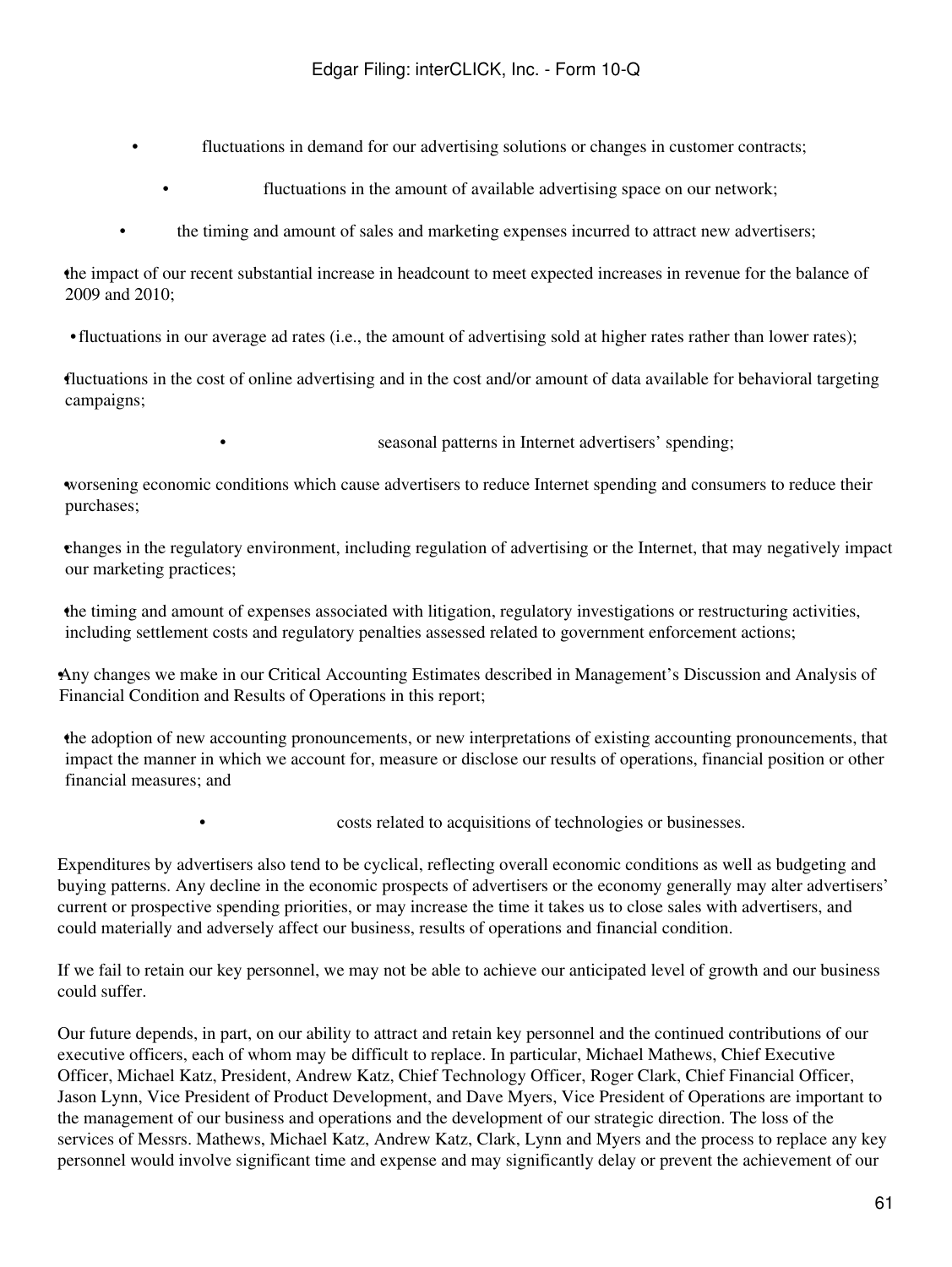business objectives.

Our two largest shareholders can exert significant control over our business and affairs and may have actual or potential interests that may depart from those of our other shareholders.

Our two largest shareholders and Co-Chairmen of the Board own a substantial number of shares of our common stock. The interests of such persons may differ from the interests of other shareholders. As a result, in addition to their positions with us, such persons will have significant influence over and control all corporate actions requiring shareholder approval, irrespective of how our other shareholders may vote, including their ability to:

• elect or defeat the election of our directors;

- amend or prevent amendment of our certificate of incorporation or bylaws;
- effect or prevent a merger, sale of assets or other corporate transaction; and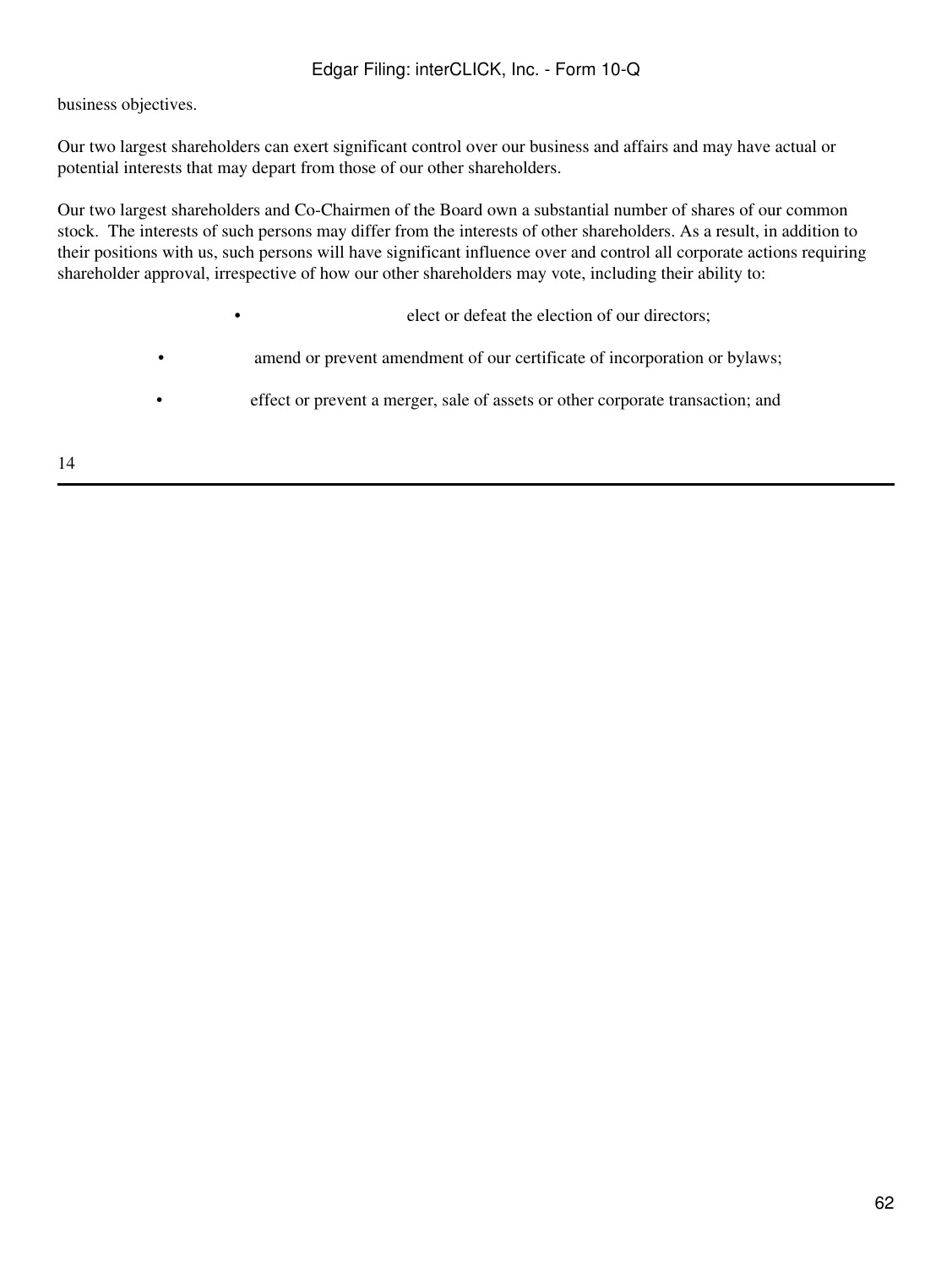• control the outcome of any other matter submitted to the shareholders for vote.

Their power to control the designation of directors gives them the ability to exert influence over day-to-day operations.

In addition, such persons' stock ownership may discourage a potential acquirer from making a tender offer or otherwise attempting to obtain control of us, which in turn could reduce our stock price or prevent our shareholders from realizing a premium over our stock price.

Because government regulation of the Internet may subject us to additional operating restrictions and regulations, our business and operating results may be adversely affected.

Companies engaging in online search, commerce and related businesses face uncertainty related to future government regulation of the Internet. Due to the rapid growth and widespread use of the Internet, federal and state governments are enacting and considering various laws and regulations relating to the Internet. Furthermore, the application of existing laws and regulations to Internet companies remains somewhat unclear. Our business and operating results may be negatively affected by new laws, and such existing or new regulations may expose us to substantial compliance costs and liabilities and may impede the growth in use of the Internet. Additionally, our third party data partners may be adversely affected by any new or existing laws.

The application of these statutes and others to the Internet search industry is not entirely settled. Further, several existing and proposed federal laws could have an impact on our business and our third party data partners' business:

• The Digital Millennium Copyright Act and its related safe harbors, are intended to reduce the liability of online service providers for listing or linking to third-party websites that include materials that infringe copyrights or other rights of others.

• The CAN-SPAM Act of 2003 and certain state laws are intended to regulate interstate commerce by imposing limitations and penalties on the transmission of unsolicited commercial electronic mail via the Internet.

• There have been several bills introduced in the Congress in recent years relating to protecting privacy. As with any change in Presidential administration, especially to one more likely to protect privacy, new legislation in this area may be enacted.

• Adopted and pending consumer protection and privacy legislation, including the Federal Trade Commission Online Behavioral Advertising Principles referred to in a prior risk factor.

With respect to the subject matter of each of these laws, courts may apply these laws in unintended and unexpected ways. As a company that provides services over the Internet, we may be subject to an action brought under any of these or future laws governing online services. We may also be subject to costs and liabilities with respect to privacy issues. Several Internet companies have incurred costs and paid penalties for violating their privacy policies. Further, it is anticipated that new legislation may be adopted by federal and state governments with respect to user privacy. Additionally, foreign governments may pass laws which could negatively impact our business or may prosecute us for our products and services based upon existing laws. The restrictions imposed by and cost of complying with, current and possible future laws and regulations related to our business could harm our business and operating results. Further, any such laws that affect our third party data partners could indirectly harm our business and operating results.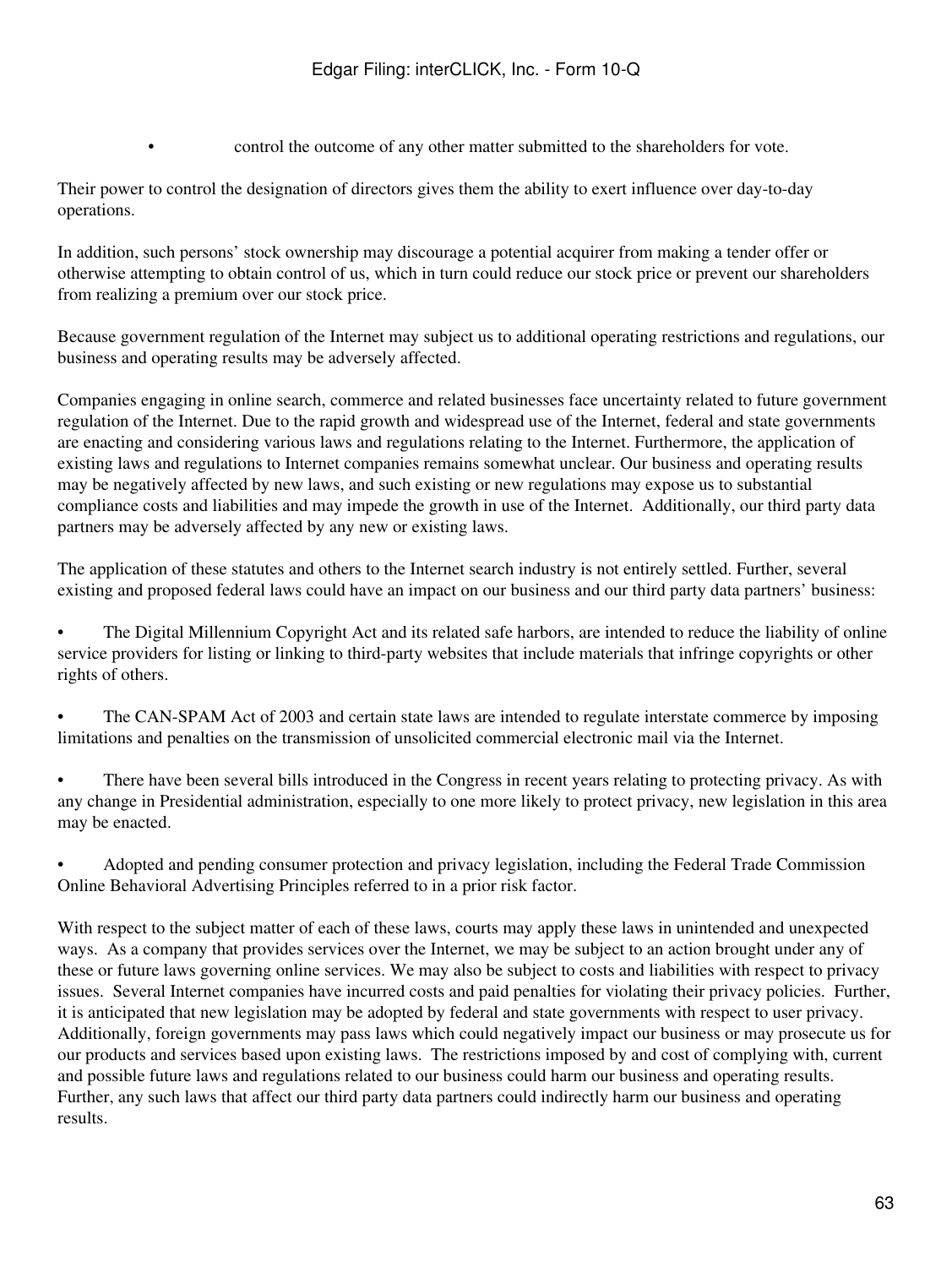If we are subject to legal claims, and/or government enforcement actions and held liable for our or our customers' failure to comply with federal, state and foreign laws, regulations or policies governing consumer privacy, it could materially harm our business and damage our reputation.

Recent growing public concern regarding privacy and the collection, distribution and use of information about Internet users has led to increased federal, state and foreign scrutiny and legislative and regulatory activity concerning data collection and use practices. The United States Congress currently has pending legislation regarding privacy and data security measures (e.g., S. 495, the "Personal Data Privacy and Security Act of 2007"). Any failure by us to comply with applicable federal, state and foreign laws and the requirements of regulatory authorities may result in, among other things, indemnification liability to our customers and the advertising agencies we work with, administrative enforcement actions and fines, class action lawsuits, cease and desist orders, and civil and criminal liability. Recently, class action lawsuits have been filed alleging violations of privacy laws by Internet service providers. The European Union's directive addressing data privacy limits our ability to collect and use information regarding Internet users. These restrictions may limit our ability to target advertising in most European countries. Our failure to comply with these or other federal, state or foreign laws could result in liability and materially harm our business.

In addition to government activity, privacy advocacy groups and the technology and direct marketing industries are considering various new, additional or different self-regulatory standards. This focus, and any legislation, regulations or standards promulgated, may impact us adversely. Governments, trade associations and industry self-regulatory groups may enact more burdensome laws, regulations and guidelines, including consumer privacy laws, affecting our customers and us. Since many of the proposed laws or regulations are just being developed, and a consensus on privacy and data usage has not been reached, we cannot yet determine the impact these proposed laws or regulations may have on our business. However, if the gathering of profiling information were to be curtailed, Internet advertising would be less effective, which would reduce demand for Internet advertising and harm our business.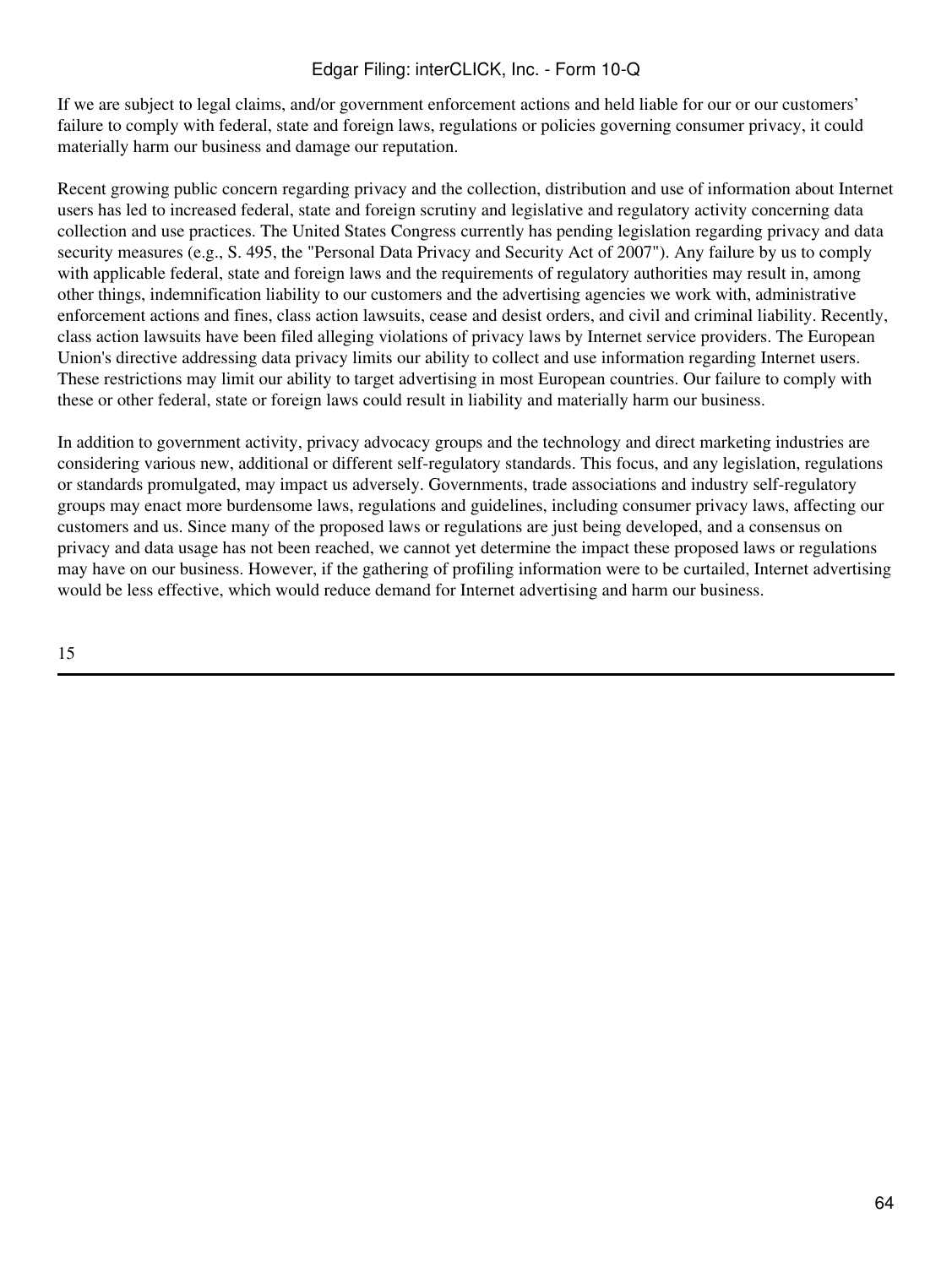Third parties may bring class action lawsuits against us relating to online privacy and data collection. We disclose our information collection and dissemination policies, and we may be subject to claims if we act or are perceived to act inconsistently with these published policies. Any claims or inquiries could be costly and divert management's attention, and the outcome of such claims could harm our reputation and our business.

Our customers are also subject to various federal and state laws concerning the collection and use of information regarding individuals. These laws include the Children's Online Privacy Protection Act, the Federal Drivers Privacy Protection Act of 1994, the privacy provisions of the Gramm-Leach-Bliley Act, the Federal CAN-SPAM Act of 2003, as well as other laws that govern the collection and use of consumer credit information. We cannot assure you that our customers are currently in compliance, or will remain in compliance, with these laws and their own privacy policies. We may be held liable if our customers use our technologies in a manner that is not in compliance with these laws or their own stated privacy policies.

If we are not able to protect our intellectual property from unauthorized use, it could diminish the value of our products and services, weaken our competitive position and reduce our revenue.

Our success depends in large part on our proprietary demographic, behavioral, contextual, geographic and retargeting technologies. In addition, we believe that our trademarks are key to identifying and differentiating our products and services from those of our competitors. We may be required to spend significant resources to monitor and police our intellectual property rights. If we fail to successfully enforce our intellectual property rights, the value of our products and services could be diminished and our competitive position may suffer.

We rely on a combination of copyright, trademark and trade secret laws, confidentiality procedures and licensing arrangements to establish and protect our proprietary rights. Third-party software providers could copy or otherwise obtain and use our technologies without authorization or develop similar technologies independently, which may infringe upon our proprietary rights. We may not be able to detect infringement and may lose competitive position in the market before we do so. In addition, competitors may design around our technologies or develop competing technologies. Intellectual property protection may also be unavailable or limited in some foreign countries.

We generally enter into confidentiality or license agreements with our employees, consultants, vendors, customers, and corporate partners, and generally control access to and distribution of our technologies, documentation and other proprietary information. Despite these efforts, unauthorized parties may attempt to disclose, obtain or use our products and services or technologies. Our precautions may not prevent misappropriation of our products, services or technologies, particularly in foreign countries where laws or law enforcement practices may not protect our proprietary rights as fully as in the United States.

If we become involved in lawsuits relating to our intellectual property rights, it could be expensive and time consuming, and an adverse result could result in significant damages and/or force us to make changes to our business.

We rely on trade secrets to protect our intellectual property rights. If we are sued by a third party which alleges we are violating its intellectual property rights or if we sue a third party for violating our rights, intellectual property litigation is very expensive and can divert our limited resources. We may not prevail in any litigation. An adverse determination of any litigation brought by us could materially and adversely affect our future results of operations by either reducing future revenues or increasing future costs. Additionally, an adverse award of money damages could affect our financial condition.

Furthermore, because of the substantial amount of discovery required in connection with intellectual property litigation, there is a risk that some of our confidential information could be compromised by disclosure during this type of litigation. In addition, during the course of this kind of litigation, there could be public announcements of the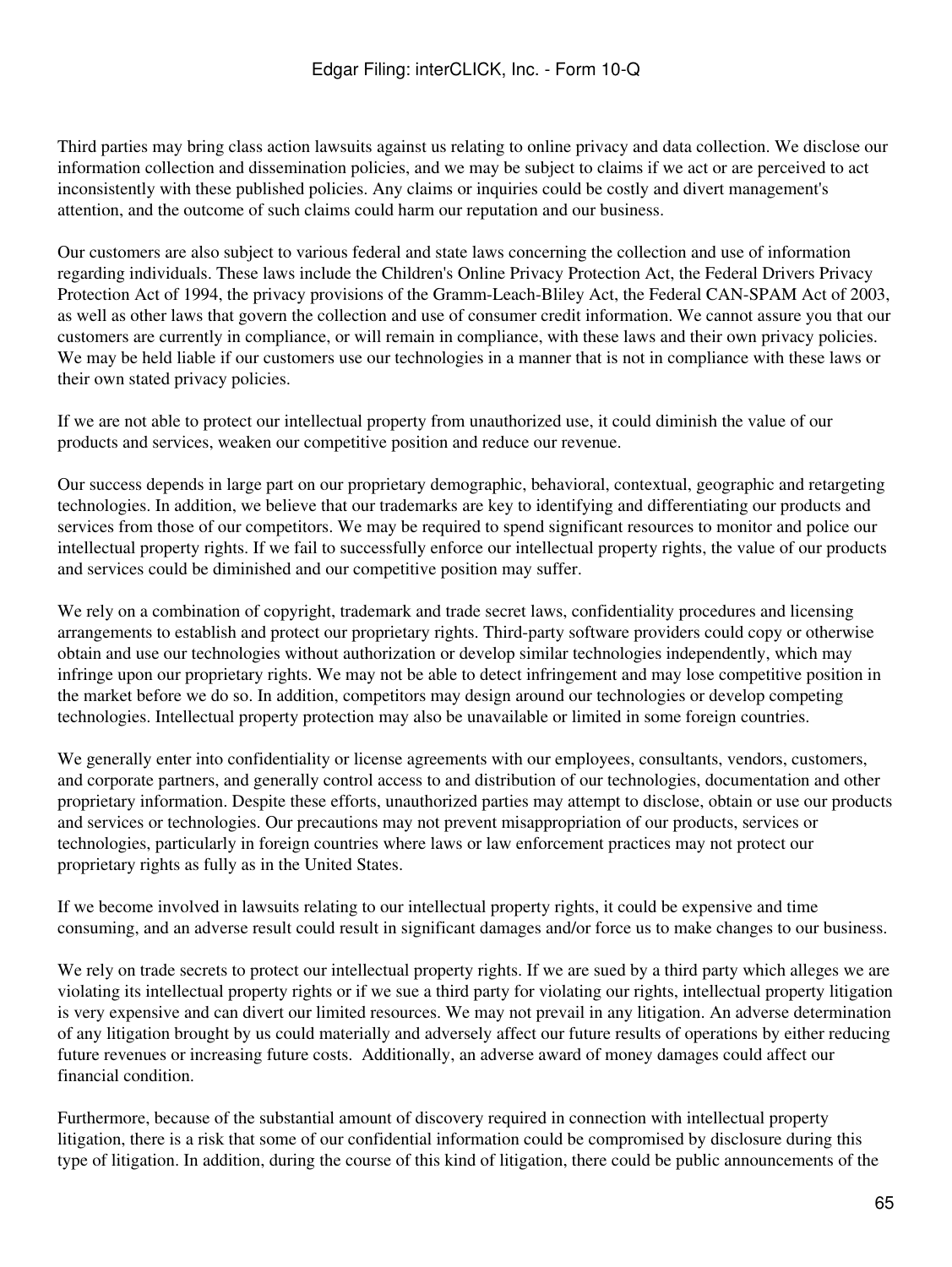results of hearings, motions or other interim proceedings or developments in the litigation. If securities analysts or investors perceive these results to be negative, it could have an adverse effect on the trading price of our common stock.

If we are not able to respond to the rapid technological change characteristic of our industry, our services may not be competitive.

The market for our services is characterized by rapid change in business models and technological infrastructure, and we will need to constantly adapt to changing markets and technologies to provide competitive services. We believe that our future success will depend, in part, upon our ability to develop our services for both our target market and for applications in new markets. We may not, however, be able to successfully do so, and our competitors may develop innovations that render our services obsolete or uncompetitive.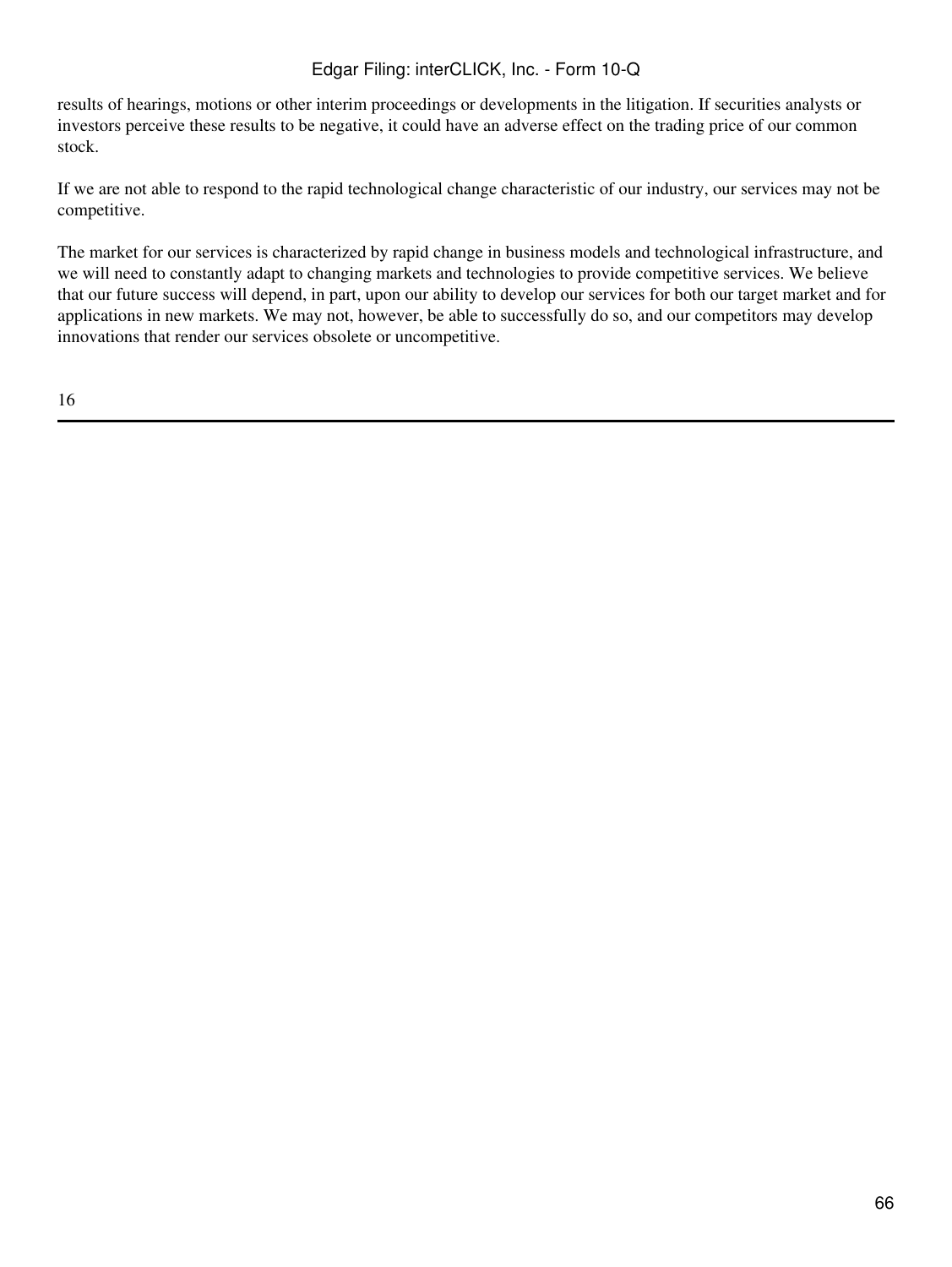If our computer systems fail to operate effectively in the future, we may incur significant costs to remedy these failures and may sustain reduced revenues.

Our success depends on the continuing and uninterrupted performance of our computer systems. Sustained or repeated system failures that interrupt our ability to provide services to customers, including failures affecting our ability to deliver advertisements quickly and accurately and to process visitors' responses to advertisements, would reduce significantly the attractiveness of our solutions to advertisers and publishers. Our business, results of operations and financial condition could also be materially and adversely affected by any systems damage or failure that impacts data integrity or interrupts or delays our operations. Our computer systems are vulnerable to damage from a variety of sources, including telecommunications failures, power outages and malicious or accidental human acts. Any of the above factors could substantially harm our business resulting in increased costs. Moreover, despite network security measures, our servers are potentially vulnerable to physical or electronic break-ins, computer viruses and similar disruptive problems in part because we cannot control the maintenance and operation of our third-party data centers. Any of these occurrences could cause material interruptions or delays in our business, result in the loss of data, render us unable to provide services to our customers, and expose us to material risk of loss or litigation and liability. If we fail to address these issues in a timely manner, it may materially damage our reputation and business causing our revenues to decline.

Computer viruses could damage our business.

Computer viruses, worms and similar programs may cause our systems to incur delays or other service interruptions and could damage our reputation and ability to provide our services and expose us to legal liability, all of which could have a material adverse effect on our business, results of operations, financial condition and the trading price of our common stock.

Our revenue and results of operations could be negatively impacted if Internet usage and the development of internet infrastructure do not continue to grow.

Our business and financial results will depend on continued growth in the use of the Internet. Internet usage may be inhibited for a number of reasons, such as: inadequate network infrastructure; security concerns; inconsistent quality of service; governmental regulation; and, unavailability of cost-effective, high-speed service.

If Internet usage continues to grow, our infrastructure may not be able to support the demands placed on it, and our performance and reliability may decline. In addition, websites have experienced interruptions in their service as a result of outages and other delays occurring throughout the Internet network infrastructure, and as a result of sabotage, such as electronic attacks designed to interrupt service on many websites. The Internet could lose its viability as a commercial medium due to reasons including increased governmental regulation or delays in the development or adoption of new technologies required to accommodate increased levels of Internet activity. If use of the Internet does not continue to grow, or if the Internet infrastructure does not effectively support our growth, our revenue and results of operations could be materially and adversely affected.

Because our third-party servers are located in South Florida, in the event of a hurricane our operations could be adversely affected.

We rely upon servers owned by third parties which are located in South Florida where our technology offices are located. Because South Florida is in a hurricane-sensitive area, we are susceptible to the risk of damage to our servers. This damage can interrupt our ability to provide services. If damage caused to our servers were to cause them to be inoperable for any amount of time, we would be forced to switch hosting facilities which could be more costly. We are not insured against any losses or expenses that arise from a disruption or any short-term outages from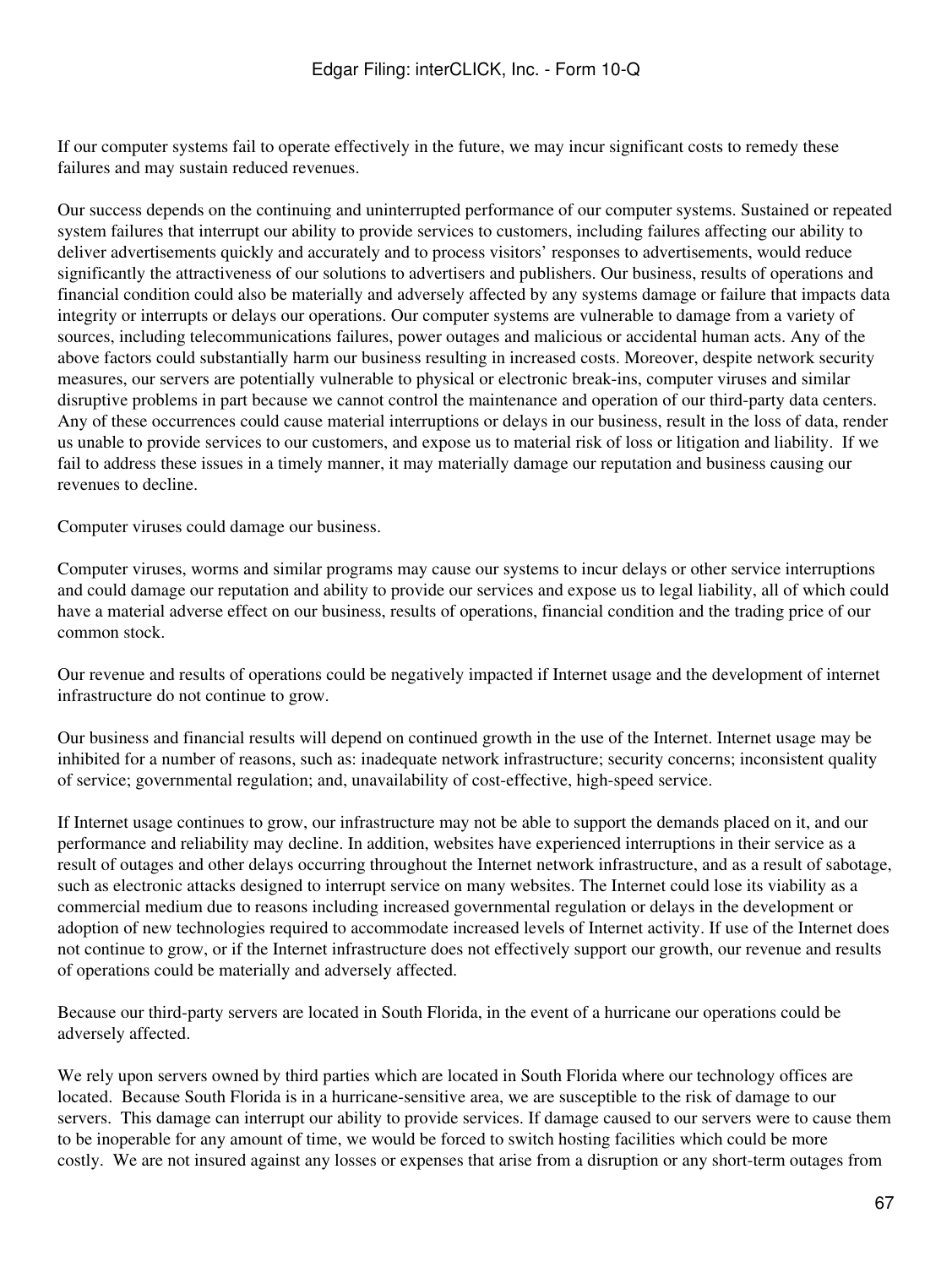to our business due to hurricanes or tropical storms.

Since we rely on third-party co-location providers, a failure of service by these providers could adversely affect our business and reputation.

We rely upon third party co-location providers to host our main servers. In the event that these providers experience any interruption in operations or cease operations for any reason or if we are unable to agree on satisfactory terms for continued hosting relationships, we would be forced to enter into a relationship with other service providers or assume hosting responsibilities ourselves. If we are forced to switch hosting facilities, we may not be successful in finding an alternative service provider on acceptable terms or in hosting the computer servers ourselves. We may also be limited in our remedies against these providers in the event of a failure of service. In the past, short-term outages have occurred in the service maintained by co-location providers which could recur. We also rely on third-party providers for components of our technology platform. A failure or limitation of service or available capacity by any of these third-party providers could adversely affect our business and reputation.

If we fail to maintain an effective system of internal controls, we may not be able to accurately report our financial results or prevent fraud and our business may be harmed and our stock price may be adversely impacted.

Effective internal controls are necessary for us to provide reliable financial reports and to effectively prevent fraud. Any inability to provide reliable financial reports or to prevent fraud could harm our business. The Sarbanes-Oxley Act of 2002 requires management to evaluate and assess the effectiveness of our internal control over financial reporting. We determined that our internal control over financial reporting was effective as of the date of this report. In order to continue to comply with the requirements of the Sarbanes-Oxley Act, we are required to continuously evaluate and, where appropriate, enhance our policies, procedures and internal controls. If we fail to maintain the adequacy of our internal controls, we could be subject to litigation or regulatory scrutiny and investors could lose confidence in the accuracy and completeness of our financial reports. We cannot assure you that in the future we will be able to fully comply with the requirements of the Sarbanes-Oxley Act or that management will conclude that our internal control over financial reporting is effective. If we fail to fully comply with the requirements of the Sarbanes-Oxley Act, our business may be harmed and our stock price may decline.

17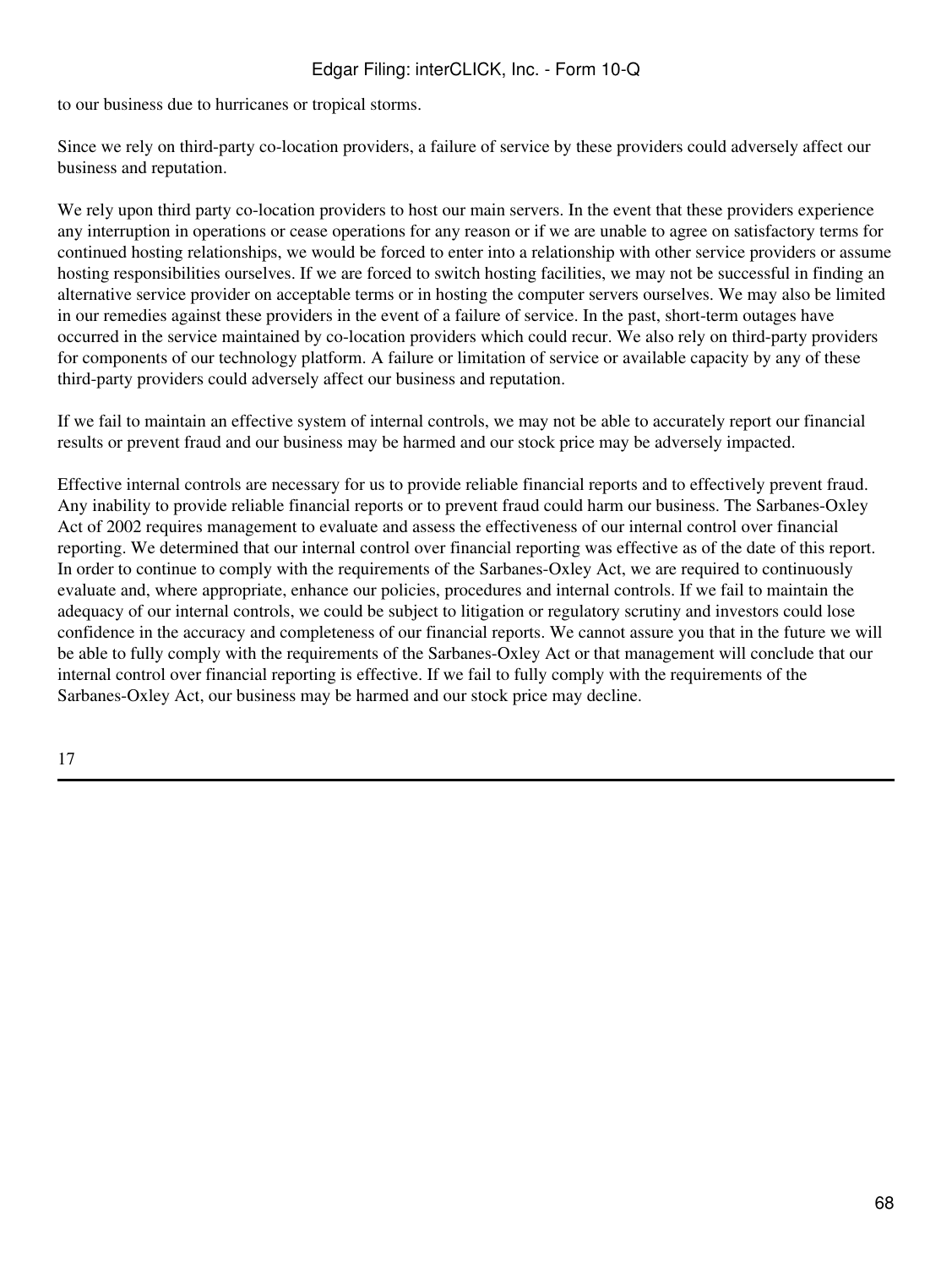Risks Relating to our Common Stock

Due to factors beyond our control, our stock price may be volatile.

Any of the following factors could affect the market price of our common stock:

- Actual or anticipated variations in our quarterly results of operations; • Our failure to meet financial analysts' performance expectations; • Our failure to achieve and maintain profitability;
	- Short selling activities;
	- The loss of major advertisers, publishers or data providers;
- •Announcements by us or our competitors of significant contracts, new products, acquisitions, commercial relationships, joint ventures or capital commitments;
	- The departure of key personnel; Regulatory developments; • Changes in market valuations of similar companies; or
- •The sale of a large amount of common stock by our shareholders including those who invested prior to commencement of trading.

In the past, following periods of volatility in the market price of a company's securities, securities class action litigation has often been instituted. A securities class action suit against us could result in substantial costs and divert our management's time and attention, which would otherwise be used to benefit our business.

Because almost all of our outstanding shares are freely tradable, sales of these shares could cause the market price of our common stock to drop significantly, even if our business is performing well.

As of the date of this report, we had outstanding 20,667,707 shares of common stock of which our directors and executive officers own 5,701,398 shares which are subject to the limitations of Rule 144 under the Securities Act of 1933 or the Securities Act. All of the remaining outstanding shares are freely tradable, except for approximately 471,000 shares. These later restricted shares will eligible for sale under Rule 144 on various dates beginning November 29, 2009 through January 20, 2010.

In general, Rule 144 provides that any non-affiliate of ours, who has held restricted common stock for at least six-months, is entitled to sell their restricted stock freely, provided that we stay current in our filings with the Securities and Exchange Commission or the SEC.

An affiliate of interCLICK may sell after six months with the following restrictions:

| (i)   | we are current in our filings,     |
|-------|------------------------------------|
| (ii)  | certain manner of sale provisions, |
| (iii) | filing of Form 144, and            |

(iv)volume limitations limiting the sale of shares within any three-month period to a number of shares that does not exceed the greater of 1% of the total number of outstanding shares or, the average weekly trading volume during the four calendar weeks preceding the filing of a notice of sale.

Because almost all of our outstanding shares are freely tradable and the shares held by our affiliates may be freely sold (subject to the Rule 144 limitations), sales of these shares could cause the market price of our common stock to drop significantly, even if our business is performing well.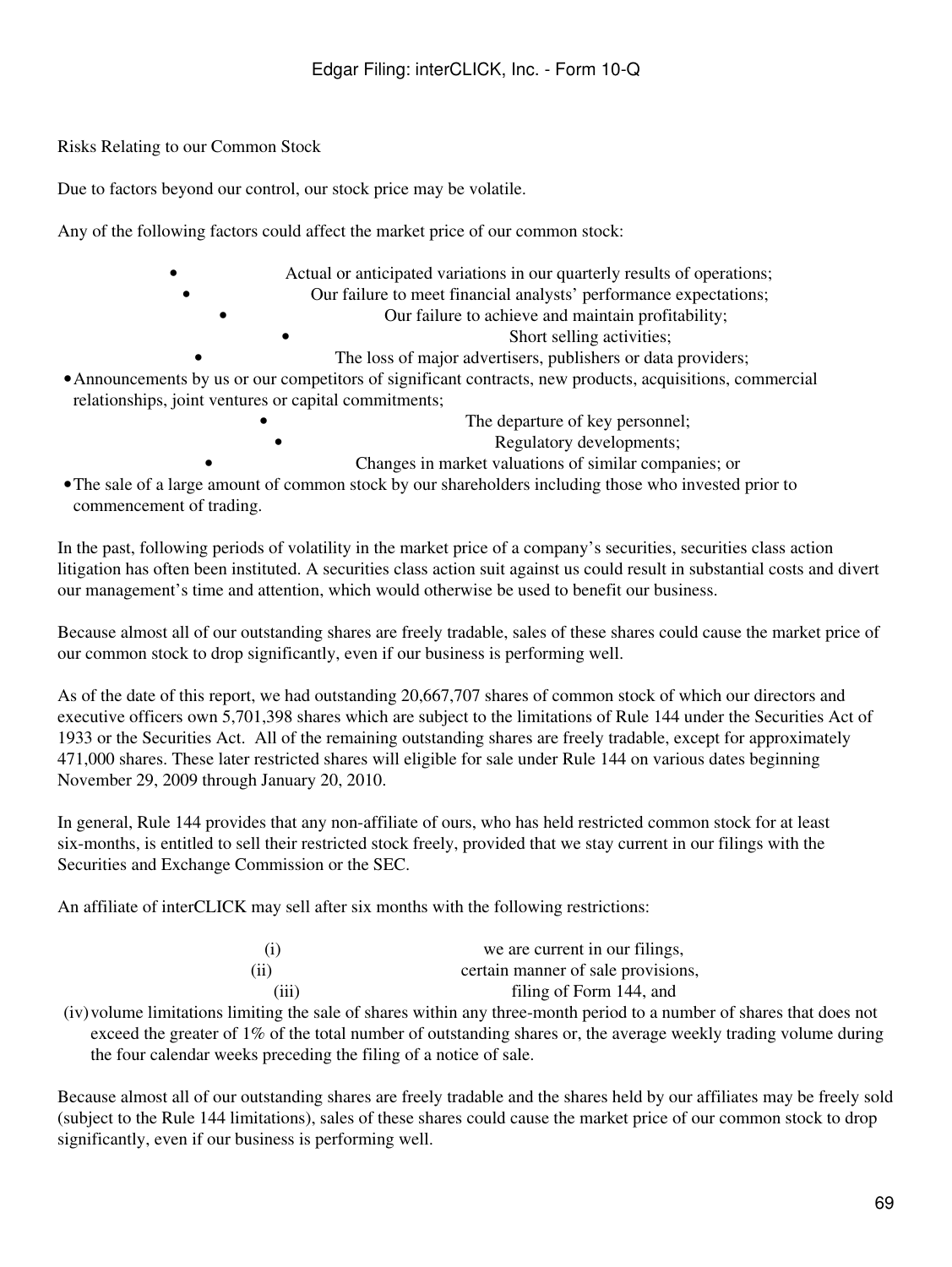Delaware law contains anti-takeover provisions that could deter takeover attempts that could beneficial to our stockholders.

Provisions of Delaware law could make it more difficult for a third-party to acquire us, even if doing so would be beneficial to our stockholders. Section 203 of the Delaware General Corporation Law may make the acquisition of the Company and the removal of incumbent officers and directors more difficult by prohibiting stockholders holding 15% or more of our outstanding voting stock from acquiring the Company, without our board of directors' consent, for at least three years from the date they first hold 15% or more of the voting stock.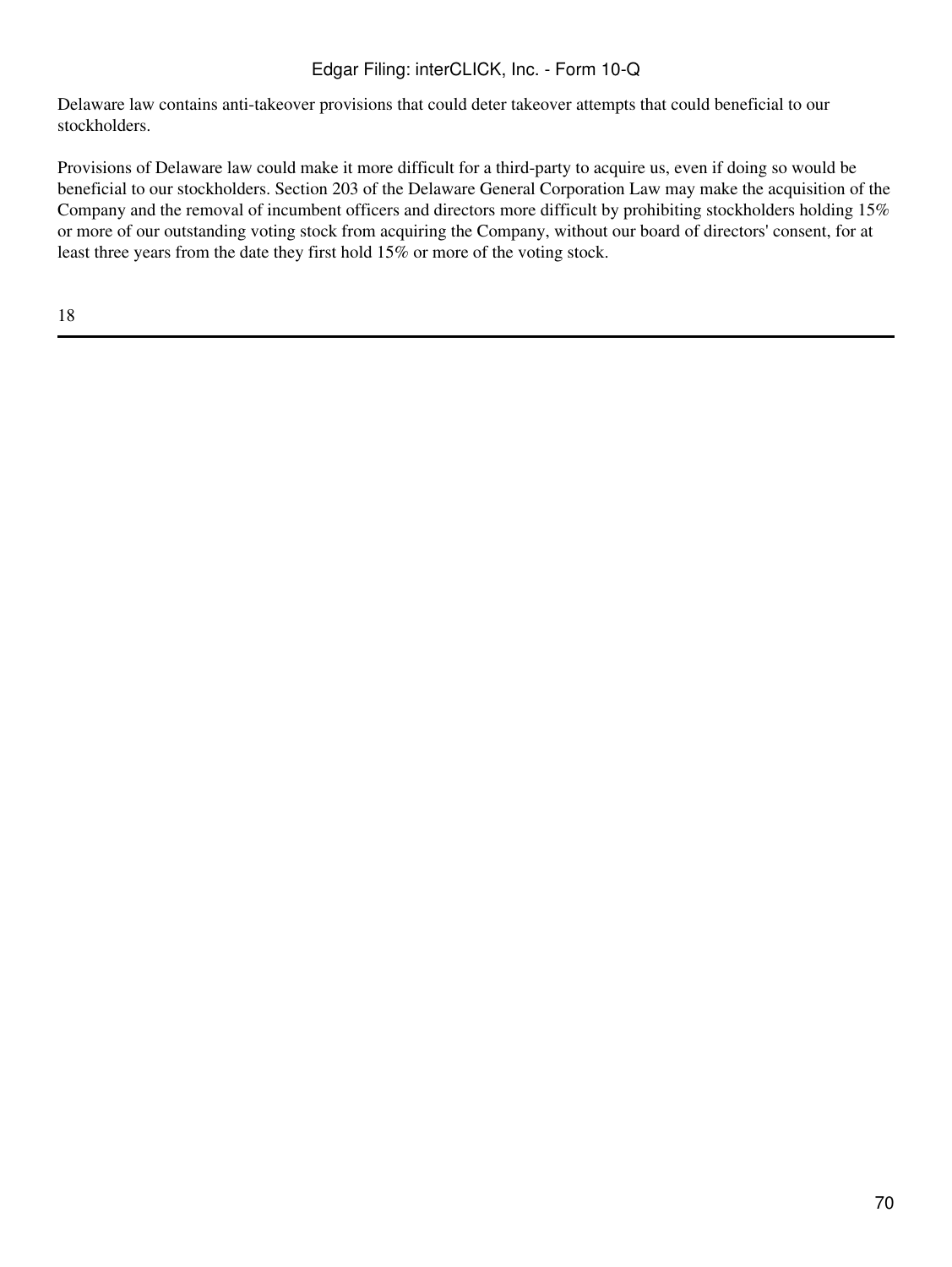Item 2. Unregistered Sales of Equity Securities and Use of Proceeds.

In addition to those unregistered securities previously disclosed in reports filed with the SEC, we have sold securities without registration under the Securities Act of 1933 in reliance upon the exemption provided in Section 4(2) and Rule 506 thereunder as described below. All numbers have been adjusted to give effect to a one-for-two reverse stock split effective in the fourth quarter 2009.

| Name or Class of<br>Investor $(1)$ | Date Sold              | No. of Securities                                                                                          | Reason for Issuance |
|------------------------------------|------------------------|------------------------------------------------------------------------------------------------------------|---------------------|
| Employee                           | July 1, 2009           | 3,750 five-year stock options<br>exercisable at \$2.38 per share                                           | Employment          |
| Employee                           | July 6, 2009           | 10,000 five-year stock options<br>exercisable at \$2.36 per share                                          | Employment          |
| Executive                          | August 7, 2009         | 10,000 shares of common stock<br>and 250,000 five-year stock<br>options exercisable at \$3.20<br>per share | Employment          |
| Employee                           | August 10, 2009        | 10,000 five-year stock options<br>exercisable at \$3.86 per share                                          | Employment          |
| Employee                           | <b>August 24, 2009</b> | 10,000 five-year stock options<br>exercisable at \$3.76 per share                                          | Employment          |
| Employees                          | <b>August 25, 2009</b> | 70,000 five-year stock options<br>exercisable at \$3.80 per share                                          | Employment          |
| Employee                           | September 9, 2009      | 5,000 five-year stock options<br>exercisable at \$3.70 per share                                           | Employment          |
| Employees                          | September 28, 2009     | 157,500 five-year stock options<br>exercisable at \$4.00 per share                                         | Employment          |

 (1) While the SEC only requires disclosure when options issued under an employee stock option plan become exercisable, the Company has elected to disclose the issuance as a matter of convenience. All of these options were granted under the 2007 Incentive Stock and Award Plan.

| Item 3.           | Defaults Upon Senior Securities.                                                                                  |  |  |
|-------------------|-------------------------------------------------------------------------------------------------------------------|--|--|
| None              |                                                                                                                   |  |  |
| Item 4.           | Submission of Matters to a Vote of Security Holders.                                                              |  |  |
| October 23, 2009. | Incorporated herein by reference is the information disclosed under Item 8.01 on Form 8-K filed by the Company on |  |  |
| Item 5.           | Other Information.                                                                                                |  |  |
| None              |                                                                                                                   |  |  |

Item 6. Exhibits.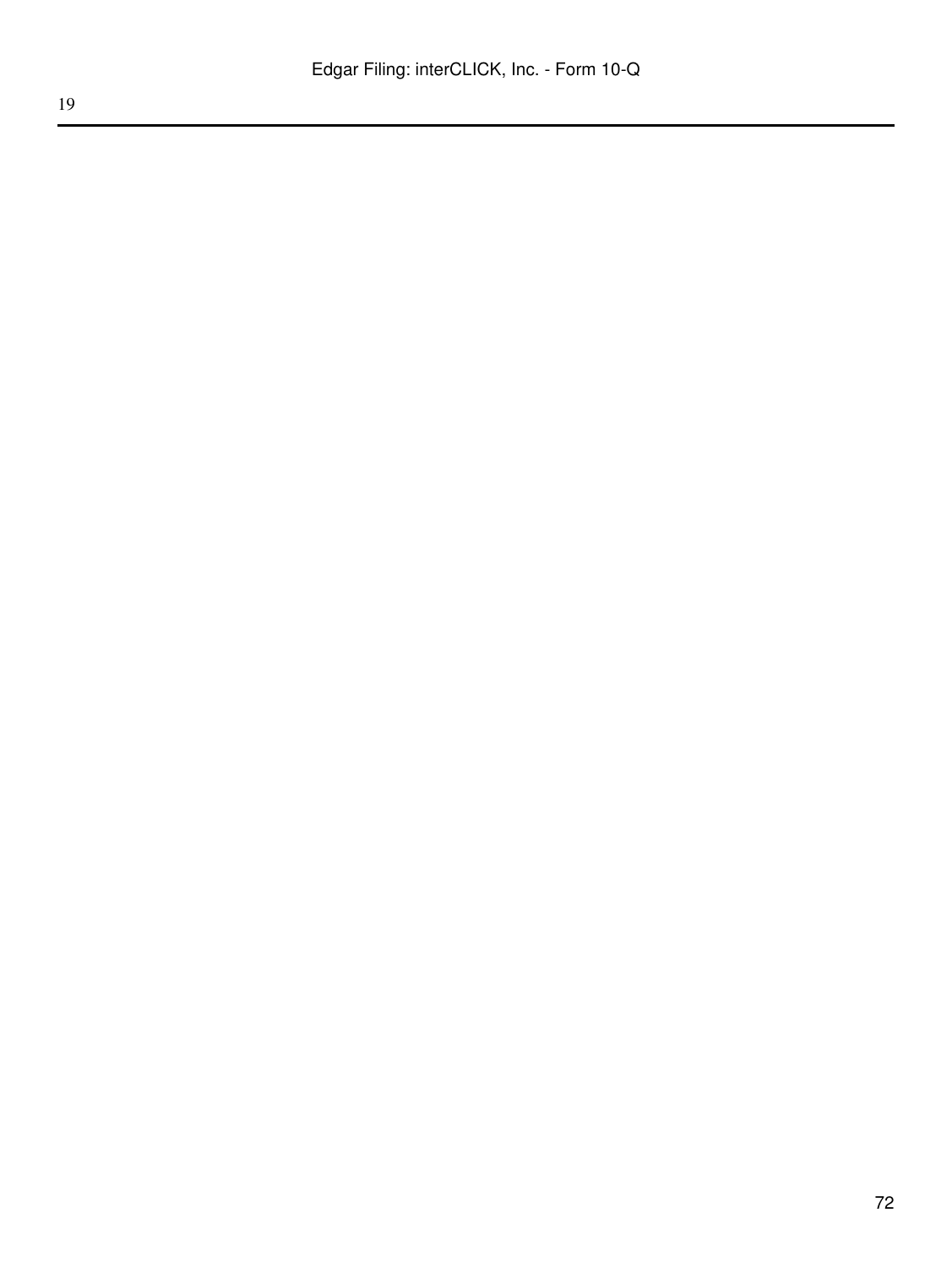## No. Description

| 2.1  | Agreement of Merger and Plan of Reorganization, by and among           | Contained in Form 8-K filed         |
|------|------------------------------------------------------------------------|-------------------------------------|
|      | Customer Acquisition Network Holdings, Inc., Customer Acquisition      | September 4, 2007                   |
|      | Network, Inc. and CAN Acquisition Sub, Inc.*                           |                                     |
| 2.2  | Agreement and Plan of Merger, by and among Customer Acquisition        | Contained in Form 8-K filed         |
|      | Network Holdings, Inc., Customer Acquisition Network, Inc., Desktop    | September 4, 2007                   |
|      | Acquisition Sub, Inc., Desktop Interactive, Inc. and Michael Katz,     |                                     |
|      | Brandon Guttman and Stephen Guttman*                                   |                                     |
| 2.3  | Certificate of Merger, merging Customer Acquisition Sub, Inc. with     | Contained in Form 8-K filed         |
|      | and into Customer Acquisition Network Inc.                             | September 4, 2007                   |
| 2.4  | Certificate of Merger, merging Desktop Interactive, Inc. with and into | Contained in Form 8-K filed         |
|      | Desktop Acquisition Sub, Inc.                                          | September 4, 2007                   |
| 2.5  | Agreement of Merger and Plan of Reorganization, by and among           | Contained in Form 8-K filed June    |
|      | Options Media Group Holdings, Inc., Options Acquisition Corp.,         | 27, 2008                            |
|      | Options Acquisition Sub, Inc. and Customer Acquisition Network         |                                     |
|      | Holdings, Inc.*                                                        |                                     |
| 3.1  | Amended and Restated Certificate of Incorporation                      | Contained in Form 8-K filed August  |
|      |                                                                        | 30, 2007                            |
| 3.2  | Certificate of Amendment to the Certificate of Incorporation           | Contained in Form 8-K filed July 7, |
|      |                                                                        | 2008                                |
| 3.3  | Certificate of Amendment to the Certificate of Incorporation           | Contained in Form 8-A filed         |
|      |                                                                        | November 4, 2009                    |
| 3.3  | Amended and Restated Bylaws                                            | Contained in Form 8-A filed         |
|      |                                                                        | November 4, 2009                    |
| 10.1 | Accounts Receivable Financing Agreement with Crestmark                 | Contained in Form 10-K filed        |
|      | <b>Commercial Capital Lending LLC</b>                                  | March 31, 2009                      |
| 10.2 | Amendment to the Accounts Receivable Financing Agreement with          | Contained in Form 10-K filed        |
|      | Crestmark Commercial Capital Lending LLC                               | March 31, 2009                      |
| 10.3 | Letter Agreement with Crestmark Commercial Capital Lending LLC         | Contained in Form 10-K filed        |
|      | increasing Line of Credit dated February 3, 2009                       | March 31, 2009                      |
| 10.4 | Second Amendment to the Accounts Receivable Financing Agreement        | Contained in Form 10-K filed        |
|      | with Crestmark Commercial Capital Lending LLC                          | March 31, 2009                      |
| 10.5 | Letter Agreement with Crestmark Commercial Capital Lending LLC         | Contained in this Form 10-Q         |
|      | increasing Line of Credit dated August 31, 2009                        |                                     |
| 10.6 | Third Amendment to the Accounts Receivable Financing Agreement         | Contained in this Form 10-Q         |
|      | with Crestmark Commercial Capital Lending LLC                          |                                     |
| 10.7 | Roger Clark Employment Agreement                                       | Contained in Form 8-K filed August  |
|      |                                                                        | 13, 2009                            |
| 31.1 | Certification of Principal Executive Officer (Section 302)             | Contained in this Form 10-Q         |
| 31.2 | Certification of Principal Financial Officer (Section 302)             | Contained in this Form 10-Q         |
| 32.1 | Certification of Chief Executive Officer and Chief Financial Officer   | Furnished with this Form 10-Q       |
|      | (Section 906)                                                          |                                     |

\*The confidential disclosure schedules are not filed in accordance with SEC Staff policy, but will be provided to the Staff upon request. Certain material agreements contain representations and warranties, which are qualified by the following factors: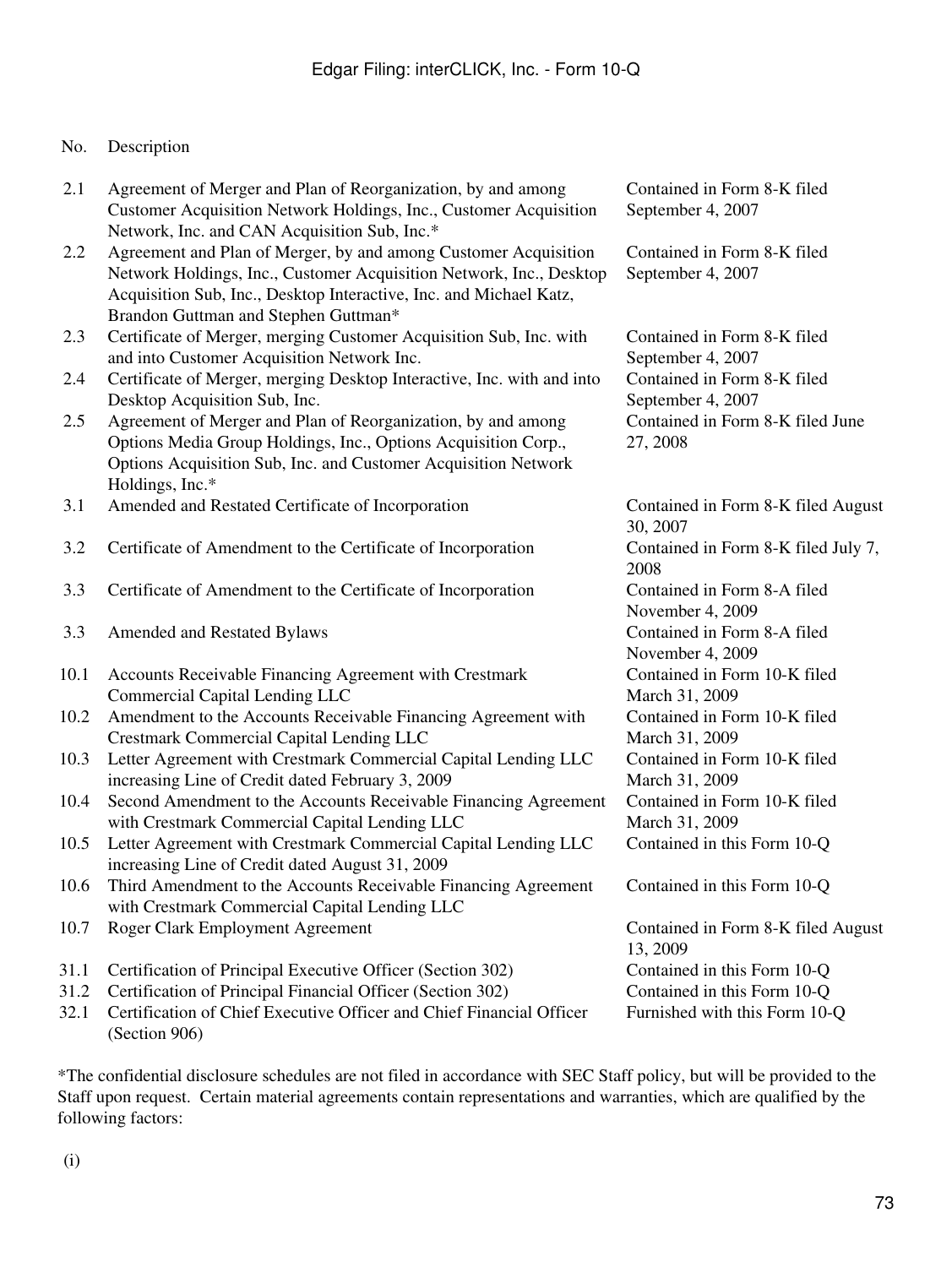## Edgar Filing: interCLICK, Inc. - Form 10-Q

the representations and warranties contained in any agreements filed with this report were made for the purposes of allocating contractual risk between the parties and not as a means of establishing facts;

- (ii)the agreement may have different standards of materiality than standards of materiality under applicable securities laws;
- (iii)the representations are qualified by a confidential disclosure schedule that contains nonpublic information that is not material under applicable securities laws;
	- (iv) facts may have changed since the date of the agreements; and
- (v) only parties to the agreements and specified third-party beneficiaries have a right to enforce the agreements.

Notwithstanding the above, any information contained in a schedule that would cause a reasonable investor (or that a reasonable investor would consider important in making a decision) to buy or sell our common stock has been included. We have been further advised by our counsel that in all instances the standard of materiality under the federal securities laws will determine whether or not information has been omitted; in other words, any information that is not material under the federal securities laws may be omitted. Furthermore, information which may have a different standard of materiality will nonetheless be disclosed if material under the federal securities laws.